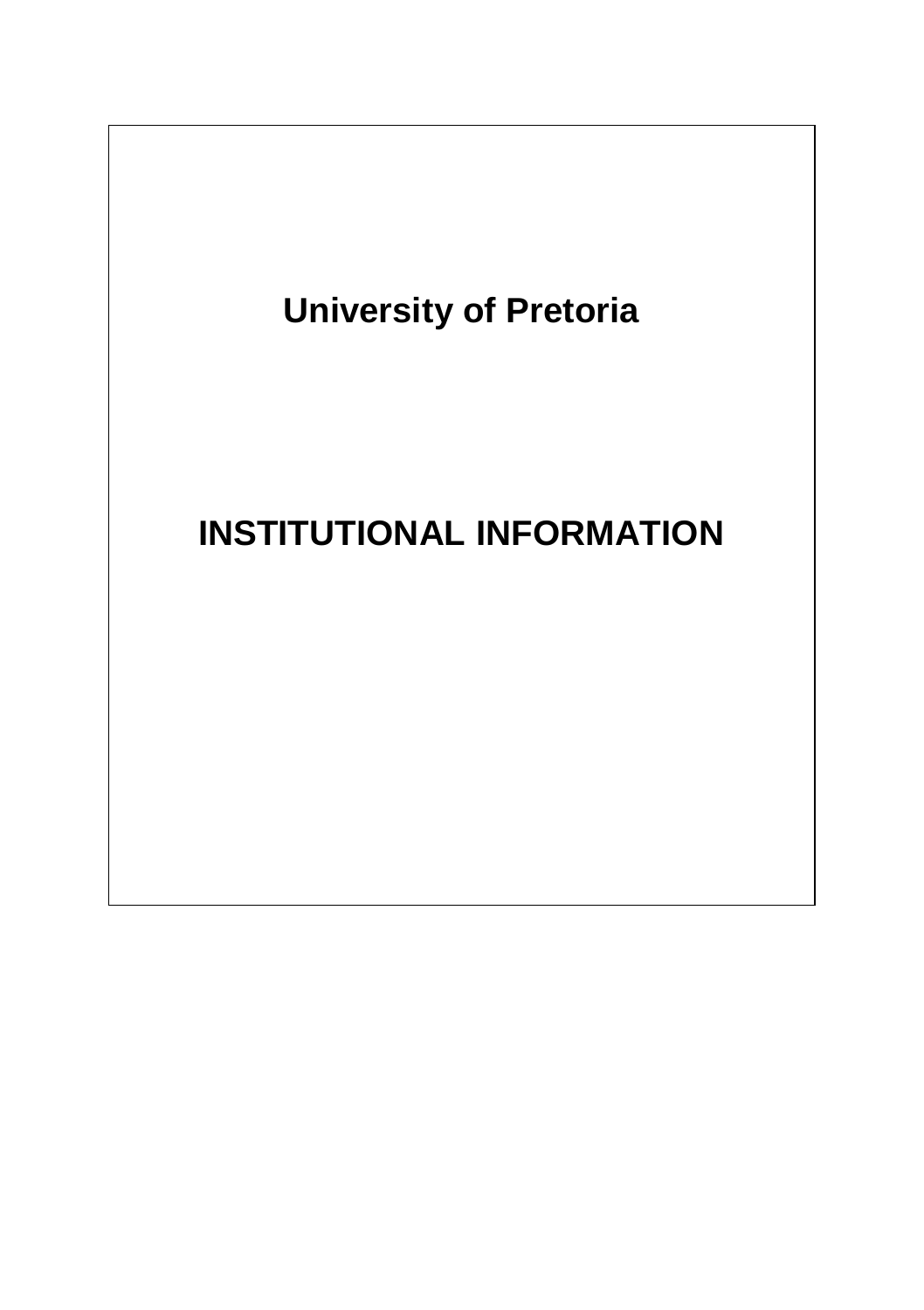# **Contents**

| Principals of the Transvaal University College and the University of Pretoria 20 |  |
|----------------------------------------------------------------------------------|--|
|                                                                                  |  |
|                                                                                  |  |
|                                                                                  |  |
|                                                                                  |  |
|                                                                                  |  |
|                                                                                  |  |
|                                                                                  |  |
|                                                                                  |  |
|                                                                                  |  |
|                                                                                  |  |
|                                                                                  |  |
|                                                                                  |  |
|                                                                                  |  |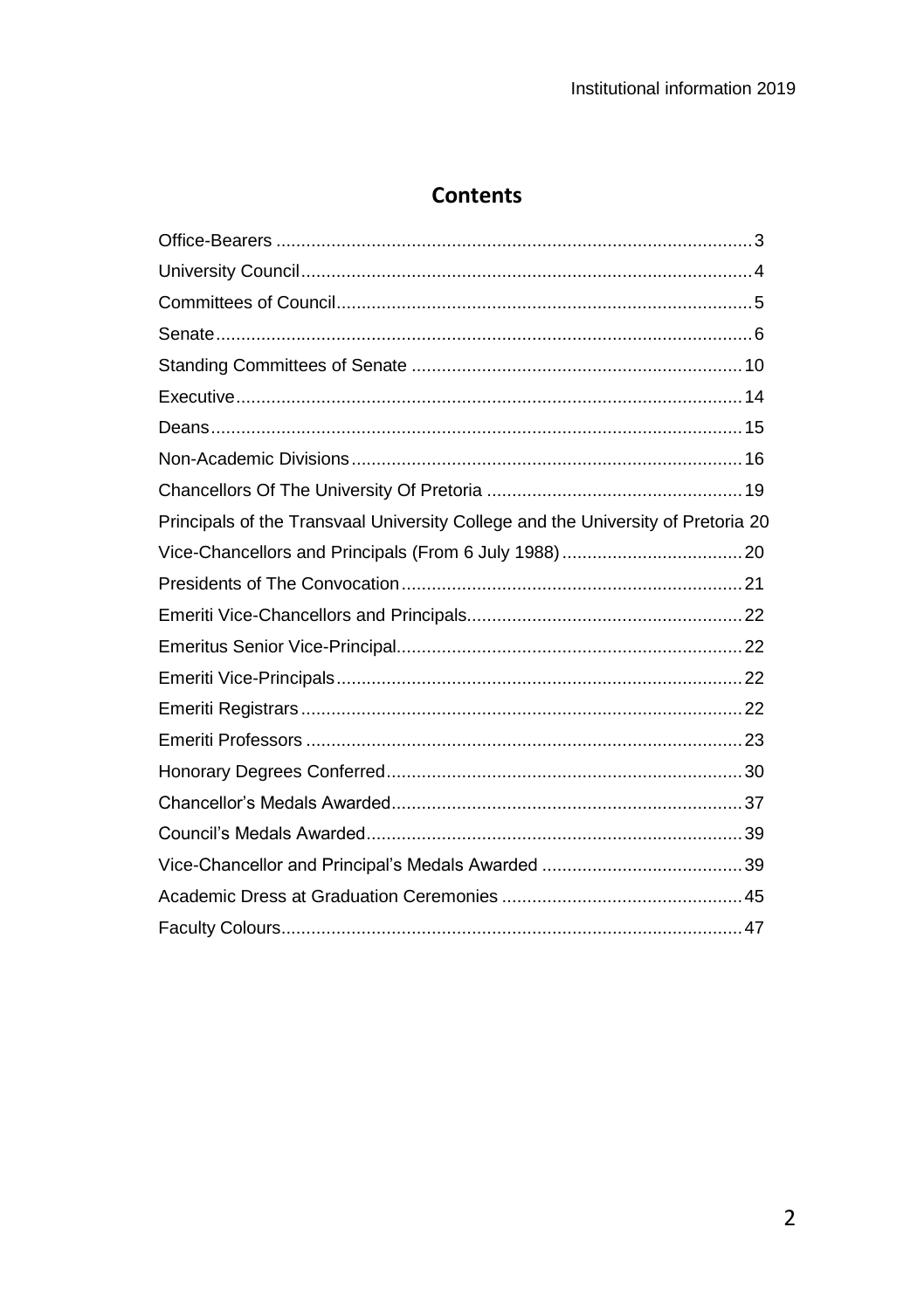# **INSTITUTIONAL INFORMATION**

## **OFFICE-BEARERS**

<span id="page-2-0"></span>**Chancellor Prof LW Nkuhlu** BCom(Fort Hare) CTA(Cape Town) MBA(New York) CA(SA)

**Chairperson of Council Dr NT Mtoba**  BCompt(Hons) BA(Econ)(Hons)(Unisa) BA(Econ)(University of Botswana and Swaziland) Higher Diploma in Banking Law(RAU) (PAAB) GR(SA) DCom(h.c.)(Limpopo)

**Deputy Chairperson of Council Mr K Dlamini**

**Vice-Chancellor, Principal and Chairperson of Senate Prof T Kupe** BA(Hons) MA(Zimbabwe) DPhil (Oslo)

**Vice-Principals Prof SG Burton** BSc(Hons) Graduate Certificate in Education(University of Rhodesia) MSc PhD(Rhodes)

**Prof NTF Duncan** BA(Hons)(Psychology) DPhil(Western Cape) MA(Psychology) (Paul-Valérie)

**Prof NT Mosia** BA(Hons) UED(University of the North) MA(Portland State) PhD(Pretoria)

**Prof A Ströh** MSc PhD(Pretoria) FASSAf

**Executive Director Prof C Koornhof** BCom(Pretoria), CTA(Pretoria), BCom(Hons)(Pretoria), MCom(Witwatersrand), DCom(Pretoria), FCCA, CA(SA), RA, MASSAF, LSAAWK

**President of the Convocation Dr H Koster** BSc Agric, BScAgric(Hons), MScAgric (Pretoria) PhD(Kansas State)

**Registrar Prof CMA Nicholson** BProc LLB(Witwatersrand) LLM LLD(Unisa)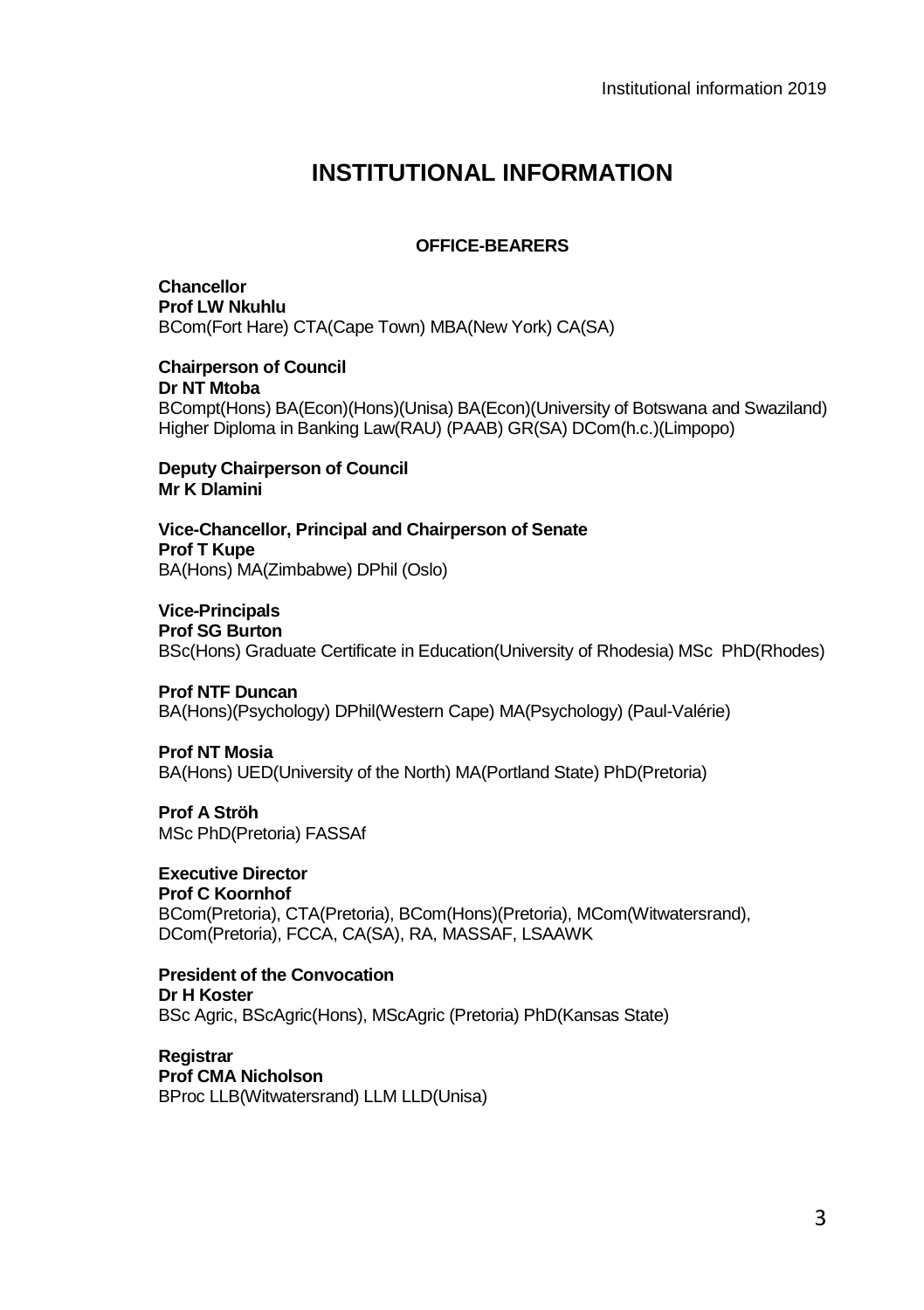# **UNIVERSITY COUNCIL**

<span id="page-3-0"></span>

|                                                                          | <b>Term ending</b> |
|--------------------------------------------------------------------------|--------------------|
| Mr DM Behr BSc(Hons)(Computer Science)(Pretoria)                         |                    |
| MSc(Computer Science)(Pretoria)                                          | 2021               |
| Mr AD Botha, BCom(Marketing)(Pretoria) BProc(Unisa) BCom(Hons)           |                    |
| (Invest.Managem.)(RAU) Stanford Executive Programme(Stanford)            | 2021               |
| Prof SG Burton, BSc(Hons) Graduate Certificate in Education              |                    |
| (University of Rhodesia) MSc PhD(Rhodes University)                      |                    |
| Ms KP Diale, BAdmin (UP) BAdmin Honours (UP) NQF                         |                    |
| Level 8 Project and Programme management (WITS)                          | 2021               |
| Mr LL Dippenaar, MCom(Pretoria) GR(SA                                    | 2020               |
| Mr K Dlamini, BA(Hons)(KwaZulu-Natal) M(Phil)(University of Oxford)      |                    |
| Prof NTF Duncan, BA(Hons)(Psychology) DPhil(Western Cape) MA(Psychology) |                    |
| (Paul-Valérie) DPhil(Western Cape)                                       |                    |
| Prof T Kupe, MA(Zimbabwe) DPhil (Oslo)                                   |                    |
| Ms N Lesela, BEng(Hons)(Industrial Engineering)                          |                    |
| (University of Salford, UK)                                              | 2020               |
| Ms DE Magugumela, (MSc Civil Engineering)(A&M University, Texas)         |                    |
| BSc(Prairie View A&M University, Texas)                                  | 2020               |
| Prof BTJ Maharaj, PrEng MSc Eng(Natal) MSc(Operat. Telecomm) (Coventry)  |                    |
| PhD(Pretoria) SMSAIEE MIEEE MIET FSAAE                                   | 2022               |
| Ms JL Mnguni                                                             | 2022               |
| Prof NT Mosia BA(Hons) UED(University of the North) MA(Portland State)   |                    |
| PhD(Pretoria)                                                            |                    |
| Dr NT Mtoba, BCompt(Hons) BA(Econ)(Hons)(Unisa) BA(Econ)(University of   |                    |
| Botswana and Swaziland) Higher Diploma in Banking Law(RAU)               |                    |
| (PAAB) GR(SA) DCom(h.c.)(Limpopo) (Chair)                                | 2020               |
| Cllr PA Nel BSc Engineering, BSc Eng(Hons) (Pretoria), MBL (UNISA)       |                    |
| Professional Engineer ECSA, Government Certificate                       |                    |
| of Competency - Engineer, Senior member SAIEE                            | 2023               |
| Mr AJ Pienaar, BA BA Greek(Hons) BD(Pretoria) BCompt(Hons)(Unisa)        |                    |
| MCom(Pretoria) CTA(Unisa) CA(SA)                                         | 2021               |
| Prof I Pikirayi, BA(Hons) MA(Zambia) PhD(Uppsala)                        | 2023               |
| Ms V Qinga Bachelor of Journalism & Media Studies (Rhodes)               |                    |
| Management Development Programme (Rhodes)                                | 2021               |
| Prof V Reddy BA(Hons) HDE(KwaZulu-Natal) MA(Wits)                        |                    |
| PhD(KwaZulu-Natal)                                                       | 2022               |
| Dr B-AJ Ribeiro, BSc(Hons)(Zululand) HDE(Cape Town)                      |                    |
| MBChB(Medunsa) DOH(Pretoria)                                             | 2020               |
| Mr IB Skosana, BCom(Limpopo) BCompt(Hons) CTA(Unisa)                     |                    |
| GR(SA) Advanced Management Programme                                     |                    |
| (Harvard Business School)                                                | 2019               |
|                                                                          |                    |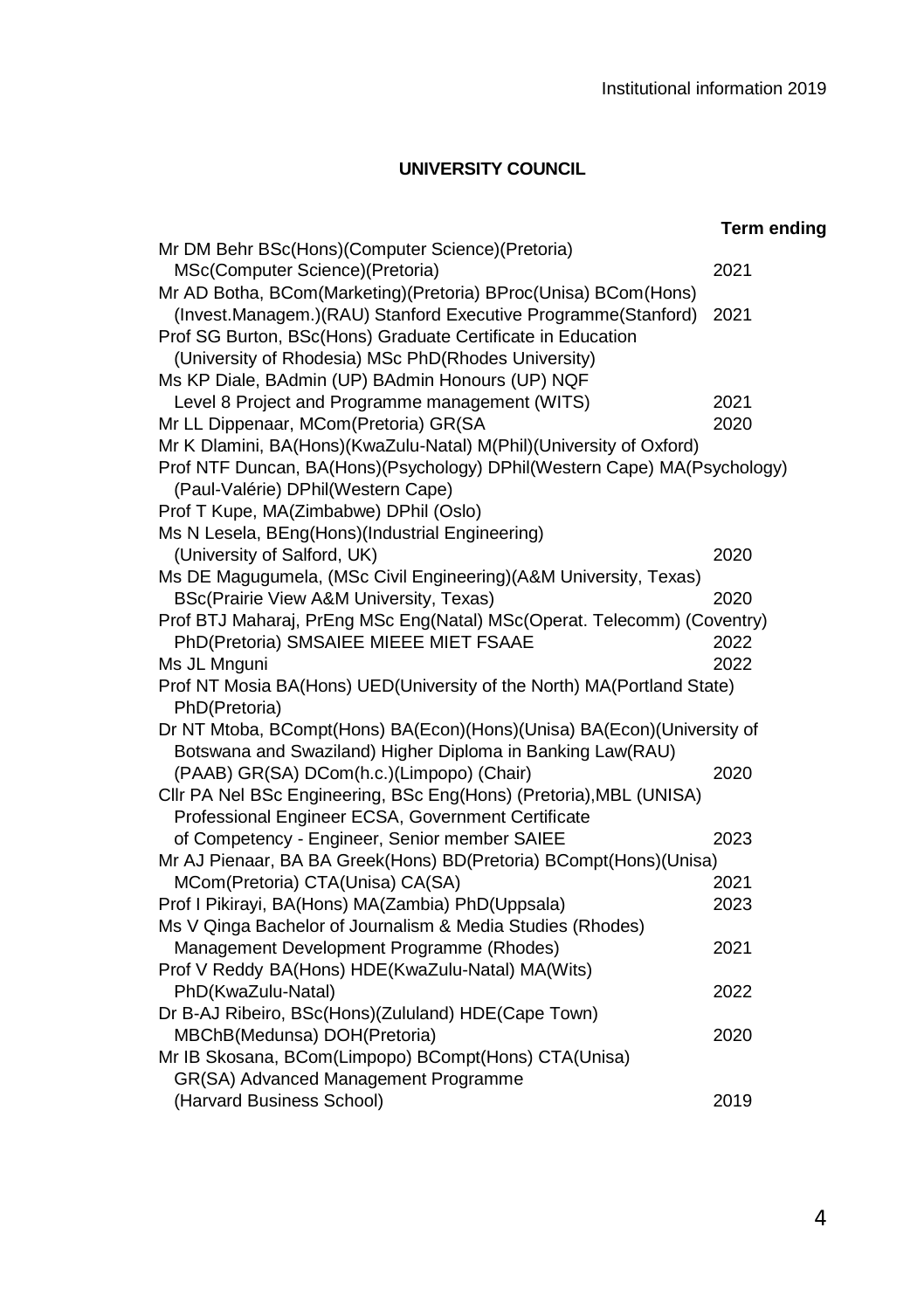| Mr FD Swart BSc Eng, BScEng(Hons)(Pretoria), SEP(Stanford) |      |
|------------------------------------------------------------|------|
| PGD Future Studies(US), Diploma in Coaching(Cape Town)     | 2023 |
| Prof A Ströh, MSc PhD(Pretoria) FASSAf                     |      |
| Mr AW Taylor, BSocSc(Natal)                                | 2020 |
| Ms S Taylor BCom(KwaZulu-Natal), BCom(Hons)( Unisa)        | 2023 |
| Mr JHP van der Merwe BCom Accounting (Hons)                |      |
| MCom Income Tax(Pretoria), MPhil Finance(Cambridge)        | 2022 |
| Vacant                                                     |      |
| Vacant                                                     |      |
|                                                            |      |

## **STUDENT COUNCIL REPRESENTATIVES**

| Mr MD Kabwa | 2019 |
|-------------|------|
| Mr M Zondo  | 2019 |

#### **COMMITTEES OF COUNCIL**

#### <span id="page-4-0"></span>**Standing Committee of Council**

- Deputy Chairperson of Council (Chairperson) (Ex officio);
- Chairperson of Council (Deputy Chairperson) (Ex officio);
- Vice-Chancellor and Principal;
- Two members of Council appointed by Council from the ranks of members of Council who are employees of the University of Pretoria, of which one must be a member of Senate;
- Two members of Council appointed from the Council from the ranks of members of Council who are not employees for the University.

Members of Executive Management are invited to meetings on a standing basis.

## **Human Resources Committee of Council**

- A Chairperson appointed by Council from the ranks of members of Council who possess knowledge and experience of human resource concerns, who is not an employee of the University;
- Chairperson of Council (Ex officio);
- Chairperson of Standing Committee of Council (Ex officio);
- At least two additional members of Council who are not employees of the University and who possess human resources knowledge and experience.

The Vice-Chancellor and Principal and the member of Executive Management who is responsible for Human Resources, are invited to meetings on a standing basis.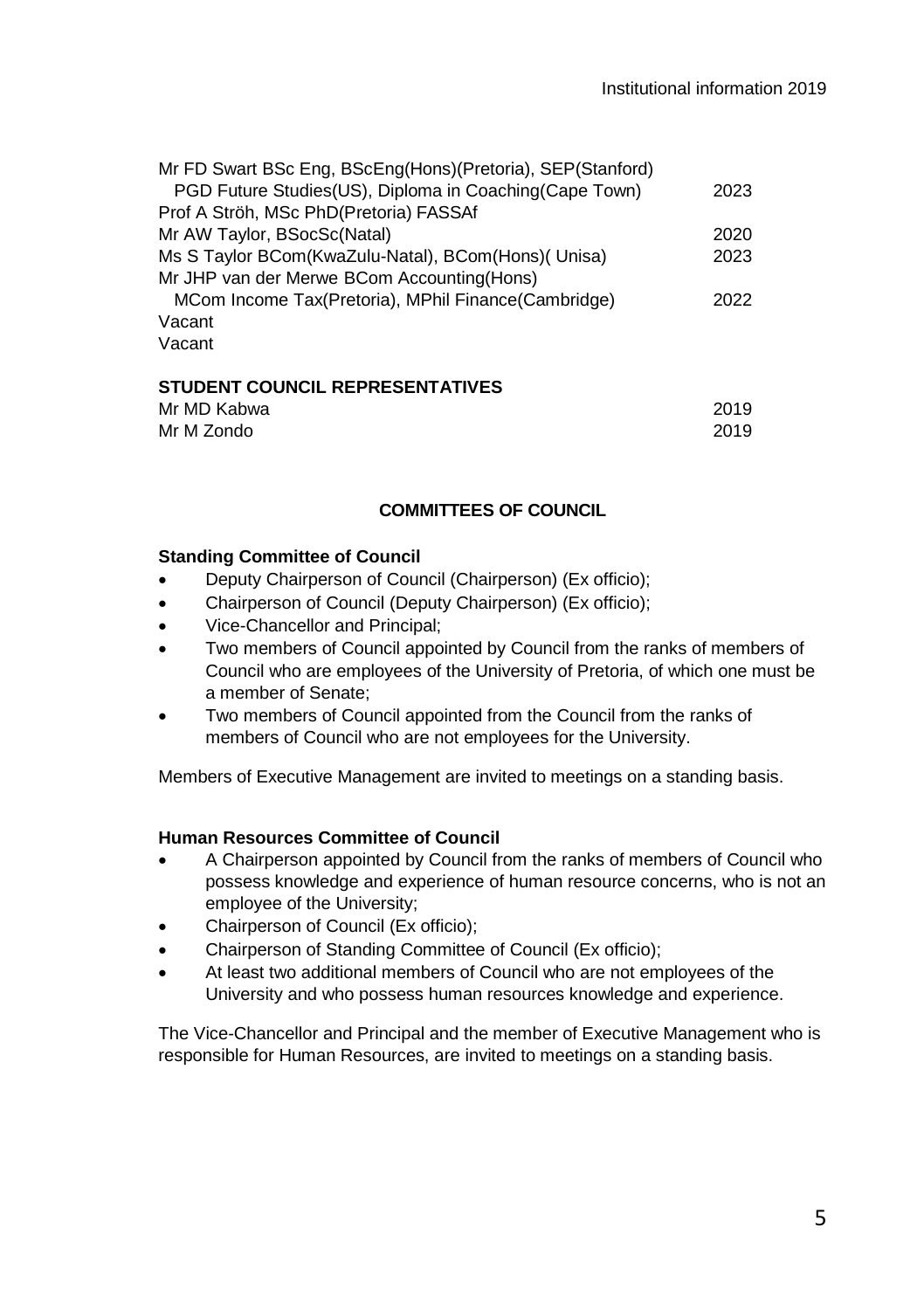#### **Investment Committee**

- A Chairperson appointed by Council from the ranks of external members of Council of the University;
- Chairperson of Council (Ex officio):
- At least two additional external members of Council appointed by Council;
- Vice-Chancellor and Principal (Ex officio);
- Members of Executive Management appointed by the Vice-Chancellor and Principal;
- Executive Director: Finances (Ex officio);
- Director: Finances (Ex officio);
- At least one competent full time academic staff member appointed by the Vice-Chancellor and Principal.

The Chancellor is invited to meetings.

#### **Audit, IT and Risk Management Committee**

- A chairperson with knowledge and experience in the field of auditing, financial management, IT and risk management who is not an employee of the University, appointed by Council.
- At least four members appointed by Council from the ranks of members of Council with knowledge and experience in the field of auditing, financial management, IT and risk management who are not employees of the University.

The Vice-Chancellor and Principal and Executive Director responsible for finances attend the meetings of the Audit and Risk Management Committee on a standing basis.

<span id="page-5-0"></span>Other members of the Executive may attend meetings by invitation of the Chairperson.

## **SENATE**

**Vice-Chancellor and Principal:** Chairperson (Ex officio)

**Vice-Principals**

**Registrar** 

#### **Executive Directors**

#### **Representatives of Council**

- Chairperson: Council
- Deputy Chairperson: Council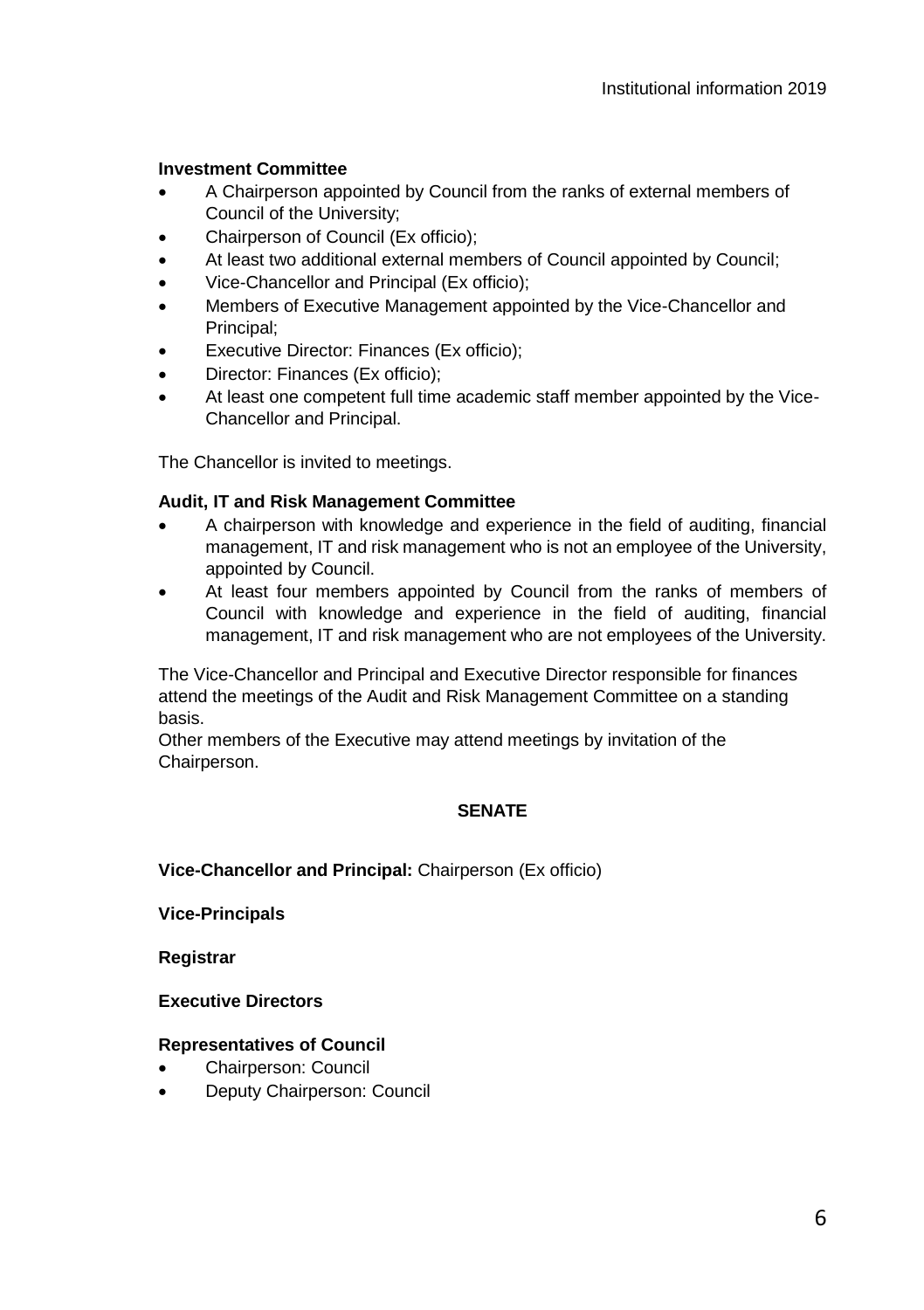## **Deans, Deputy Deans and academic personnel with a similar status**

- Africa, S
- Barac, K
- Boraine, A
- Coetzer, JAW
- De Jager, C
- Eloff, JHP
- Holm, DE
- Human, DJ
- Human-Vogel, S
- Kleyn,NS
- Kuschke, B
- Loots, E
- Lubuma, J-MS
- Maharaj, BTJ
- Manning, D
- Naidoo,V
- Oberholster, JGI
- Ogude, NA
- Oosthuizen, MC
- Petzer, DJ
- Pillay, J
- Potgieter, M
- Rantloane, JLA
- Reddy, V
- Schoeman, MME
- Sehoole, MT
- Stander, HF
- Steenkamp V
- Van Heerden, J (acting)
- Van der Merwe, AJ
- Van Eck, E
- Webb EC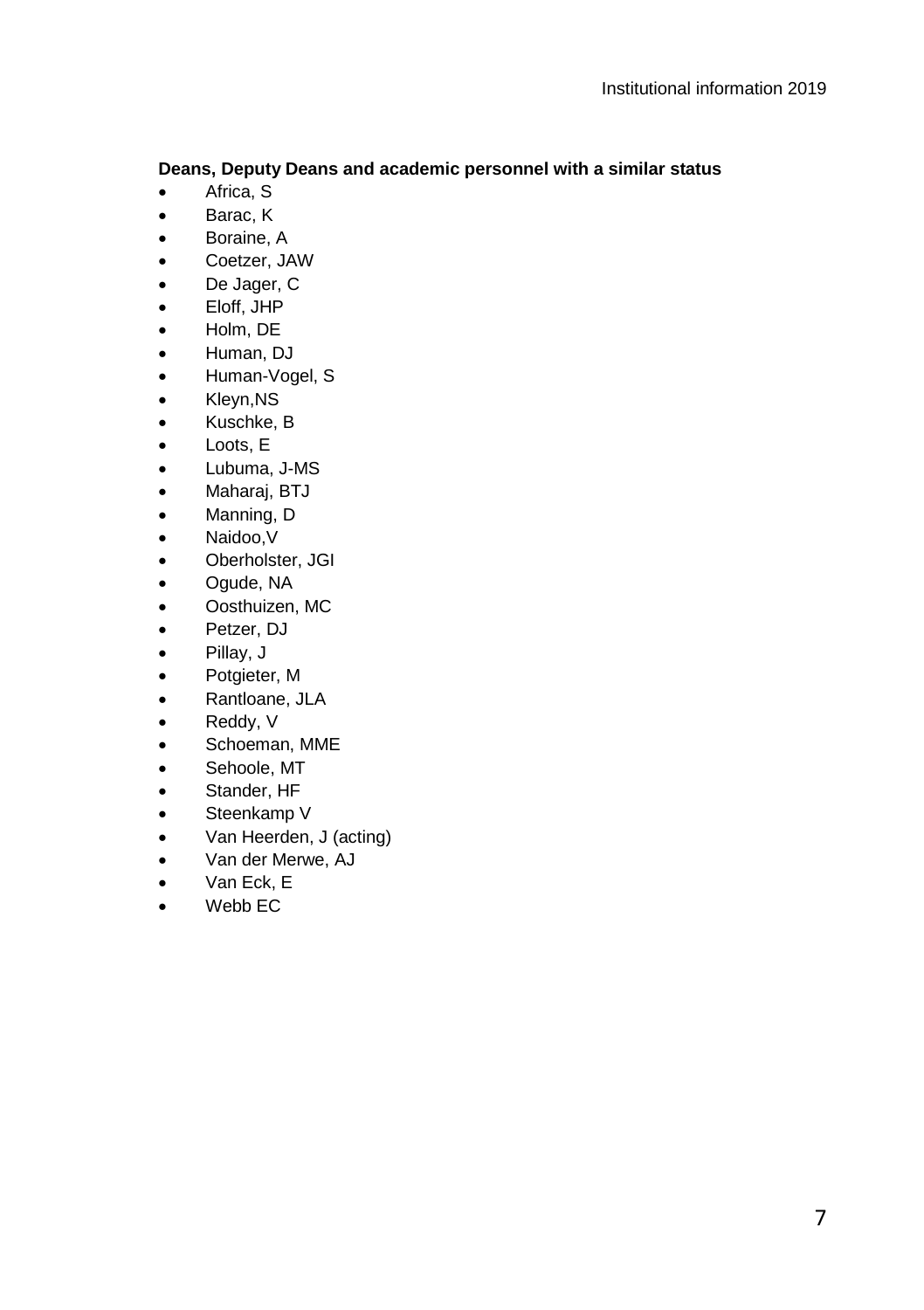#### **Heads of academic departments and academic personnel with a similar status**

- Ally, M
- Anguelov, R
- Antonites, AJ
- Barker, NP
- Bastos, A
- Basu, D
- Bekker, A
- Bhayat, A
- Bloomer, P
- Bonnin, DR
- Bornman, J
- Bosman, HJ
- Botha, MM
- Brown, MA
- Bumby, AJ
- Burger, WD
- Buys, EM
- 
- Callaghan, R
- Carstens, A
- Chamunorwa, JP
- Cloete, R
- Coetzee, MH
- Coetzee, S
- Cornelius, SJ
- Dawjee, SM
- De Vaal PL
- De Villiers, C
- Dreosti, L
- Dreyer, G
- Du Plessis, C
- Gaigher, E
- Gericke, GJ
- Goddard, A
- Green, RJ
- Guse, T
- Hall, J
- Harris, KL
- Hartell, CG
- Hendriks, SL
- Hugo, JFM
- Johnson, AF
- 
- Jordaan, Y
- Joubert, AM
- Joubert, J
- Kekana, RM
- Maharaj, VJ
- Makunyane, PMS
- Mampane, MR
- Matiila, PT
- Mbelle, NM
- Meyer, JP
- Meyer, PWA
- Moerane, R
- Mokoena, TR
- Moshokoa, EM
- Mostert, RJ
	-
- Mothabeng, DJ
- Mulaudzi, FM
- Naidoo, S
- Nel, A
- Ngcelwane, MV
- Niemandt, CJ<br>• Oranie. MC
	- Oranje, MC
- Padayachy, LC
- Pillav. N
- Pillay, TS
- Plant, K<br>• Pool R
	- Pool, R
- Praeg, L
- Saayman, G
	-
- Sathekge, MM<br>• Schutte. C-M Schutte, C-M
- Steyn, TL
- Steyn, WJvdM
- Stiglingh, M
- Theron, CC
- Tintinger, GR
- Tirvassen, R
- Tshifularo, MI
- Uys, CJE
	-
- Van der Linde, J
- Van Wyk, TJ
- Veldsman, DP
- Venter, M
- Webber-Youngman, RCW
- Wepener, CJ
- White, JG
- Willemse, HSS
- Zondi, NB
	- Zondi, SW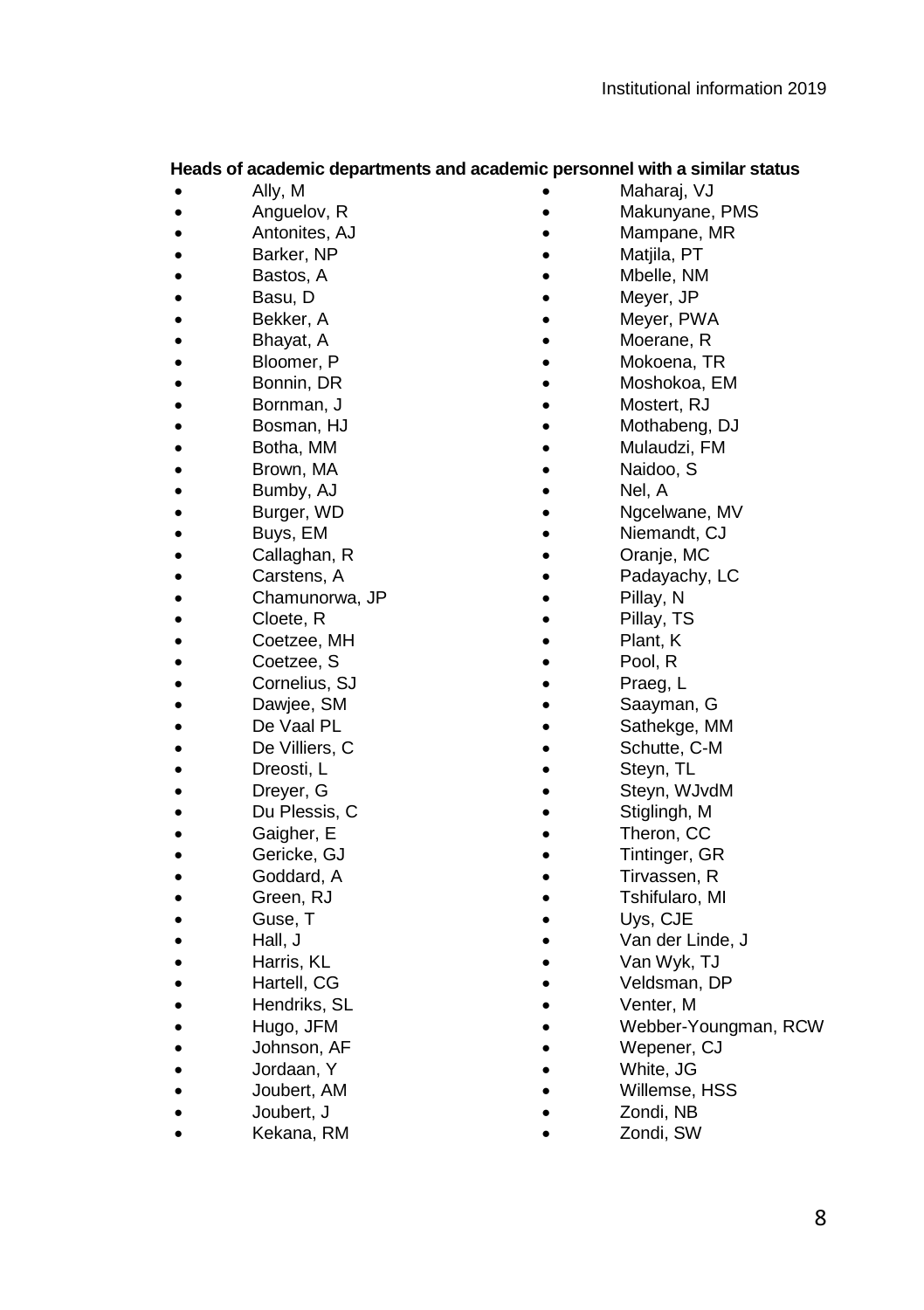• Zulch, BG

#### **Heads of academic departments and academic personnel with a similar status**

- Koch, SF
- Kriel, SL
- Lakier, RH
- Lockhat, ZI
- Lombard, A

#### **Directors who are Heads of Schools**

- Chitiga-Mabugu, MR
- Cowan, DA
- Viljoen, FJ

## **Directors of Support Divisions**

- Legari, K
- Moropa, R
- Myburg, C
- Ouma, GW
- Stols, GH
- Taole, N
- Hefele, S / Mbuyisa, S

#### **Chairperson and Deputy Chairperson: Institutional Forum**

- Maluleke, TS (Chairperson)
- Pikirayi, I (Deputy Chairperson)

#### **Student representatives**

To be elected in 2019

#### **Employee representatives (Academic personnel)**

- Pirk, C.
- Muller, G

#### **Employee representatives (Non-academic personnel) November 2018 – November 2022**

- Maluleke, E
- Tseke, J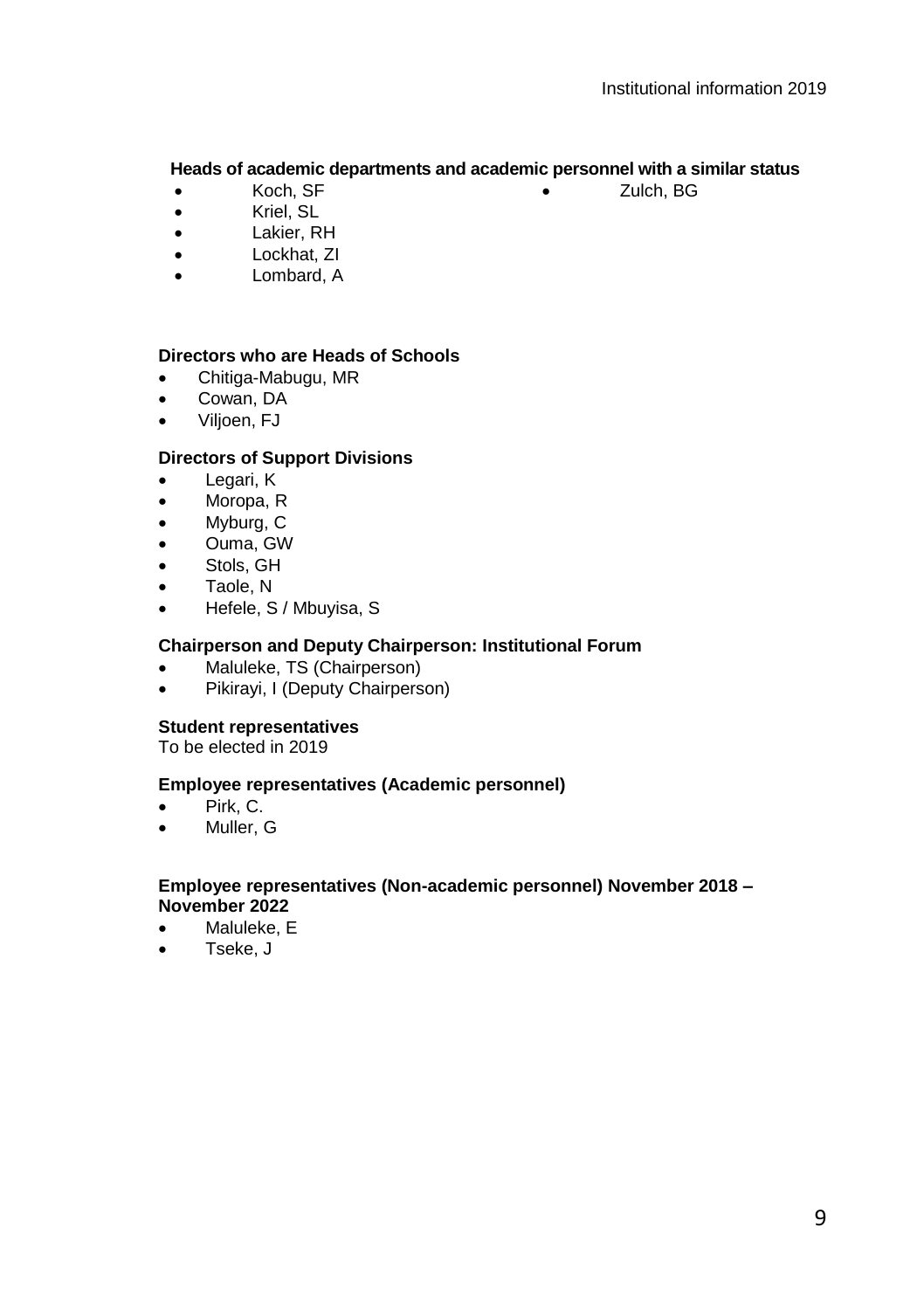## **STANDING COMMITTEES OF SENATE**

#### <span id="page-9-0"></span>**Executive Management**

- The Vice-Chancellor and Principal
- Vice-Principals
- Executive Directors
- Deans of Faculties
- Chairpersons of the standing committees of Senate who are not already members of the Senate Executive
- Representatives of Senate elected on the Council who are not already members of the Senate Executive
- Directors or heads of support service divisions who are responsible for the following activities at the University: academic information service; teaching support; research support; telematic education; institutional research and planning as well as student matters
- The Registrar

## **Timetable Committee**

- A Vice-Principal
- The Registrar
- Deans
- Head: Department of Statistics (Alternate: Head: Department of Mathematics and Applied Mathematics)
- Two members of the Student Council
- Chairperson, to be appointed by members of the Committee

## **Student Disciplinary Committee**

The Student Disciplinary Committee consists of three members. The members appointed to serve on a specific committee are appointed from the ranks of the following categories of persons:

- A person with a legal qualification from within or outside the University, appointed by the Registrar to act as the Chairperson of the disciplinary investigation;
- An academic staff member of the University;
- A registered student of the University appointed from the ranks of the serving Constitutional Tribunal judges.

## **Faculty Boards**

The constitution of the boards, their powers and functions, procedures and authority to delegate, as well as the selection of candidates for the positions of dean, deputy dean or persons of similar status, and the appointment of committees and standing committees of the faculties are defined in the Institutional Rules.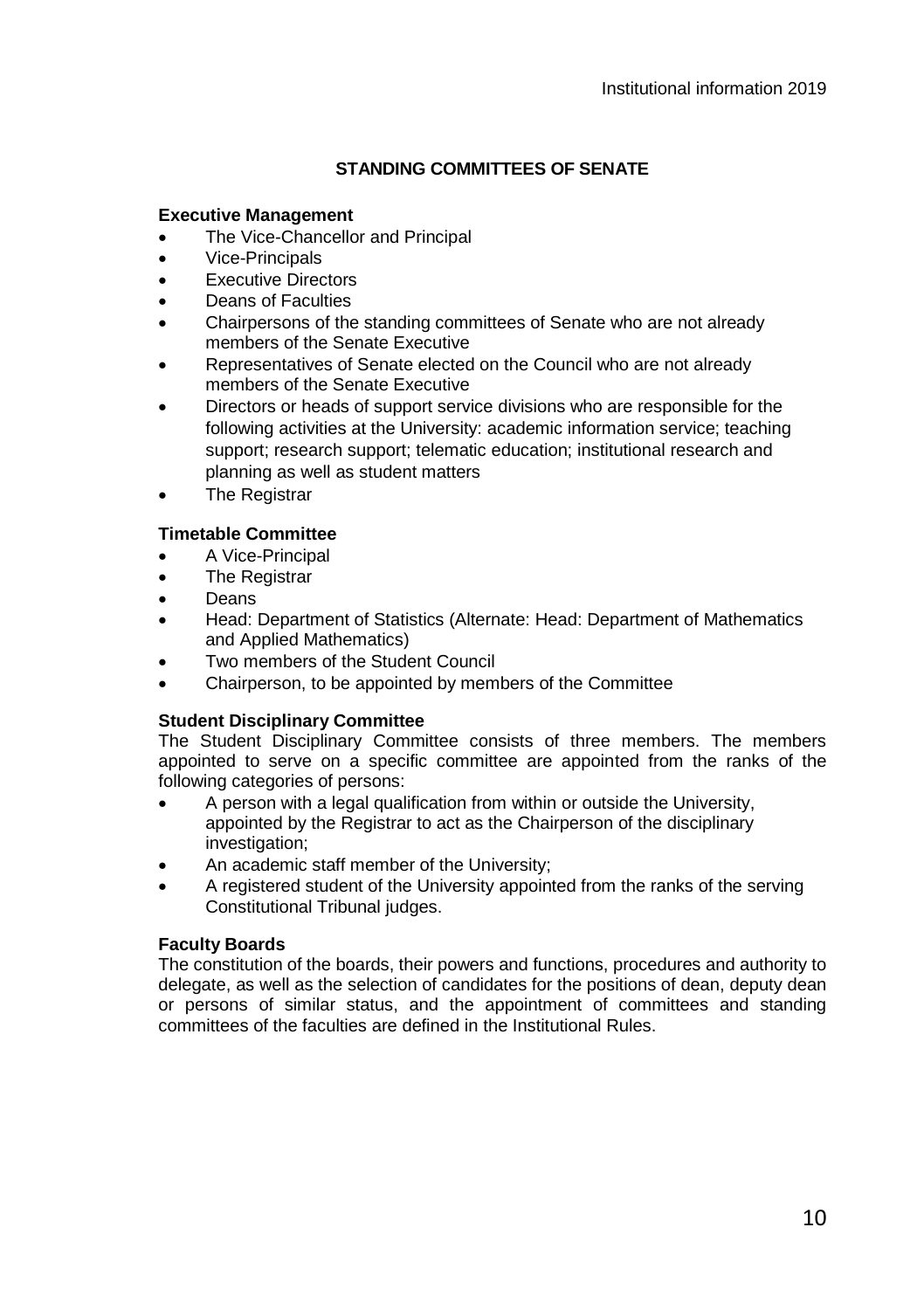## **Appeals Committee of Senate**

The Appeals Committee of Senate consists of:

- The Chairperson of Senate or his or her delegate; and
- Two permanent academic staff members, one of whom must be a Professor in the Faculty of Law, provided that a staff member who has served as a member of the Student Disciplinary Committee in respect of a certain matter, may not serve as a member of the Appeals Committee of Senate in respect of the same matter.

## **Senate Committee for Research and Postgraduate Education**

- The Vice-Principal: Research and Postgraduate Education (Chairperson)
- Chairpersons of the Faculty Research Committees or appropriate deputy deans
- Chairpersons of the Faculty Postgraduate Committees or appropriate deputy deans
- Three A-rated members of the Academic staff elected by all A-rated individuals for a period of three years
- Two members elected by the Senate, one from the Humanities faculty and one from the Natural Science faculty
- Two higher degree research students, nominated by appropriate postgraduate organisations, for a period of two years
- Such other members as the Chairperson may deem necessary

In attendance: The Directors/Heads of the Department of Research Innovation and Support, The Department of Institutional Planning, IT Services, and Library Services

## **Senate Committee for Research Ethics and Integrity**

- Vice-Principal: Research and Postgraduate Education (Chairperson)
- Chairpersons of the following faculty ethics committees:
	- o Faculty of Engineering, Built Environment and Information Technology (EBIT) Research Ethics Committee
	- o Faculty of Economic and Management Sciences Research Ethics Committee
	- o Faculty of Education Research Ethics Committee
	- o Faculty of Health Sciences Research Ethics Committee
	- o Faculty of Humanities: Research Proposal & Ethics Committee (RESPEthics Committee)
	- o Faculty of Law Research Ethics Committee
	- o Faculty of Natural and Agricultural Sciences Research Ethics Committee
	- o Faculty of Theology Research Ethics Committee
- Chairperson of the faculty-wide Animal Ethics Committee (AEC)
- Director of the Department of Research and Innovation Support and Director of the Department of Enrolment and Student Administration who attend meetings on standing invitation.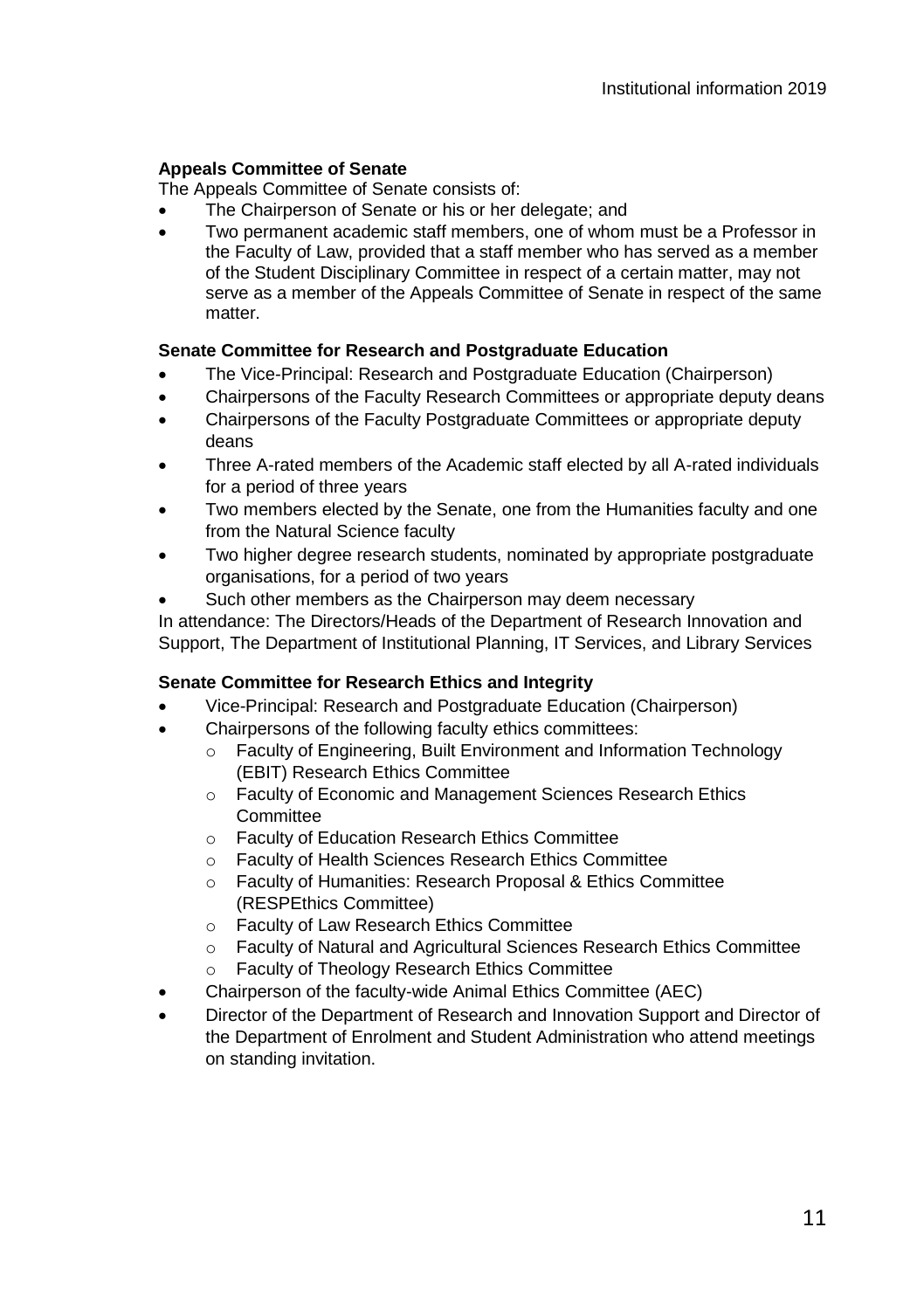## **Senate Central Admissions Committee**

- The Registrar (Chairperson)
- Two members of the Executive Management appointed by the Vice-Chancellor
- Two Deans, one from Humanities and one from the Sciences cluster
- The Director of Enrolment and Student Administration
- A Director involved in academic student-related matters
- Two members of Senate, one from the Humanities cluster and one from the Science cluster

## **Senate Committee for Student Life and Student Services**

- The Vice-Principal: Student Affairs and Residences (Chairperson)
- The Registrar
- The Executive Director: Finance and Enrolment and Student Administration
- The Director: Student Affairs
- The Director: Residence Affairs and Accommodation
- The Director: Enrolment and Student Administration
- The Director: Education Innovation
- Two serving student representatives on Senate (for a one-year term from January to December)
- Four members of Senate, appointed by Senate for a term of four years
- A representative of TuksSport
- A representative of Security Services
- A representative of the Legal Services Division
- A serving SRC member responsible for Day Students and/or External **Campuses**
- A serving SRC member responsible for Residences.
- Such other members as Senate may choose to appoint for specific purposes from time to time.

## **Senate Committee for Admission Status**

- The Registrar (Chairperson)
- The Executive member responsible for Enrolment and Student Administration
- The Vice-Principal responsible for Postgraduate Education
- Two representatives of Senate from the Natural Sciences
- Two representatives of Senate from the Humanities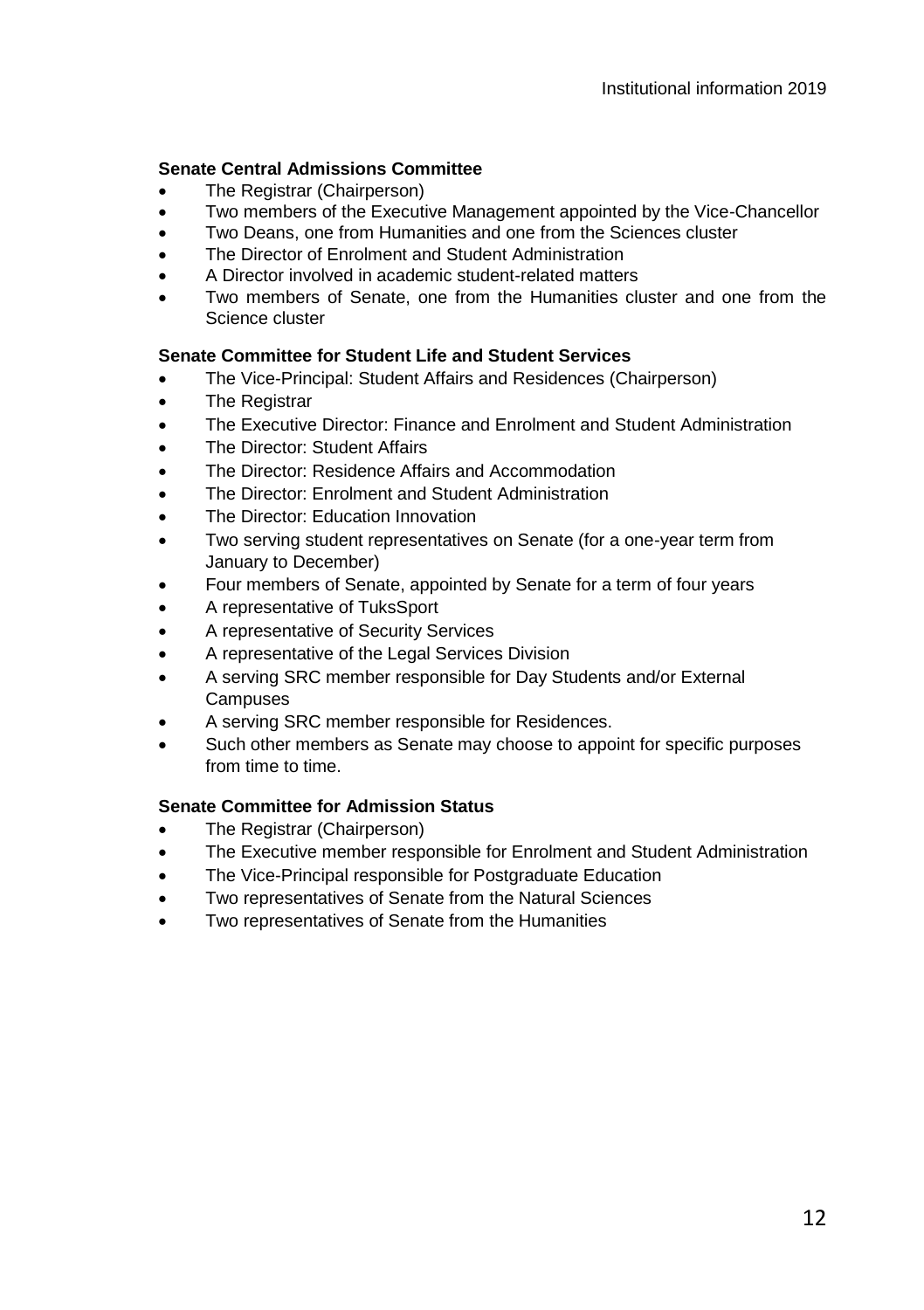#### **Senate Appeals Committee: Admissions**

- The Vice-Principal: Academic
- The Vice-Principal: Student Affairs
- The Deputy Dean for Education and Learning from another faculty, appointed by the Vice-Principal: Academic
- The Executive member responsible for Enrolment and Student Administration (Chairperson)
- **The Registrar**
- The Director: Enrolment and Student Administration
- The Deputy Director: Student Administration
- Two members of the SRC

#### **Postgraduate Appeals Committee**

- The Vice-Principal responsible for Research and Postgraduate Education (Chairperson);
- The Registrar:
- Two members of Senate appointed by Senate; and
- One doctoral student appointed by the SRC.

#### **Senate Committee for the Gordon Institute of Business Science**

- The Vice-Chancellor and Principal (Ex officio)
- A Vice-Principal appointed by the Principal
- The Dean of GIBS (Chairperson) (Ex officio)
- The deputy dean of GIBS
- The full-time Professors and Associate Professors of the School
- Permanent full-time Lecturers of the School
- The Dean of the Faculty of Economic and Management Sciences or an alternate nominated by the Dean
- Student representatives appointed through a procedure determined by the School

Other members appointed by Senate who have specific expertise in the academic disciplines offered by GIBS, or who have specific knowledge of the areas in which GIBS's graduates are employed. These members may not constitute more than 20% of the committee.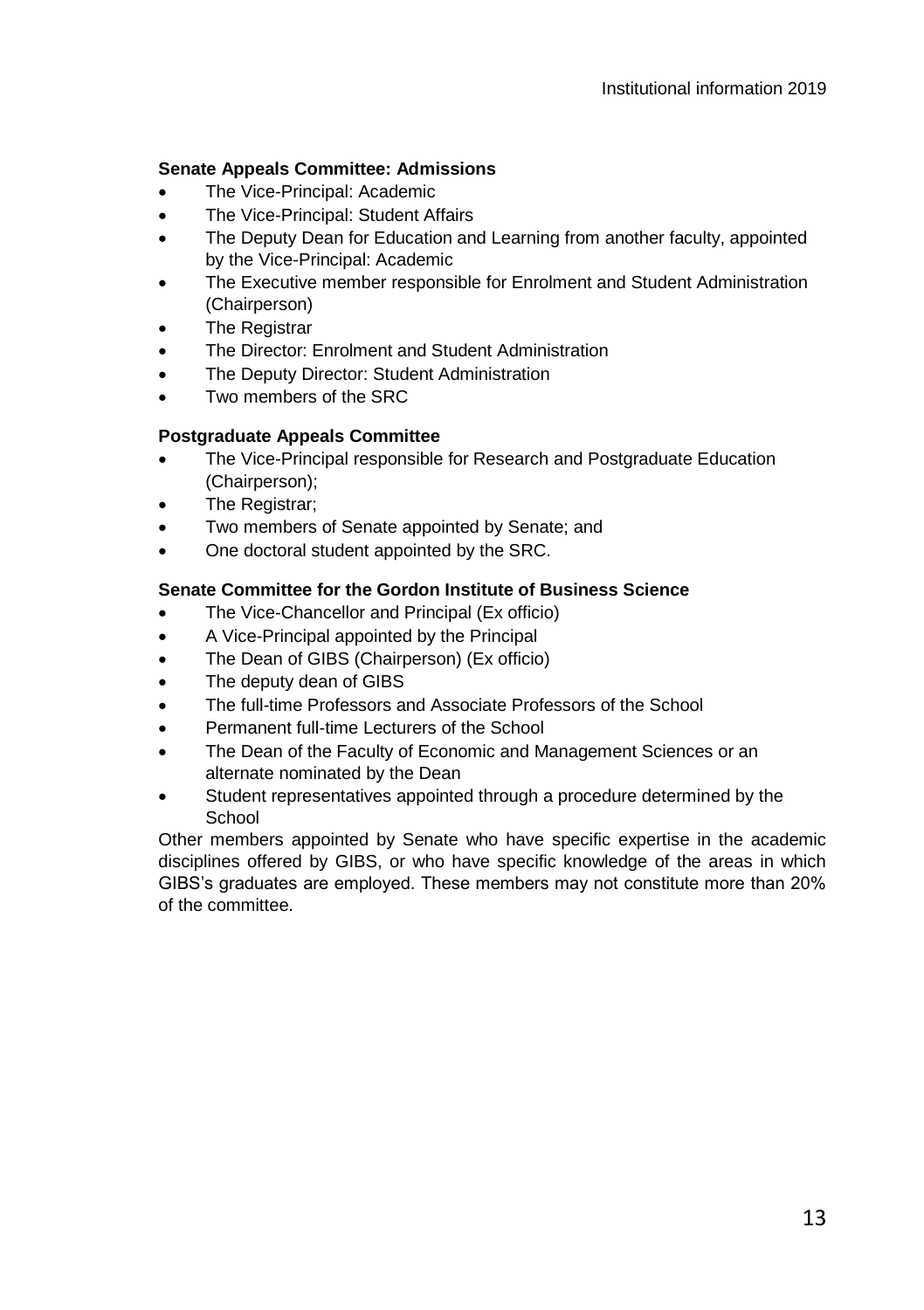## **Senate Committee for Teaching and Learning**

- Vice-Principal: Academic (Chairperson)
- Dean or Deputy Deans/Chairs (Teaching and Learning)
- Director: Education Innovation
- Director: Library Services
- Director: Enrolment and Student Administration
- SRC Academic Affairs Representative
- Such other members as Senate may appoint

The following may attend by standing invitation:

- Deputy Directors: Education Innovation
- Director: Student Affairs
- Director: Institutional Planning
- Director: Information Technology Services
- Director: Enterprises at UP
- Director: Residence Affairs

# **EXECUTIVE**

## <span id="page-13-0"></span>**Vice-Chancellor and Principal**

Prof T Kupe, BA(Hons)MA(Zimbabwe) DPhil (Oslo))

## **Vice-Principals**

Prof SG Burton BSc(Hons) Graduate Certificate in Education(University of Rhodesia) MSc PhD(Rhodes)

Prof NTF Duncan, BA(Hons)(Psychology) DPhil(Western Cape) MA(Psychology) (Paul-Valérie) DPhil(Western Cape)

Prof NT Mosia BA(Hons) UED(University of the North) MA(Portland State) PhD(Pretoria) Prof A Ströh MSc PhD(Pretoria) FASSAf

Prof A StröhM Sc PhD(Pretoria) FASSAf

## **Executive Director**

Prof C Koornhof BCom(Hons)(Pretoria) MCom(Witwatersrand) DCom(Pretoria) FCCA,CA(SA)RA.MASSAF,LSAAWK

## **Registrar**

<span id="page-13-1"></span>Prof CMA Nicholson BProc LLB(Witwatersrand) LLM LLD(Unisa)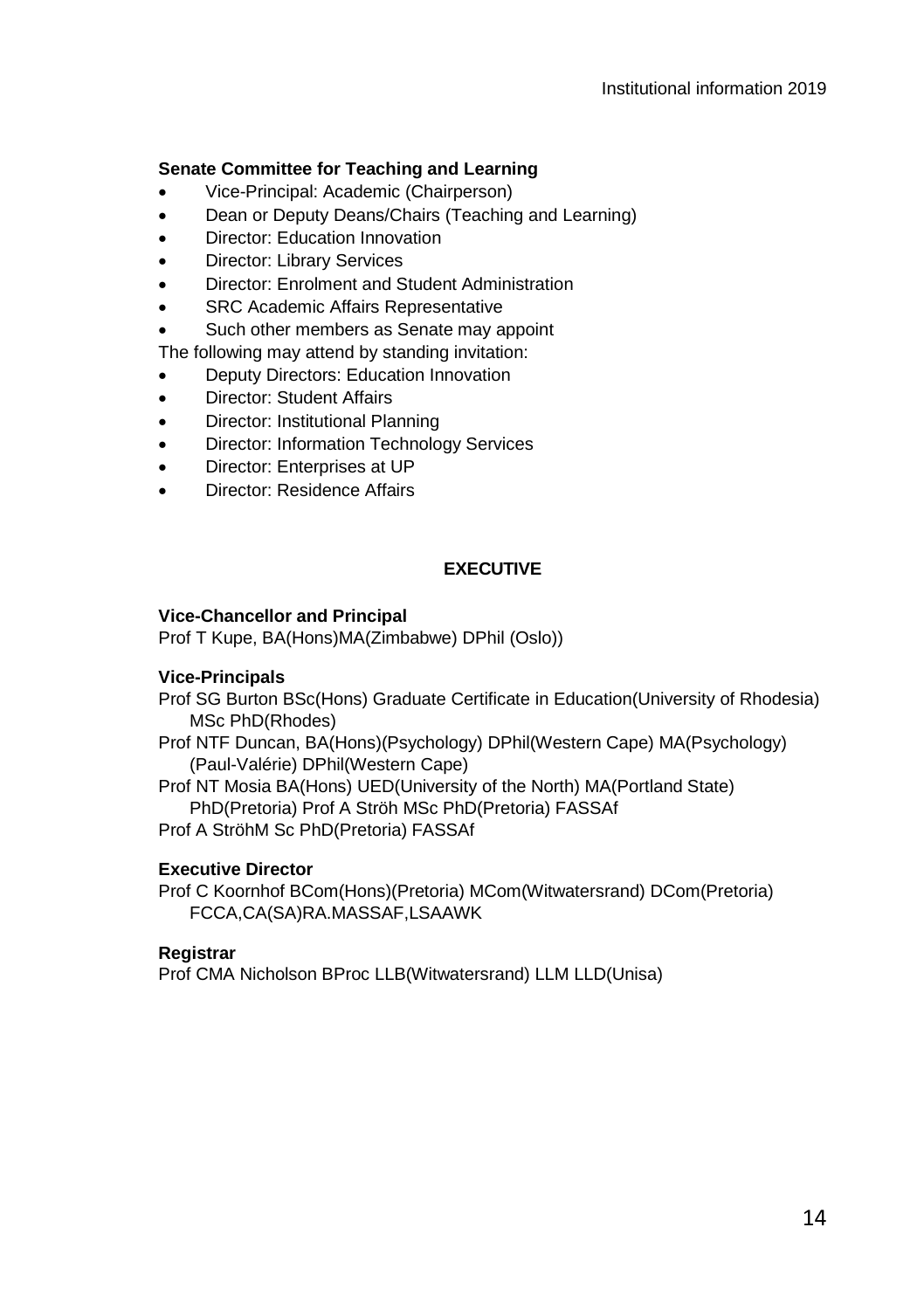#### **DEANS**

#### **Faculty of Humanities**

Prof V Reddy, BA(Hons) HDE(Natal) MA(Witwatersrand) PhD(KwaZulu-Natal) **Deputy Deans** Prof MME Schoeman, MA(RAU) PhD(Wallis)

Prof HF Stander, MA(Greek) MA(Theology) DLitt(Pretoria)

#### **Faculty of Natural and Agricultural Sciences**

Prof J-MS Lubuma, MSc PhD(Louvain, Belgium) FAAS FASSAF FSAAWK **Deputy Deans**

Prof M Potgieter, BSc BSc(Hons)(Stellenbosch) MSc(Unisa) PhD(Illinois) Prof EC Webb, MSc(Agric) PhD(Pretoria) PrSciNat(Anim) SAAPAS SASAS

#### **Faculty of Law**

Prof A Boraine, Blur LLB(Pretoria) LLM(Witwatersrand) LLD(Pretoria) **Deputy Dean** Prof B Kuschke, BLC LLB(Pretoria) LLD(Unisa)

#### **Faculty of Theology**

Prof J Pillay, MTh(UDW) PhD(UCT) DD(hc - RUD) **Deputy Dean** Prof DJ Human, BA(Hons) MA(RAU) BD DD(Pretoria)

#### **Faculty of Economic and Management Sciences**

Prof E Loots, BCom(UOFS) BCom(Hons)(UJ) MCom(UJ) DCom(UJ) **Deputy Deans**

Prof JGI Oberholster, BCompt(UOVS) BCompt(Hons)(Unisa) MCom(RAU) DCom(Pretoria) CA(SA)

Prof JH van Heerden, BCom(UP) BCom(Hons)(RAU) MCom(RAU) HOD(Unisa) MA(Western Illinois University) PhD(Rice University)

## **Gordon Institute of Business Science**

Prof N Kleyn, BCom(Hons) MBA(Witwatersrand) DBA(Pretoria) **Deputy Dean** Prof DJ Petzer BCom BCom(Hons) MCom(PU for CHE) PhD(NWU)

#### **Faculty of Veterinary Science**

Prof V Naidoo, BVMCh(Medunsa) MSc PhD(Pretoria) **Deputy Dean: Research, Postgraduate Studies and Internationalisation** Prof DE Holm, BVSc MSc(Vet Science)(Pretoria) PhD(Pretoria) **Director: Clinical Services** Prof H Annandale, BCom BVSc(Hons) MMedVet(Gyn)(Pretoria) Dip ACT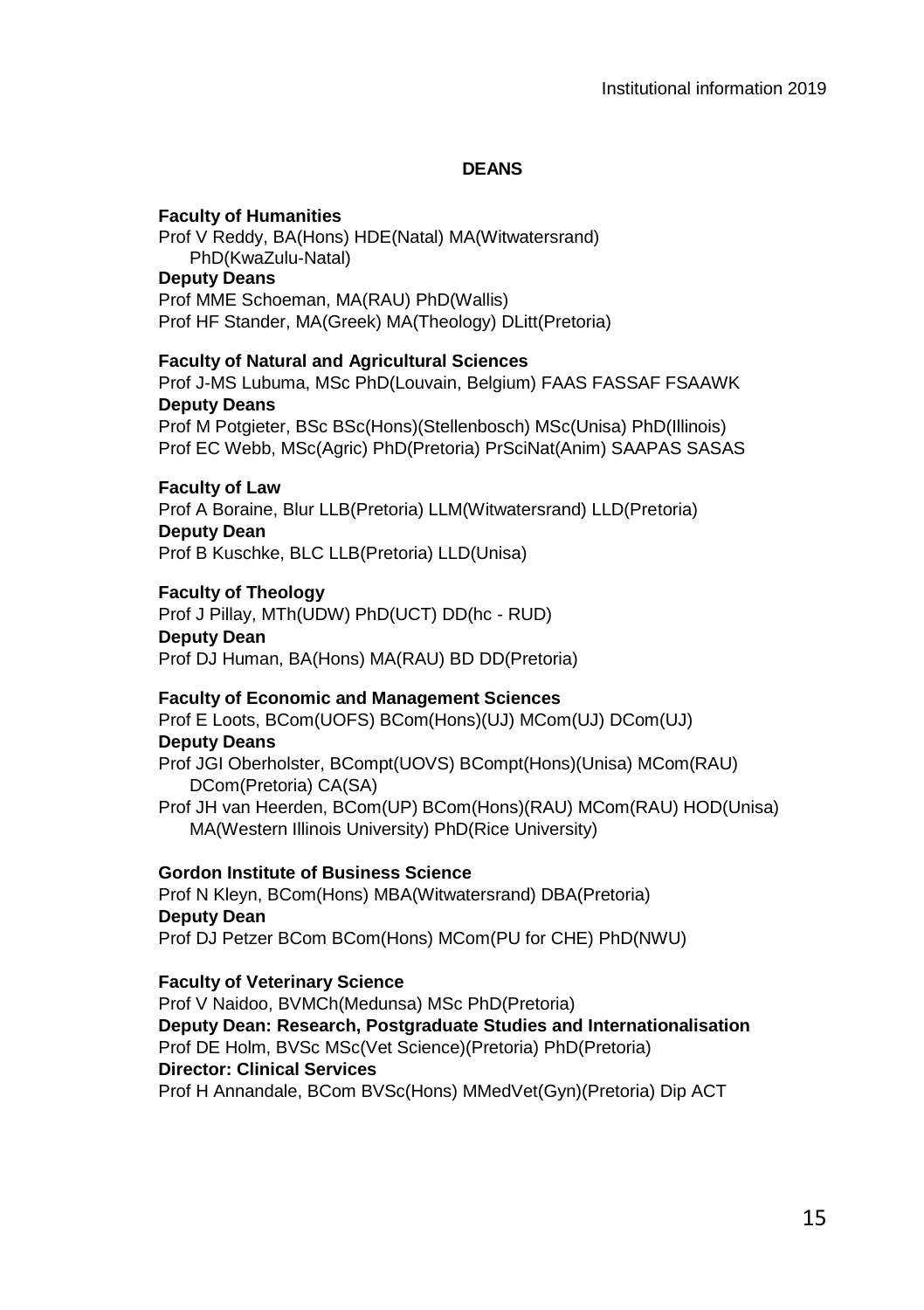## **Faculty of Education**

Prof MT Sehoole, BAPaed(University of the North) BEd MEd PhD(Witwatersrand) **Deputy Dean**

Prof S Human-Vogel, BA, BAHons, BEd (Educational Psychology), MEd and PhD (Educational Psychology) (UP)

#### **Faculty of Health Sciences**

Prof C de Jager, BSc BSc(Hons) MSc(UOFS) PhD (Repro Biol)(Pretoria) MDP Repro Tox(Pretoria) Post Doc(Laval Canada)

**Deputy Dean: Education**

Prof DM Manning, BSc(Hons) PhD MEd(Witwatersrand)

**Deputy Dean: Health Stakeholder Relations**

Prof JLA Rantloane, MBChB MMed(Medunsa)

**School of Dentistry**

Prof G White, BChd BChD(Hons) MBA(US) DTO PhD(UP)

**Faculty of Engineering, Built Environment and Information Technology**

Prof BTJ Maharaj, PrEng MSc Eng(Natal) MSc(Operat. Telecomm) (Coventry) PhD(Pretoria) SMSAIEE MIEEE MIET FSAAE

**Deputy Dean: Teaching and Learning**

Prof AJ van der Merwe, BSc(RAU) MSc(NWU) PhD(Unisa)

**Deputy Dean: Research and Postgraduate Studies**

<span id="page-15-0"></span>Prof JHP Eloff, BSc BSc(Hons) MSc PhD(UJ)

## **NON-ACADEMIC DIVISIONS**

## **ADMINISTRATION OF THE UNIVERSITY**

## **DEPARTMENT OF ENROLMENT AND STUDENT ADMINISTRATION Director**

Myburgh, C, BCom(Hons) MCom(Pretoria) PhD(Pretoria) **Deputy Directors** Isaacs, WJ, MA (Stellenbosch) Liebenberg, EJ, MA (Pretoria) D Litt et Phil (Unisa) Mathekga, AM, BA Ed (North-West University), BEd, MPhil, PhD (Pretoria) Muller, PJ. BA(Hons)(Pretoria)

**University Archivist**

Harris, KL, BA(Hons) MA HDE (Stellenbosch) DLitt et Phil(Unisa)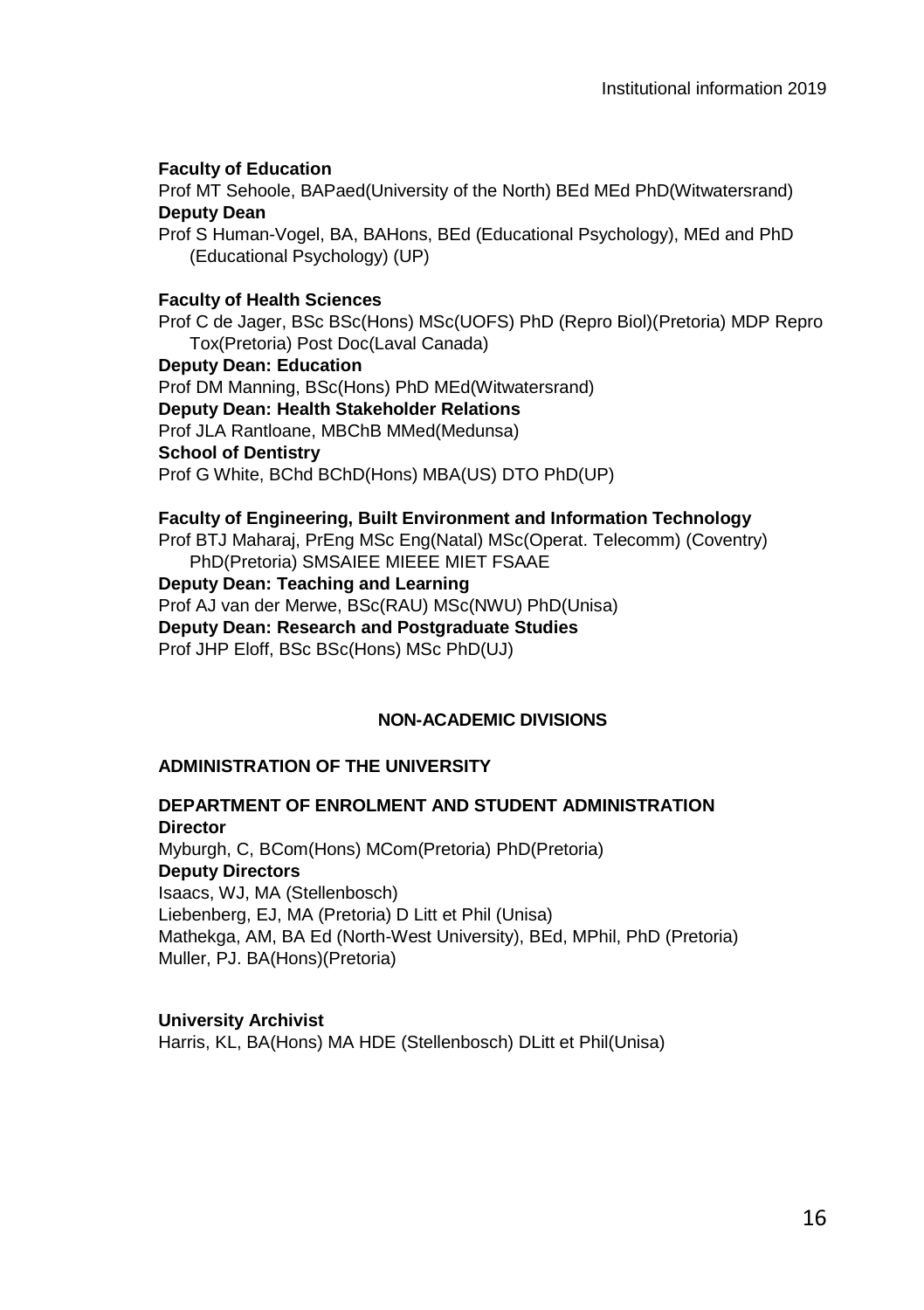# **DEPARTMENT OF FINANCE**

#### **Director**

Moolla, MN, BCom PGDA(Cape Town) CA(SA) **Deputy Directors** Combrinck, CJ, MCom(Income Tax) GR(SA) De Waal MM, BCom(Account.)(Pretoria) BCompt(Hons) CTA(Unisa) GR(SA) Dijksman, R, BCom(Account.) BCom(Hons)(RAU) GR(SA) Dockrat, R, BCompt(Acc Sci) (UNISA) BCompt(Hons)CTA(UNISA) CA(SA) Dyosi XA, BCom(Acc Sci)(Pretoria) BCom(Hons)(Pretoria) PGDip(Integrated Reporting)(Pretoria) MAP(Wits Business School) CTA(UKZN)

# **DEPARTMENT OF FACILITIES MANAGEMENT**

#### **Director**

Adendorff, SA, BIng(Bedryfs), MBA, PhD(Pret), PrIng, Eregenoot SAIBI **Deputy Directors**

Van der Merwe, PL, NHD(Elektries)(VUT) Staatsbevoegdheidsertifikaat (Elektries) Coetzee, A, BSc(Boubestuur)(Pretoria)

Oosthuizen, WJ, BPL HONS(Industrial Psychology)(UFS) DPLR(Unisa) Bester, N, BArch (Pretoria) MRIAI

## **DEPARTMENT OF HUMAN RESOURCES**

#### **Director**

Hefele, SG, BAdmin B Admin(Hons) (Industrial Psychology) (UKZN) MBA (Henley Business School) / Mbuyisa, S (September 2019 - )

## **Deputy Directors**

Krige, PD, BSc Masters of Management-HR(Witwatersrand) Vorster, LF, BCom BCom(Hons) MCom(Pretoria) Moodley, R, N Dip(HRM), BTech (HRM), MBA (School of Business Leadership - Unisa) Odendaal, L, LLB (Pretoria)

#### **DEPARTMENT OF INFORMATION TECHNOLOGY SERVICES Director**

Hadebe, X. BSc (Comp Sc. & Maths)(Natal), BSc Hon (Comp Sc.) (Unisa), MBA (Wits Business School), IEDP (Wits Business School & London Business School)

## **Program Director**

Hudson, BA, BSc(Eng)(Civ) MSc(Eng)(Civ)(Natal) MBA(Durban-Westville) **Deputy Directors**

Kleynhans, JC, BSc(Eng)(Elec) BSc(Eng)(Hons)(Electron)(Pretoria) Kleynhans, SA, BSc(UOFS) BSc(Physiotherapy)(Western Cape) MIT(Pretoria) Pretorius, JA, BSc(Eng)(Elec) MSc(Eng)(Electron)(Pretoria) PhD(Toronto)

Venter, HJ, O&M-sert(TUT) BCom(Pretoria) BCom(Hons)(Bus Econ)

MCom(Bus Econ)(Unisa) DCom(Informatics)(Pretoria)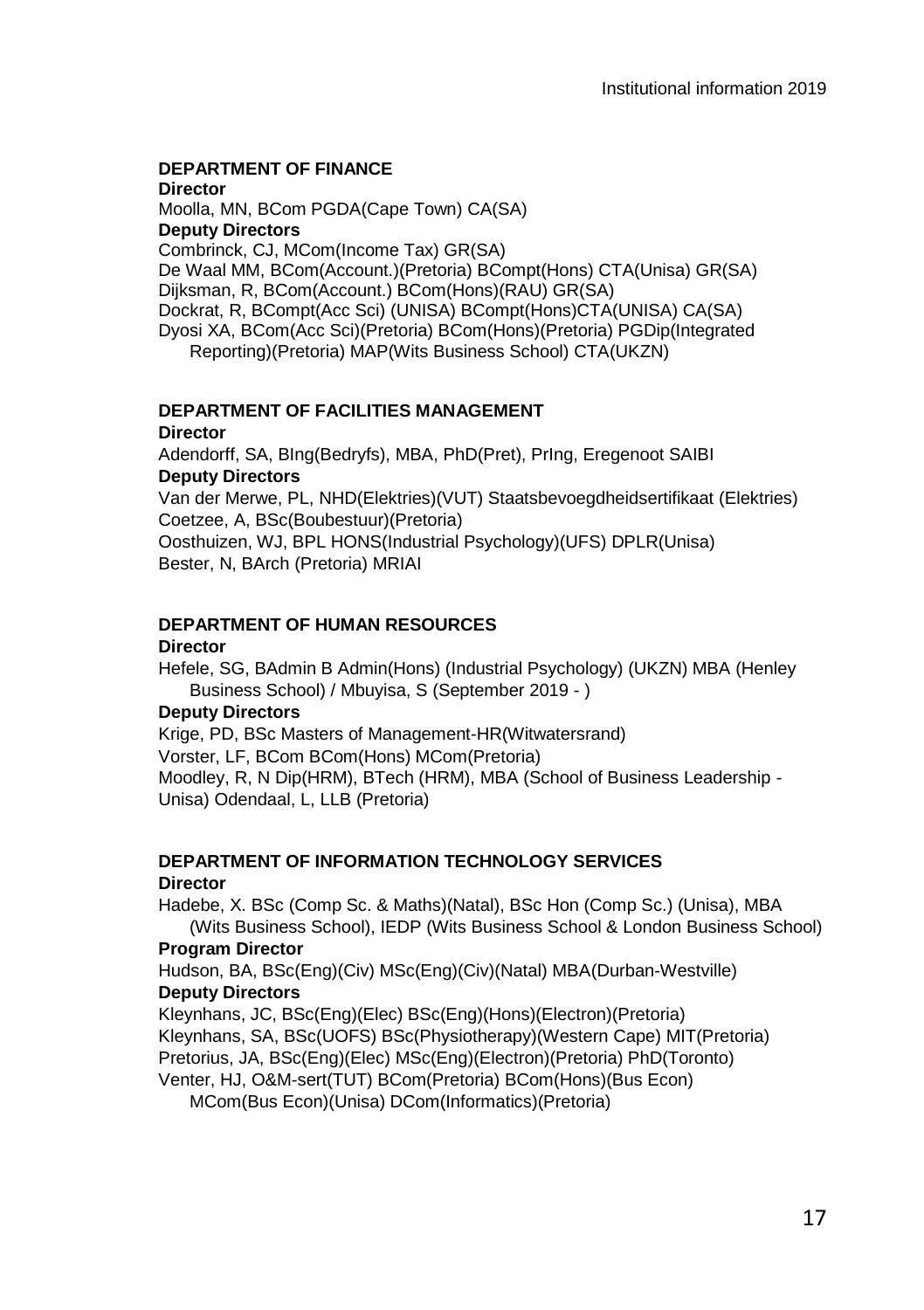## **DEPARTMENT OF UNIVERSITY RELATIONS**

**Director** Delport, R, BA Communications (North-West) MA Management Coaching (Stellenbosch Business School) **Deputy Directors** Tlale, S Nadupalli, S

## **DEPARTMENT OF LIBRARY SERVICES**

**Director** Moropa, R, BBibl(Fort Hare) BBibl(Hons)(Unisa) GEDP(GIBS) MOL(Regent University) **Deputy Directors** Matizirofa, L Nel, M (acting) Soyizwapi, L

# **DEPARTMENT OF RESIDENCE AFFAIRS AND ACCOMMODATION**

**Director** Legari, K BPrimEd(Durban-Westville) BEd(Durban-Westville) MEd(KwaZulu-Natal) **Deputy Director** Dludla, S

## **PROCUREMENT**

**Manager** Asrie, P, BA(Public Administration) Advanced Diploma in Public Financial Administration (Kwazulu-Natal)

## **OTHER DEPARTMENTS, BUREAUS AND DIVISIONS**

# **DEPARTMENT OF RESEARCH AND INNOVATION Director**

Taole, N BSc(Lesotho) MA (Cape Town) DPhil (Pretoria)

## **DEPARTMENT OF STUDENT AFFAIRS**

## **Director**

Madiba, NRM, BAPaed(University of the North) BA(Hons)(Unisa) BEd(Hons)(Wits) MA(Pretoria) PhD(Western Cape)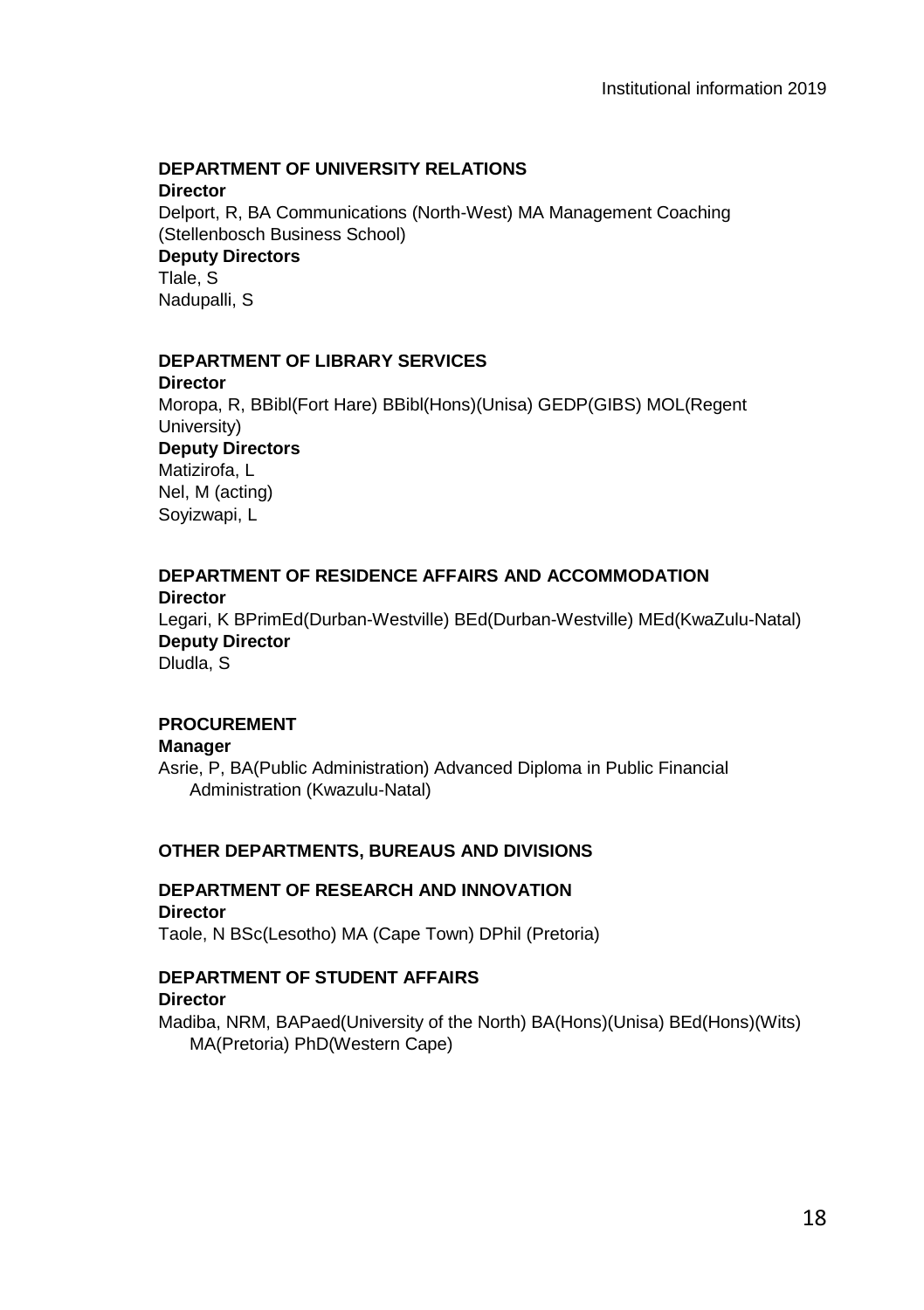## **DEPARTMENT FOR EDUCATION INNOVATION**

**Director** Stols, GH, BSc HED BSc Hons (North-West), MSc, PhD(Unisa) **Deputy Directors** Jordaan, D Naidoo, A

#### **DEPARTMENT OF INSTITUTIONAL RESEARCH AND PLANNING Director**

Ouma, GW, BEd, MEd(Kenyatta University) PhD(Cape Town) **Head: Academic Planning** Boshoff, S, BSc(Hons) MSc HDE PhD(Pretoria) **Head: Bureau for Institutional Research and Planning**  Mouton, HJ, BSc(Hons) HDE (Pretoria) MTech(TUT) **Head: Quality Unit** Vacant

## **LEGAL SERVICES DIVISION**

Gardiner, E, BIur LLB(Free State) MTh(Unisa) Jordaan-Parkin R, BProc(Unisa) LLB LLM (Pretoria) Diploma in Alternative Dispute Resolution (AFSA)

## **DEPARTMENT OF SECURITY SERVICES**

**Director** Boonzaaier, JCN, National Diploma: Security Management(Unisa) **Deputy Director** Mmushi, P National Diploma: Security Management (Damelin)

## **CHANCELLORS OF THE UNIVERSITY OF PRETORIA**

<span id="page-18-0"></span>

| 1930 - 1932                   | Judge TJ de V Roos                        |
|-------------------------------|-------------------------------------------|
|                               | KC BA LLB(Cape Town)                      |
| 1933 – 1934                   | Rev AJ Louw                               |
| 1934 - 1948                   | Dr HJ van der Bijl                        |
|                               | MA PhD MAmIEE MIRE                        |
| 1949 – June 1964              | Adv C te Water                            |
|                               | BA LLB(Cantab) LLD(h.c.)(Witwatersrand)   |
| November 1964 – November 1984 | The Honourable Dr H Muller                |
|                               | BLitt(Oxon) MA DLitt(Pretoria) LLB(Unisa) |
|                               | DPhil(h.c.)(Stellenbosch)                 |
|                               | DPhil(h.c.)(Pretoria) FRSA DVD M.Akad.SA  |
|                               |                                           |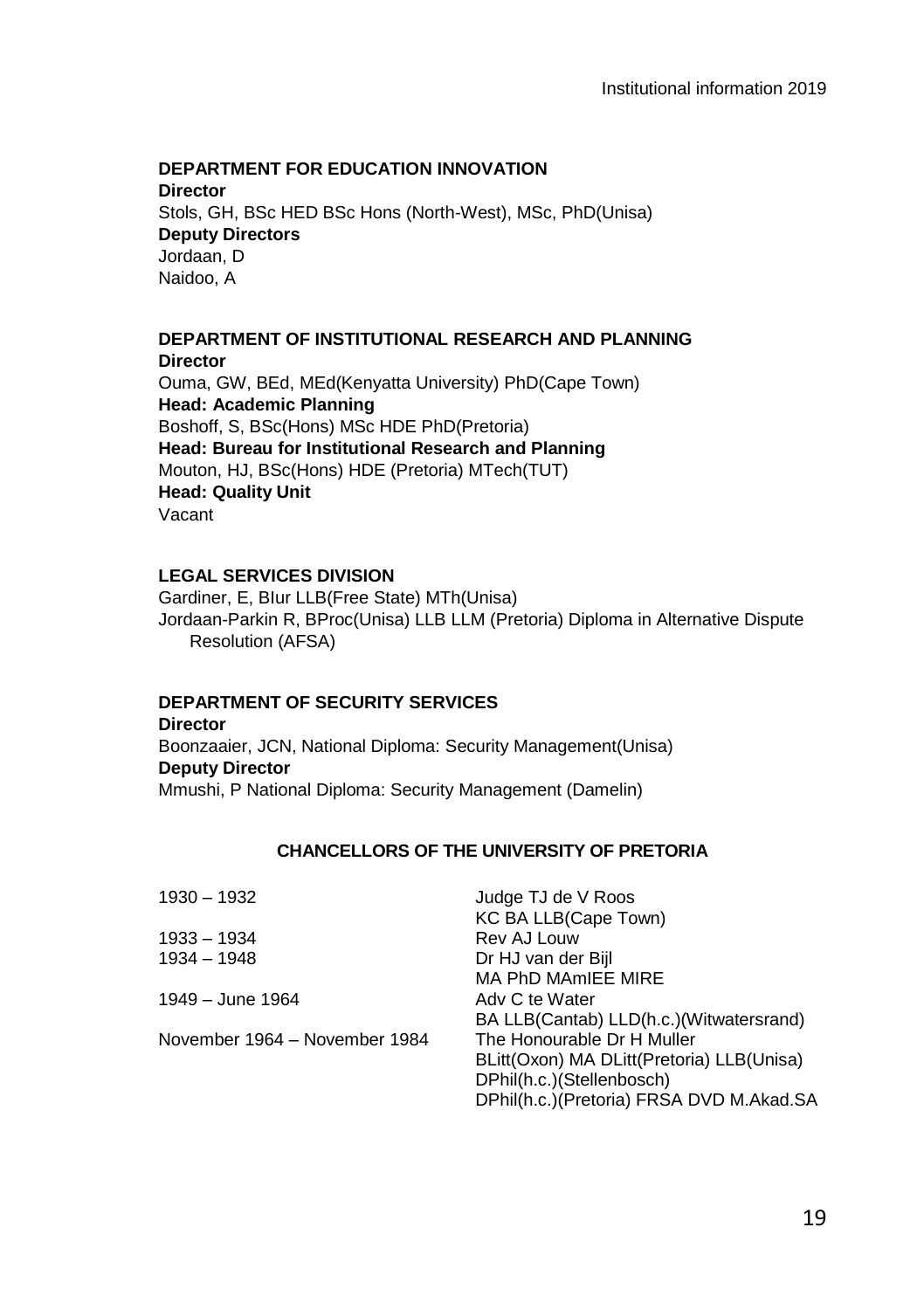| The Honourable AL Schlebusch<br>BA LLB(Pretoria) DPhil(h.c.)(Stellenbosch)<br>LLD(h.c.)(Pretoria) DVD |
|-------------------------------------------------------------------------------------------------------|
| Dr AE Rupert                                                                                          |
| BSc MSc(Pretoria) Wet en Handel(Unisa)                                                                |
| DSc(h.c.)(Pretoria) LLD(h.c.)(Cape Town)                                                              |
| DLitt(Natal) DCom(h.c.)(Stellenbosch)                                                                 |
| DCom(h.c.)(RAU) DVD                                                                                   |
| Dr CL Stals                                                                                           |
| BCom MCom DCom (Pretoria)                                                                             |
| Prof I W Nkuhlu                                                                                       |
| BCom(Fort Hare) CTA(Cape Town) CA(SA)                                                                 |
| <b>MBA(New York)</b>                                                                                  |
|                                                                                                       |

## <span id="page-19-0"></span>**PRINCIPALS OF THE TRANSVAAL UNIVERSITY COLLEGE AND THE UNIVERSITY OF PRETORIA**

| 1 March 1918 - 29 February 1924 | Prof AC Paterson                             |
|---------------------------------|----------------------------------------------|
|                                 | MA(Edin) MA(Oxon)                            |
| 1 May 1925 - 30 April 1927      | Dr NM Hoogenhout                             |
|                                 | MA(Cape Town) PhD(Strassburg)                |
| May 1927 - 1934                 | Prof AE du Toit MA(Cape Town)                |
| $1935 - 1940$                   | Mr CF Schmidt                                |
|                                 | BA(Cape Town) DPhil(h.c.)(Pretoria)          |
| 1941 - 1947                     | Prof MC Botha                                |
|                                 | MA(Cape Town) DLitt (h.c.) (Unisa) LLD(h.c.) |
|                                 | (Cape Town)                                  |
| 1948 - 30 June 1970             | Prof CH Rautenbach                           |
|                                 | MA BD(Unisa) DPhil(Pretoria) Hon             |
|                                 | DU(Montreal) MD(h.c.)(Pretoria)              |
| 1 July 1970 - 31 December 1981  | Prof E M Hamman                              |
|                                 | BA LLB(Pretoria) Jur Drs LLD(Leiden)         |
|                                 | LLD(h.c.)(Unisa) LLD(h.c.)(Pretoria)         |
|                                 | M.Akad.SA                                    |

## **VICE-CHANCELLORS AND PRINCIPALS (from 6 July 1988)**

<span id="page-19-1"></span>

| 1 January 1982 - 31 December 1991 | Prof DM Joubert<br>MSc(Agric)(Pretoria) PhD(Cantab)<br>DSc(Stellenbosch) M.Akad.SA FI Biol<br>FRS(SA) Sci Nat OVDG Orden de Bernardo<br>O'Higgins Order of Brilliant Star: Grand<br>Cordon |
|-----------------------------------|--------------------------------------------------------------------------------------------------------------------------------------------------------------------------------------------|
|                                   |                                                                                                                                                                                            |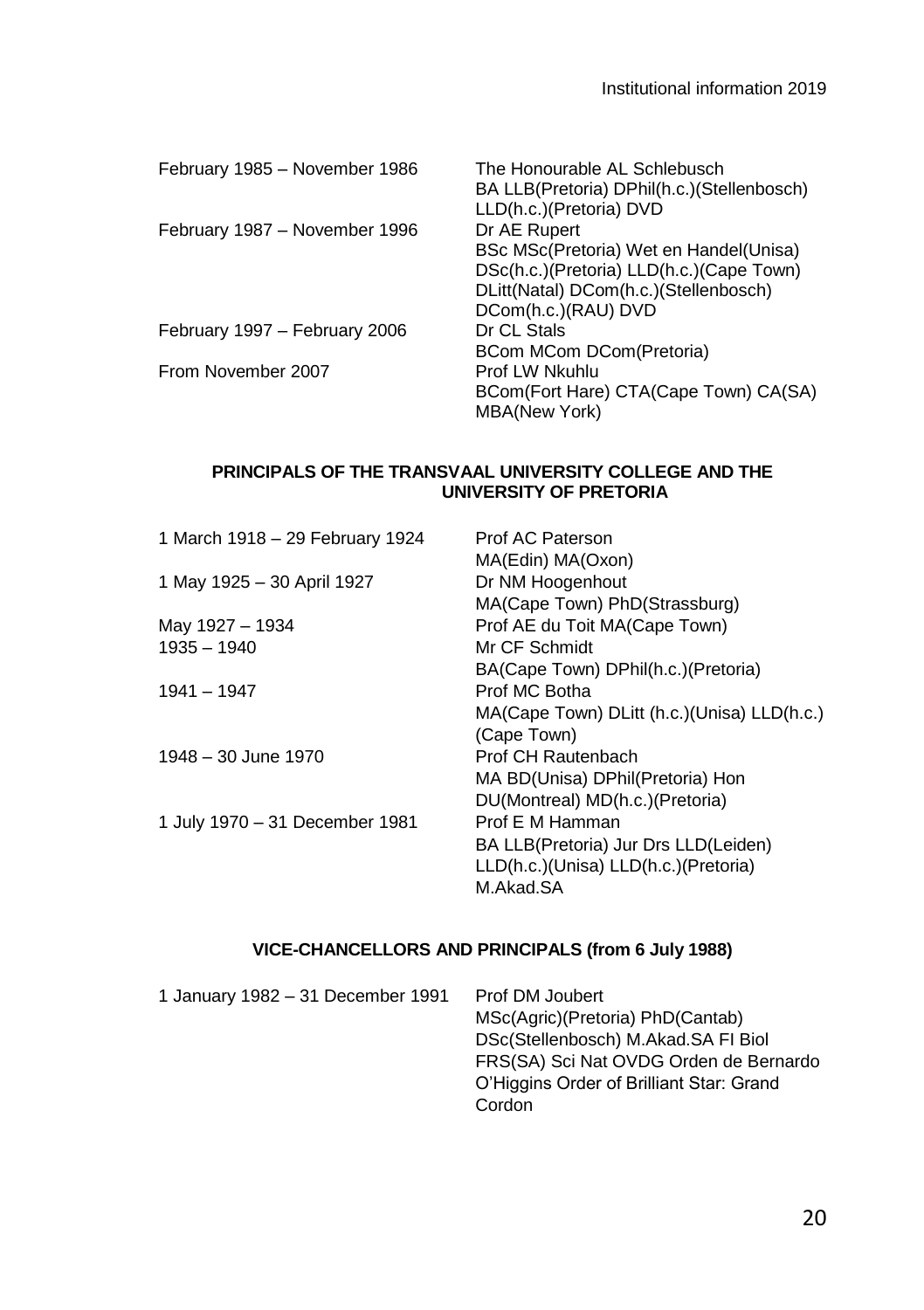| 1 January 1992 - 31 December 1996 | Prof P Smit<br>MA(Stellenbosch) DLitt et Phil(Unisa)                                                                                    |
|-----------------------------------|-----------------------------------------------------------------------------------------------------------------------------------------|
| 1 January 1997 - 31 July 2001     | Prof J van Zyl<br>MSc(Agric) DSc(Agric)(Pretoria) PhD(Vista)                                                                            |
| 1 August 2001 - 31 August 2009    | Prof CWI Pistorius<br>PrEng BSc(Eng) BEng(Hons)(Pretoria) MS<br>PhD(Ohio State) SM(MIT) M.Akad.SA<br><b>FRSSAf MASSAf SMIEEE FSAIEE</b> |
| 1 November 2009 - 31 January 2019 | Prof CM de la Rey<br>BA(Hons) MA(Natal) PhD(Cape Town)                                                                                  |
| 14 January 2019                   | Prof Prof T Kupe BA(Hons) MA(Zimbabwe)<br>DPhil (Oslo)                                                                                  |

## **PRESIDENTS OF THE CONVOCATION**

<span id="page-20-0"></span>

| $31.12.1930 - 10.12.1932$ | Adv AA Roberts                             |
|---------------------------|--------------------------------------------|
|                           | BA(Cape Town) LLB(Cantab)                  |
| $08.04.1933 - 08.12.1934$ | Prof H Reinink                             |
|                           | LittD (Amsterdam)                          |
| 11.12.1937 - 13.04.1946   | Prof JHJA Greyvenstein                     |
|                           | BA(Cape Town) DD(Utrecht)                  |
|                           | DD(h.c.)(Pretoria)                         |
| $07.09.1946 - 16.03.1947$ | Prof ID Bosman                             |
|                           | MA(Unisa) DLitt(Amsterdam)                 |
| $30.08.1947 - May 1959$   | Mr FJ le Roux                              |
|                           | MA(Unisa)                                  |
| 12.09.1959 - 26.03.1965   | The Honourable Dr H Muller                 |
|                           | BLitt(Oxon) MA DLitt(Pretoria) LLD(Unisa)  |
|                           | DPhil(h.c.)(Stellenbosch)                  |
|                           | DPhil(h.c.)(Pretoria) FRSA DVD M.Akad.SA   |
| 27.03.1965 - 23.10.1965   | Dr AW Lategan                              |
|                           | MSc(Pretoria) DSc(Cape Town)               |
| 26.03.1966 - 10.09.1981   | The Honourable Chief Justice FLH Rumpff    |
|                           | BA LLB(Pretoria) LLD(h.c.)(Pretoria) DVD   |
| 11.09.1981 - 30.04.1985   | The Honourable AL Schlebusch               |
|                           | BA LLB(Pretoria) DPhil(h.c.)(Stellenbosch) |
|                           | LLD(h.c.)(Pretoria) DVD                    |
| 28.05.1985 - 31.05.1990   | Dr PS Rautenbach                           |
|                           | MCom DCom(Pretoria) M.Akad.SA DVD          |
|                           | DPhil(h.c.)(Stellenbosch)                  |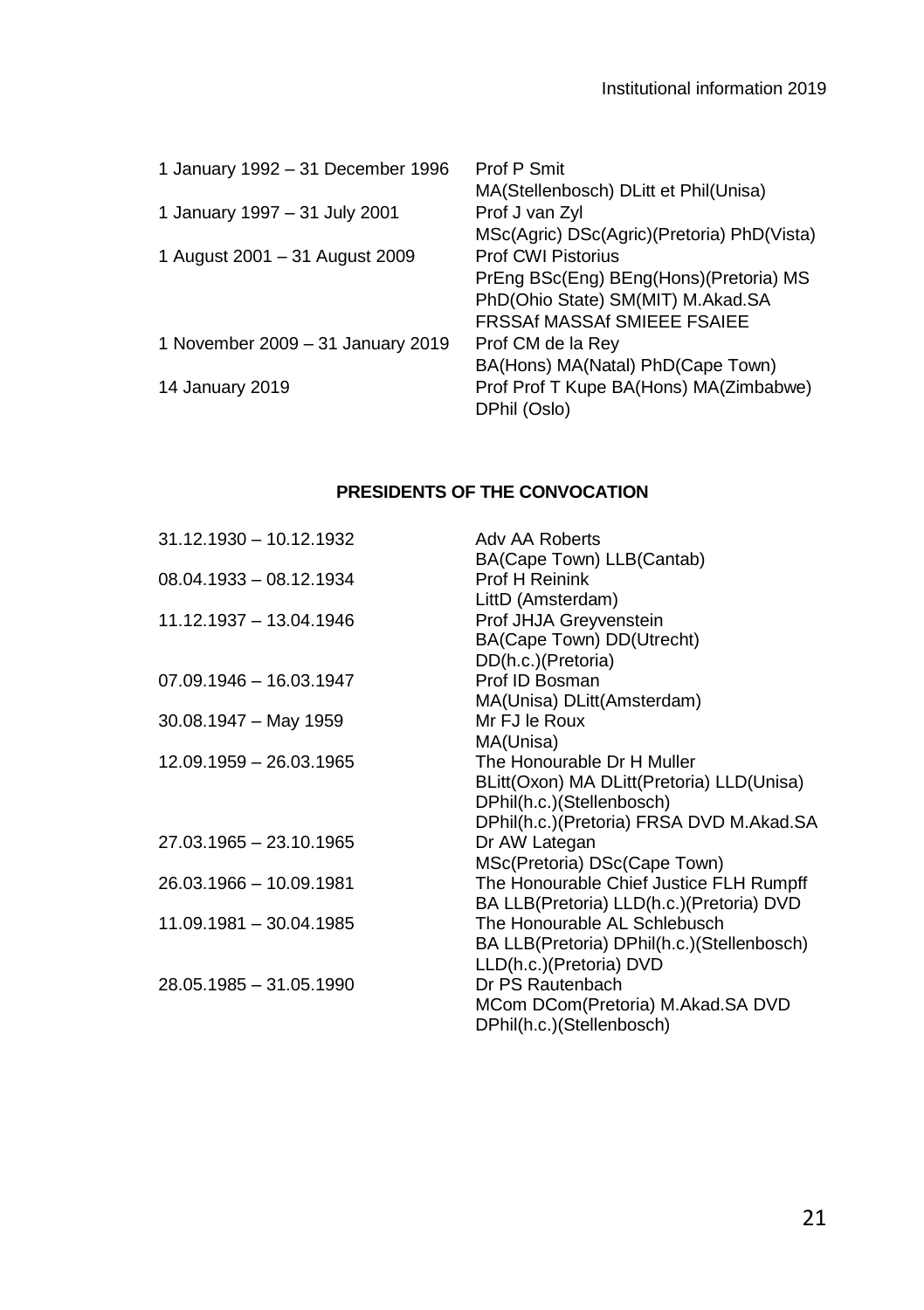| $01.06.1990 - 14.10.1994$      | Dr VE Hesse                                                                     |
|--------------------------------|---------------------------------------------------------------------------------|
| 15.10.1994 - 31 March 2012     | MBChB MEd(Chir)(Urol)(Pretoria)<br>The Honourable Judge-President CF Eloff      |
| 16.08.2012 - 30 September 2019 | BA LLB(Pretoria) Hon LLD(Pretoria) SC<br>Mr Leo Haese                           |
|                                | BCom(Econ) MBA(Pretoria)                                                        |
| 31.10.2019                     | Dr H Koster BSc Agric, BScAgric(Hons),<br>MScAgric (Pretoria) PhD(Kansas State) |

## **EMERITI VICE-CHANCELLORS AND PRINCIPALS**

- <span id="page-21-0"></span>• Joubert, DM
- Smit, P
- Van Zyl, J
- Pistorius, CWI

#### **EMERITUS SENIOR VICE-PRINCIPAL**

<span id="page-21-1"></span>De Beer, CR

## **EMERITI VICE-PRINCIPALS**

- <span id="page-21-2"></span>• Erasmus, T
- Malherbe, JAG
- Manganyi, NC
- Marx, S
- Oosthuizen, P
- Pistorius, CWI
- Stadler, JJ
- Van der Schijff, HP
- Crewe, RM

## **EMERITI REGISTRARS**

- <span id="page-21-3"></span>• Bothma, AC
- Coetzee, WJ
- Hurter, HS
- Kok, WL
- Nel, JP
- Smuts, M
- <span id="page-21-4"></span>• Stuart, CH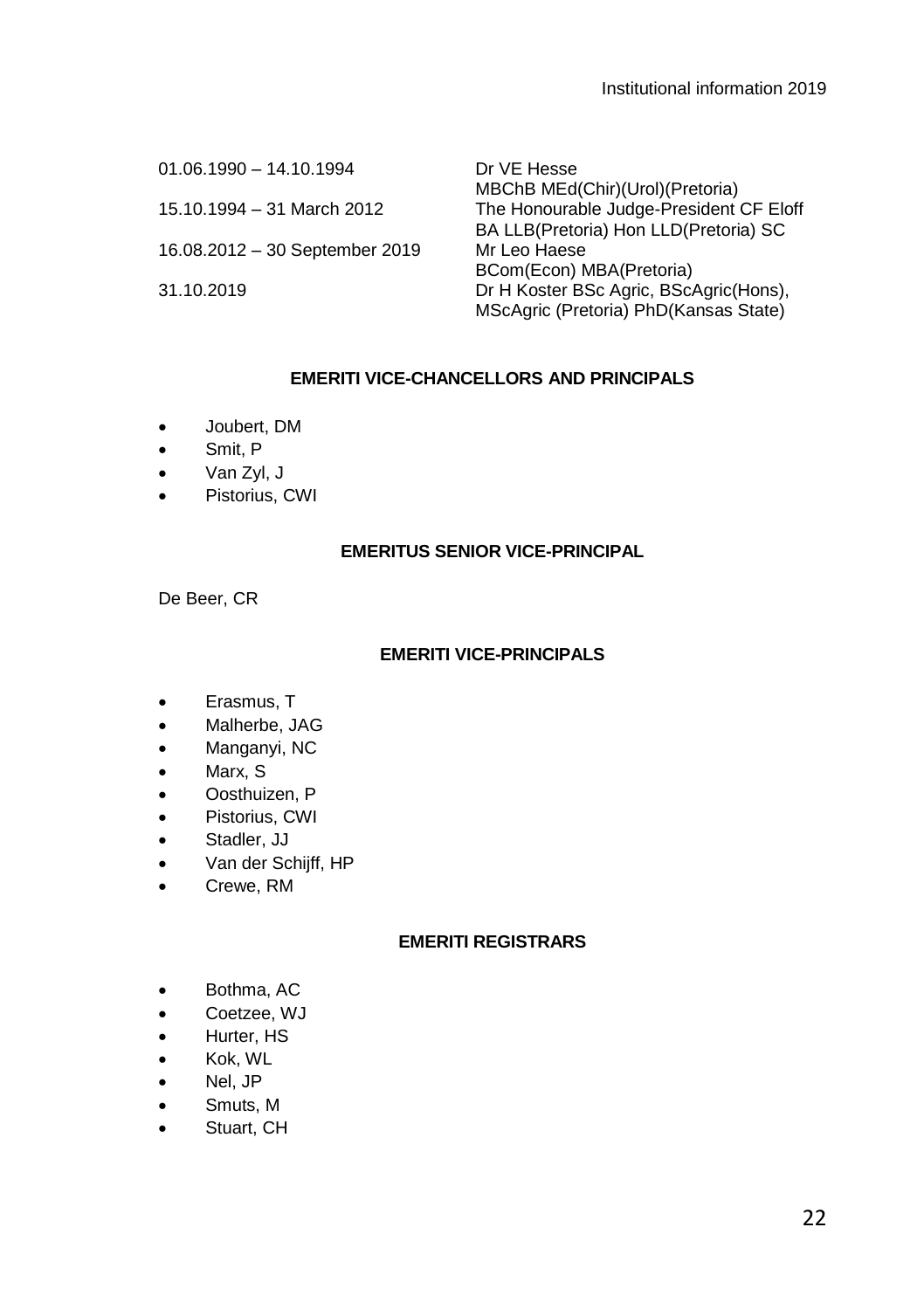| 1.  | Abrams, L             |
|-----|-----------------------|
| 2.  | Ackerman, EM          |
| 3.  | Ackermann, JD         |
| 4.  | Adendorff, K          |
| 5.  | Aire, TA              |
| 6.  | Alberts, HW           |
| 7.  | Alberts, NF           |
| 8.  | Alexander, PM         |
| 9.  | Alexander, WJR        |
| 10. | Allsopp, BA           |
| 11. | Alterman, W           |
| 12. | Allsopp, BA           |
| 13. | Anderson, R           |
| 14. | Andrews, Y            |
| 15. | Antonites, AJ         |
| 16. | Apatu, RSK            |
| 17. | Apostolides, Z        |
| 18. | Arends, HJ            |
| 19. | Auret, FD             |
| 20. | Badenhorst, MS        |
| 21. | Baker, DC             |
| 22. | Barkhuizen, JH        |
| 23. | Barnard, AC           |
| 24. | Barnard, RO           |
| 25. | Bartel, PR            |
| 26. | Basson, JS            |
| 27. | Basson, NJS           |
| 28. | Bath, G               |
| 29. | Beavon, KSO           |
| 30. | Becker, JHR           |
| 31. | Becker, LH            |
| 32. | Beckmann, JL          |
| 33. | Bergh, JS             |
| 34. | Bertschinger, HJ      |
| 35. | Bester, BH            |
| 36. | Bester, MN            |
| 37. | Bester, M             |
| 38. | Beyers, D             |
| 39. | Bezuidenhout, AJ      |
| 40. | Binedell, N           |
| 41. | Bingle, JP            |
| 42. | Bishop, JM            |
| 43. | Bland-van-den-Berg, P |
| 44. | Blignaut, CS          |
| 45. | Bodemer, W            |

| 46. | Boezaart, CJ |  |
|-----|--------------|--|
|-----|--------------|--|

| 349.         | Meltzer, DA     |
|--------------|-----------------|
| 350.         | Merkle, RKW     |
| 351.         | Meyer, BJ       |
| 352.         | Meyer, H        |
| 353.         | Mieny, CJ       |
| 354.         | Miller, HG      |
| 355.         | Mlambo, AM      |
| 356.         | Mti, KN         |
| 357.         | Modro, TA       |
| 358.         | Mojalefa, MJ    |
| 359.         | Mokgokong, MS   |
| 360.         | Mokoena, TR     |
| 361.         | Moller, T       |
| 362.         | Mostert, JW     |
| 363.         | Motsitsi, NS    |
| 364.         | Mulder, AAH     |
| 365.         | Muller, JC      |
| 366.         | Muller, ME      |
|              | Myburgh, J      |
| 367.<br>368. | Naude, TW       |
| 369.         | Neitz, AWH      |
|              |                 |
| 370.         | Neitz, AWH      |
| 371.         | Nel, JC         |
| 372.         | Nel, MS         |
| 373.         | Nel, PC         |
| 374.         | Nel, PG         |
| 375.         | Nesbit, JW      |
| 376.         | Nicholson, S    |
| 377.         | Nieman, GH      |
| 378.         | Nieuwoudt, CF   |
| 379.         | Nieuwenhuis, FJ |
| 380.         | Nilant, FGE     |
| 381.         | Nolte, KE       |
| 382.         | North, EJ       |
| 383.         | Ntlhe, LM       |
| 384.         | Oberholzer, JP  |
| 385.         | Oberholzer, PCJ |
| 386.         | Odendaal, LB    |
| 387.         | Ohale, LOC      |
| 388.         | Ohlhoff, CHF    |
| 389.         | Olivier, GC     |
| 390.         | Onwu, GOM       |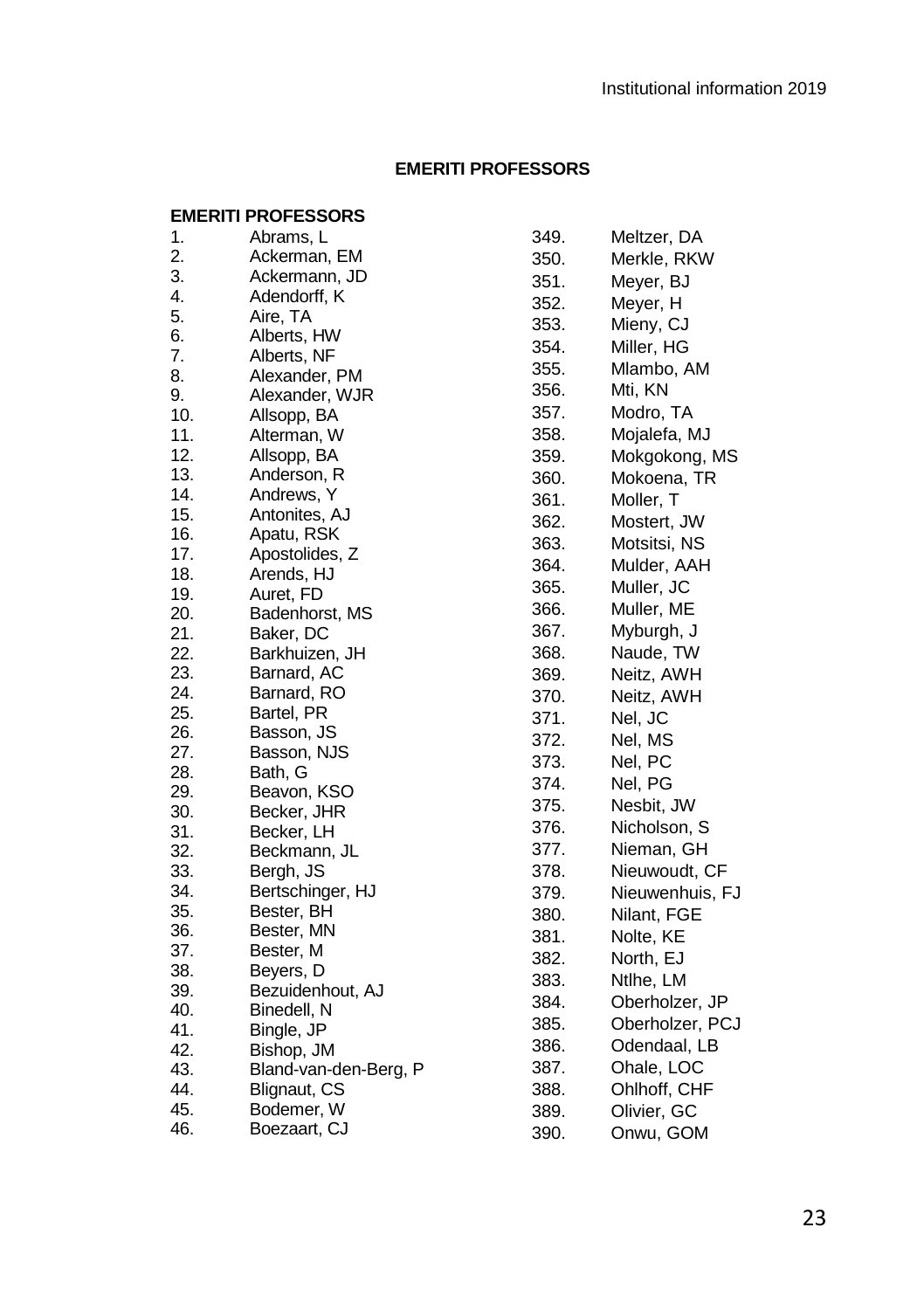| 47. | Böhmer, RG                         |
|-----|------------------------------------|
| 48. | Boomker, EA                        |
| 49. | Boomker, JDF                       |
| 50. | Boon, JA                           |
| 51. | Boonzaaier, CC                     |
| 52. | Bornman, MS                        |
| 53. | Boshoff, AB                        |
| 54. | Boshoff, CWH                       |
| 55. | Boshoff, E                         |
| 56. | Bosman, MC                         |
| 57. | Botes, PS                          |
| 58. | Botha, DJJ                         |
| 59. | Botha, JL                          |
| 60. | Botha, JP                          |
| 61. | Botha, P                           |
| 62. | Botha, PC                          |
| 63. | Botha, PJ                          |
| 64. | Botha, SJ                          |
| 65. | Botha, WJ                          |
| 66. | Bothma, J du P                     |
| 67. | Bothma, TJD                        |
| 68. | Boyazoglu, PA                      |
| 69. | Braun, MWH                         |
| 70. | Bredell, LJ                        |
| 71. |                                    |
| 72. | Bredenkamp, GL<br>Breytenbach, APB |
| 73. | Brighton, SW                       |
| 74. | Brown, AN                          |
| 75. | Brümmer, LM                        |
| 76. |                                    |
| 77. | Buch, B<br>Buitendag, J            |
| 78. | Burdzik, WMG                       |
| 79. | Bütow, K-W                         |
| 80. | Calitz, LP                         |
| 81. | Carstens, A                        |
| 82. | Casey, NH                          |
| 83. | Churr, EG                          |
| 84. | Claassens, AS                      |
| 85. | Cleaver, G                         |
| 86. | Cloete, CE                         |
| 87. | Cloete, JJN                        |
| 88. | Coertze, RD                        |
|     | Coetzee, AM                        |
| 89. |                                    |
| 90. | Coetzee, HL                        |
| 91. | Coetzee, J                         |
| 92. | Coetzee, JN                        |
| 93. | Coetzee, L                         |
| 94. | Coetzee, PF                        |
| 95. | Coetzee, RA                        |

| 391. | Oost, EJ         |
|------|------------------|
| 392. | Oosthuizen, WL   |
| 393. | Osterhoff, DR    |
| 394. | Pattinson, RC    |
| 395. | Peeters, LFHMC   |
| 396. | Pelser, GMM      |
| 397. | Penzhorn, BL     |
| 398. | Peters, FM       |
| 399. | Petrick, SW      |
| 400. | Piek, JP         |
| 401. | Pienaar, G       |
| 402. | Pitout, MJ       |
| 403. | Pohl, AS         |
|      | Pont, AD         |
| 404. | Pont, D          |
| 405. |                  |
| 406. | Pool, R          |
| 407. | Potgieter, CD    |
| 408. | Potgieter, DJJ   |
| 409. | Potgieter, FJ    |
| 410. | Potgieter, JH    |
| 411. | Potgieter, PJ    |
| 412. | Pretorius, CE    |
| 413. | Pretorius, HW    |
| 414. | Pretorius, F     |
| 415. | Pretorius, JA    |
| 416. | Pretorius, JP    |
| 417. | Pretorius, JWM   |
| 418. | Pretorius, LM    |
| 419. | Pretorius, MW    |
| 420. | Pretorius, R     |
| 421. | Pretorius, WA    |
| 422. | Prinsloo, DJ     |
| 423. | Prinsloo, JG     |
| 424. | Prinsloo, SL     |
| 425. | Prozesky, L      |
| 426. | Ransome, OJ      |
| 427. | Rautenbach, GH   |
| 428. | Reif, S          |
| 429. | Reinecke, RK     |
| 430. | Reitz, CJ        |
| 431. | Rethman, NFG     |
| 432. | Retief, JH       |
| 433. | Reyers, F        |
| 434. | Robbertse,<br>PJ |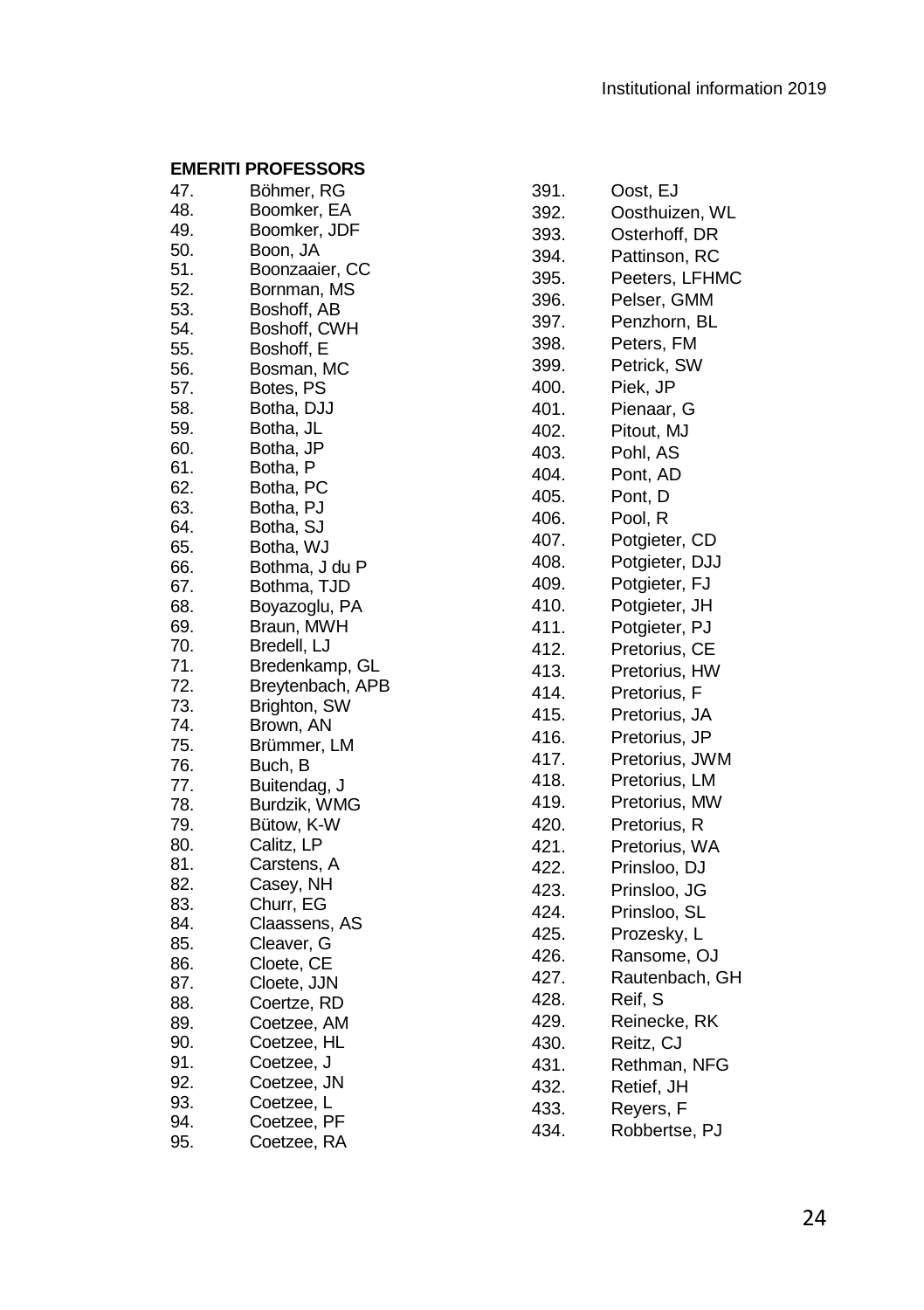| 96.  | Coetzer, JAW                 |
|------|------------------------------|
| 97.  | Combrink, LW                 |
| 98.  | Cooks, J                     |
| 99.  | Cotton, C                    |
| 100. | Coubrough, RI                |
| 101. | Cowan, DA                    |
| 102. | Crafford, D                  |
| 103. | Cronje, RE                   |
| 104. | Crowther, NAS                |
| 105. | Cruywagen, JHH               |
| 106. | Cukrowski, I                 |
| 107. | Dannheimer, MFG              |
| 108. | De Beer, JJ                  |
| 109. | De Boer, AL                  |
| 110. | De Boom, HPA                 |
| 111. | De Jager, H                  |
| 112. | De Klerk, AJ                 |
| 113. |                              |
| 114. | De Klerk, AM<br>De Klerk, HM |
|      |                              |
| 115. | De Klerk, HM (2015)          |
| 116. | De la Rey, JH                |
| 117. | De la Rey, RP                |
| 118. | De Vaal, PL                  |
| 119. | De Villiers, AJ              |
| 120. | De Villiers, D               |
| 121. | De Villiers, DE              |
| 122. | Delport, R                   |
| 123. | Delport, SD                  |
| 124. | De Villiers, JA              |
| 125. | De Villiers, LS              |
| 126. | De Waal, SA                  |
| 127. | De Wet, FA                   |
| 128. | De Wet, IS                   |
| 129. | De Wit, PWC                  |
| 130. | Dekker, GM                   |
| 131. | Dekker, NW                   |
| 132. | Del Mistro, RF               |
| 133. | Delport, PA                  |
| 134. | Denkhaus, HG                 |
| 135. | Dippenaar, NG                |
| 136. | Donkin, EF                   |
| 137. | Dormehl, IC                  |
| 138. | Dove, MG                     |
| 139. | Dreosti, LM                  |
| 140. | Dreyer, L                    |
| 141. | Dreyer, PS                   |
| 142. | Du Plessis, A                |
| 143. | Du Plessis, DJ               |
| 144. | Du Plessis, HJC              |
|      |                              |

| 435. | Rohde, AW          |
|------|--------------------|
| 436. | Roode, JD          |
| 437. | Roodt, GKA         |
| 438. | Roodt, PH          |
| 439. | Roos, CJ           |
| 440. | Roos, JL           |
| 441. | Roos, NO           |
| 442. | Roos, SG           |
| 443. | Rosinger, EE       |
| 444. | Rossouw, DS        |
| 445. | Roux, CZ           |
| 446. | Rust, E            |
| 447. | Sandison, AG       |
| 448. | Sauer, N           |
| 449. | Sauthoff, MD       |
| 450. | Savage, PF         |
| 451. | Scheepers, GH      |
| 452. | Schmid, EU         |
| 453. | Schoeman, DJ       |
| 454. | Schoeman, MJ       |
| 455. | Schoeman, MME      |
| 456. | Schoeman, NJ       |
| 457. | Schoeman, PJ       |
| 458. | Schoeman, WJ       |
| 459. | Schoeman-Malan, MC |
| 460. | Scholtemeijer, J   |
| 461. | Scholtz, CH        |
| 462. | Schutte, CF        |
| 463. | Scott, TJ          |
| 464. | Searle, C          |
| 465. | Seeliger, JE       |
| 466. | Serfontein, WJ     |
| 467. | Sharp, JS          |
| 468. | Shakespeare, AS    |
| 469. | Siglé, HM          |
| 470. | Simson, IW         |
| 471. | Skinner, JD        |
| 472. | Skinner, W         |
| 473. | Smit, CF           |
| 474. | Smit, GJ           |
| 475. | Smith, ED          |
| 476. | Smuts, AJ          |
| 477. | Smuts, MMS         |
| 478. | Snyman, CP         |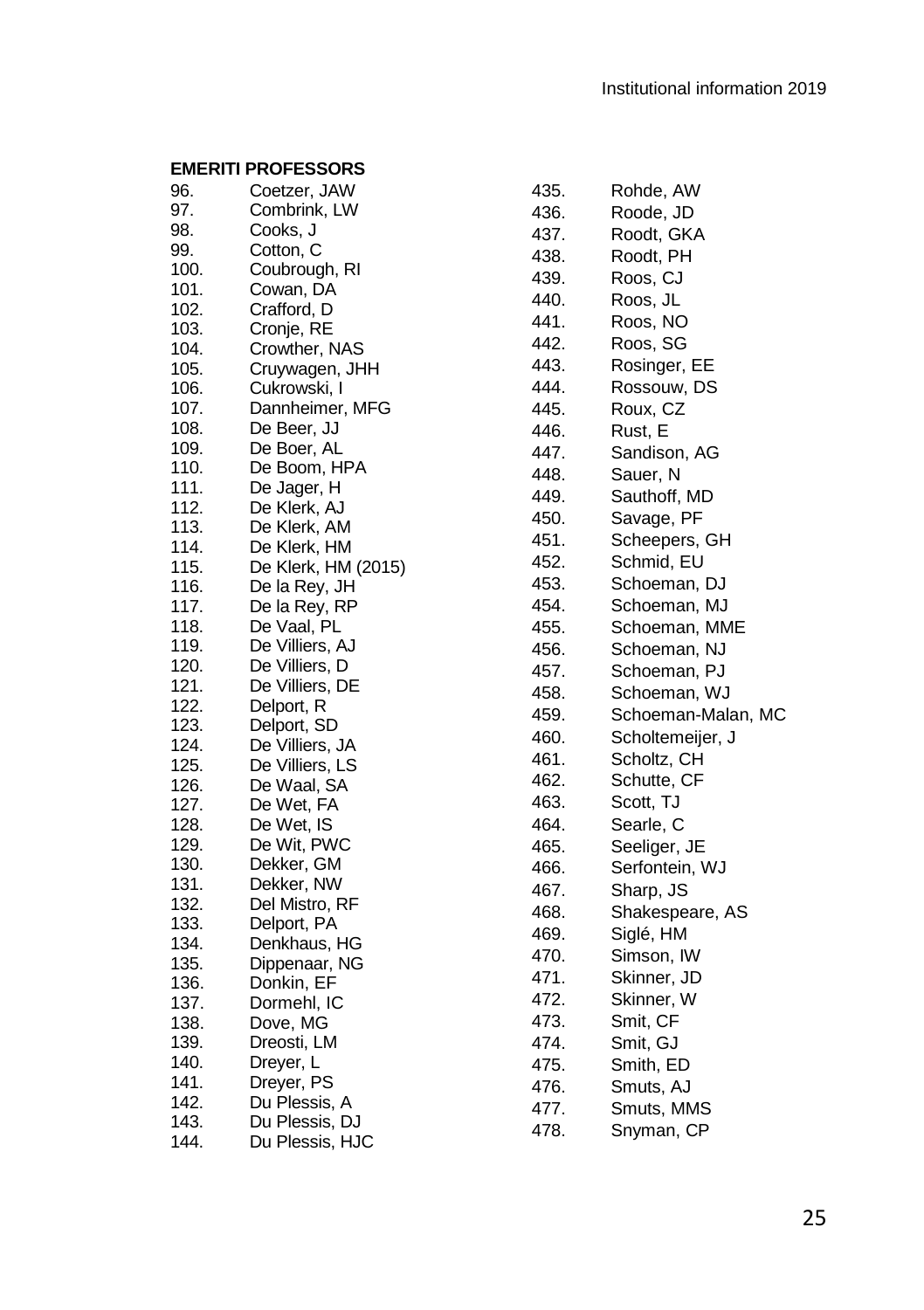| 145.         | Du Plessis, HLM               |
|--------------|-------------------------------|
| 146.         | Dullabh, HD                   |
| 147.         | Du Plessis, M                 |
| 148.         | Du Plooy, NF                  |
| 149.         | Du Preez, MSE                 |
| 150.         | Du Preez, RJ                  |
| 151.         | Duncan, GA                    |
| 152.         | Du Toit, AB                   |
| 153.         | Du Toit, AP                   |
| 154.         | Du Toit, CA                   |
| 155.         | Du Toit, SHC                  |
| 156.         | Du Toit, SI                   |
| 157.         | Duvel, GH                     |
| 158.         | Duvenhage, JG                 |
| 159.         | Eicker, A                     |
| 160.         | Eksteen, LC                   |
| 161.         | Eloff, FC                     |
| 162.         | Eloff, JF                     |
| 163.         | Engelbrecht, BJ               |
| 164.         | Engelbrecht, JC               |
| 165.         | Erasmus, AC                   |
| 166.         | Erasmus, JAK                  |
| 167.         | Eriksson, PG                  |
| 168.         | Evans, WBDI                   |
| 169.         | Fairhurst, UJ                 |
| 170.         | Falkson, G                    |
| 171.         | Farrell, BA                   |
| 172.         | Fenyes, TI                    |
| 173.         | Ferguson, JWH                 |
| 174.         | Ferreira, GV                  |
| 175.         | Ferreira, MR                  |
| 176.         | Ferreira, OJO                 |
| 177.         | Finn, SM                      |
| 178.         | Fisher, RC                    |
| 179.         | Fölscher, WJ                  |
| 180.         | Ford, J                       |
| 181.         | Förtsch, EB                   |
| 182.         | Fourie, A                     |
| 183.         | Fourie, E                     |
| 184.         | Feaser, WJ                    |
| 185.         | Fourie, E                     |
| 186.         | Franz, RC                     |
| 187.         | Friedland, EKH                |
| 188.         | Funcke, EW                    |
| 189.         | Gaigher, HL                   |
| 190.         | Geerthsen, JMP                |
| 191.<br>192. | Geldenhuys, JJ<br>Gericke, JD |
| 193.         | PJ<br>Germishuys,             |
|              |                               |

| 479. | Snyman, JA     |
|------|----------------|
| 480. | Snyman, ME     |
| 481. | Snyman, MMM    |
| 482. | Snyman, WD     |
| 483. | Soley, J       |
| 484. | Sommers, De K  |
| 485. | Sonnekus, MCH  |
| 486. | Spies, GM      |
| 487. | Stadler, P     |
| 488. | Stals, WA      |
| 489. | Stander, HF    |
| 490. | Stanford, HJ   |
| 491. | Stegman, F     |
| 492. | Stevens, K     |
| 493. | Stewart, CG    |
| 494. | Steyn, BJM     |
| 495. | Steyn, DG      |
| 496. | Steyn, GJ      |
| 497. | Steyn, HdV     |
| 498. | Steyn, JL      |
| 499. | Steyn, MG      |
| 500. | Steyn, PG      |
| 501. | Steyn, PL      |
| 502. | Strating, A    |
| 503. | Strauss, L     |
| 504. | Strydom,       |
| 505. | Sutherland, M  |
| 506. | Swan, GE       |
| 507. | Swart, J       |
| 508. | Swart, JG      |
| 509. | Swart, N       |
| 510. | Swiegers, DJ   |
| 511. | Taute, WJ      |
| 512. | Taylor, JRN    |
| 513. | Taylor, MB     |
| 514. | Temmingh, H    |
| 515. | Terblanche LS  |
| 516. | Terblanche, HM |
| 517. | Terblanche, SJ |
| 518. | Theron, A      |
| 519. | Theron, AJ     |
| 520. | Theron, GK     |
| 521. | Theron, JJ     |
| 522. | Theron, SW     |
|      |                |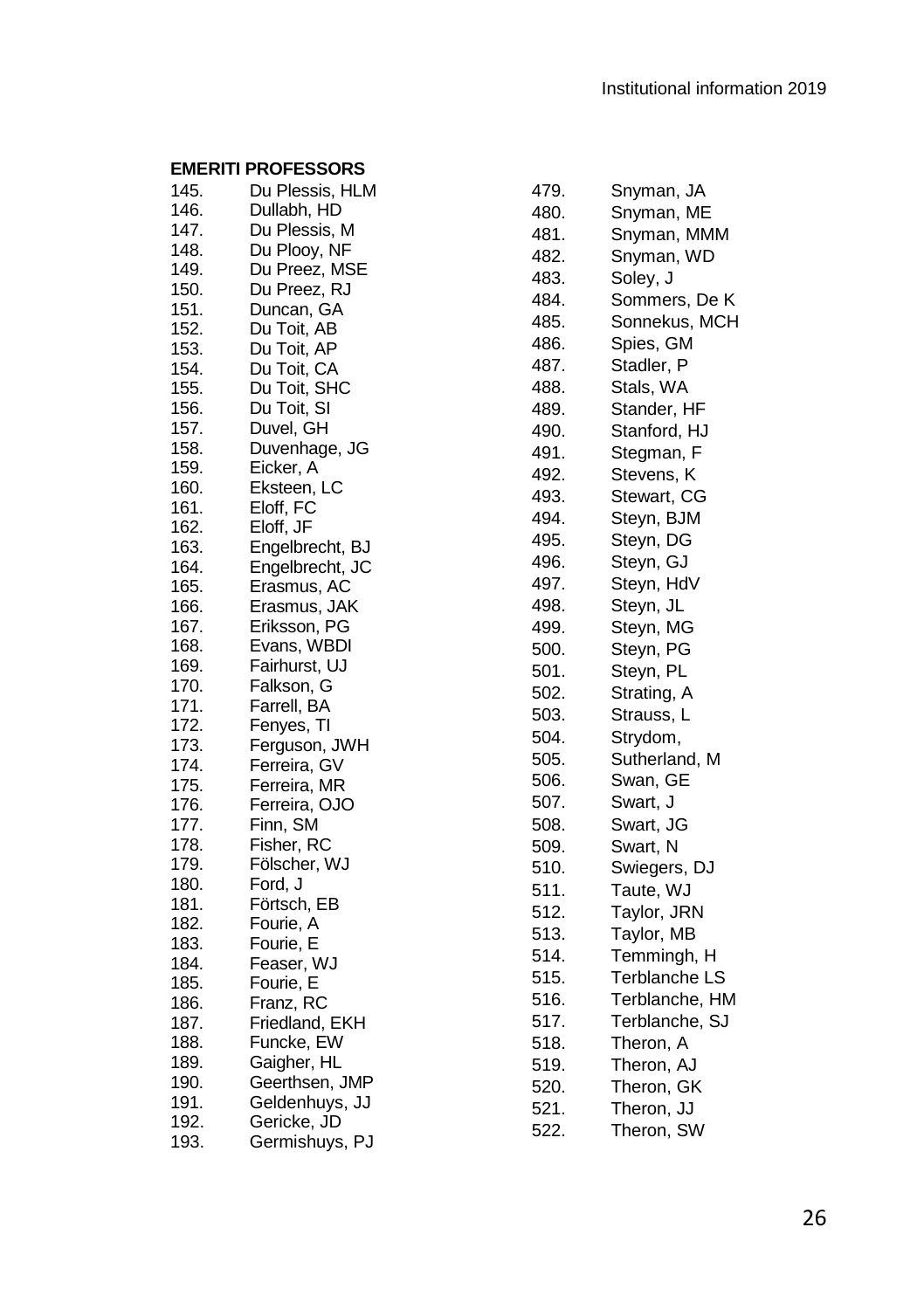| 194.         | Gerneke, WH      |
|--------------|------------------|
| 195.         | Gerryts, ED      |
| 196.         | Glatthaar, E     |
| 197.         | Gloeck, GD       |
| 198.         | Goslin, AE       |
| 199.         | Gouws, DG        |
| 200.         | Gräbe, PJ        |
| 201.         | Gräbe, RP        |
| 202.         | Gray, RA         |
| 203.         | Greeff, OBW      |
| 204.         | Greggor, KN      |
| 205.         | Grey, SV         |
| 206.         | Grimsehl, UHJ    |
| 207.         | Grobbelaar, Jl   |
| 208.         | Grobbelaar, N    |
| 209.         | Grobler, BJGW    |
| 210.         | Groeneveld, HT   |
| 211.         | Groenewald, EP   |
| 212.         | Groenewald, H    |
| 213.         | Groenewald, JA   |
| 214.         | Groenewald, PS   |
| 215.         | Grosskopf, JFW   |
| 216.         | Grové, AP        |
| 217.         | Grové, S         |
| 218.         | Haag, M          |
| 219.         | Hagemann, FR     |
| 220.         | Hammes, PS       |
| 221.         | Hancke, GP       |
| 222.         | Harding, AF      |
| 223.         | Hartell, CG      |
|              | Hartman, JB      |
| 224.<br>225. | Hassan, RM       |
|              | Hattingh, PS     |
| 226.<br>227. | Hauptfleisch, AC |
|              | Hay, IS          |
| 228.<br>229. |                  |
|              | Heyns, AM        |
| 230.         | Hinch, JDC       |
| 231.<br>232. | Hofmeyr, CFB     |
|              | Hofmeyr, JW      |
| 233.         | Holm, D          |
| 234.         | Holm, E          |
| 235.         | Holtzhausen, LC  |
| 236.         | Horak, IG        |
| 237.         | Hoosen, AA       |
| 238.         | Hough, M         |
| 239.         | Howell, PG       |
| 240.         | Hugo, E          |
| 241.         | Hugo, EAK        |
| 242.         | Hugo, JM         |

| 523. | Thomas, PJ         |
|------|--------------------|
| 524. | Thornhill, C       |
| 525. | Titlestad, PJH     |
| 526. | Treadwell, I       |
| 527. | Trichardt, CG      |
| 528. | Trollip, AN        |
| 529. | Tustin, RC         |
| 530. | Uys, IC            |
| 531. | Van Aarde, AM      |
| 532. | Van Aarde, RJ      |
| 533. | Van Amstel, SR     |
| 534. | Van Aswegen, A     |
| 535. | Van Biljon, G      |
| 536. | Van de Geest, GP   |
| 537. | Van den Berg, ADP  |
| 538. | Van den Berg, SS   |
| 539. | Van den Heever, LW |
| 540. | Van den Heever, RJ |
| 541. | Van der Bank, AJ   |
| 542. | Van der Merwe, A   |
| 543. | Van der Merwe, A   |
| 544. | Van der Merwe, CJ  |
| 545. | Van der Merwe, GW  |
| 546. | Van der Merwe, JH  |
| 547. | Van der Merwe, JV  |
| 548. | Van der Merwe, M   |
| 549. | Van der Merwe, PJ  |
| 550. | Van der Mescht, HH |
| 551. | Van der Meyden, CH |
| 552. | Van der Walt, A    |
| 553. | Van der Watt, HvH  |
| 554. | Van der Watt, JG   |
| 555. | Van der Watt, PB   |
| 556. | Van Dyk, CJ        |
| 557. | Van Eeden, J       |
| 558. | Van Gelder, AL     |
| 559. | Van Heerden, C     |
| 560. | Van Heerden, J     |
| 561. | Van Heerden, JS    |
| 562. | Van Helden, P      |
| 563. | Van Hoven, W       |
| 564. | Van Jaarsveld, FA  |
| 565. | Van Jaarsveld, SR  |
| 566. | Van Niekerk, C     |
|      |                    |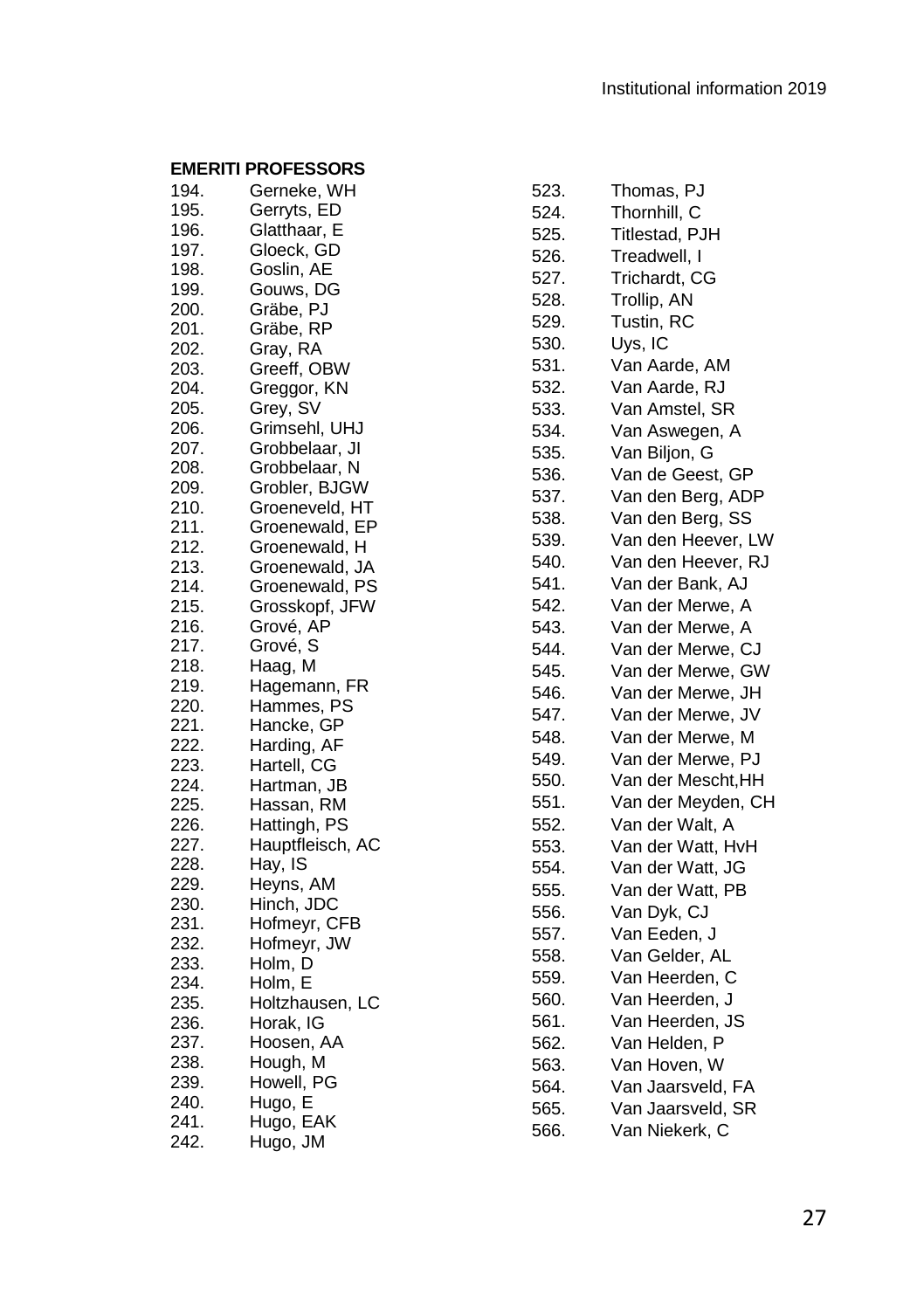| 243. | Hugo, ML                |
|------|-------------------------|
| 244. | Hugo, SR                |
| 245. | Huismans, H             |
| 246. | Human, GP               |
| 247. | Hyslop, J               |
| 248. | Iturralde, MP           |
| 249. | Jacobs, FJ              |
| 250. | Jacyk, WK               |
| 251. | Janse van Rensburg, BW  |
| 252. | Jansen van Rensburg, E  |
| 253. | Jansen van Rensburg, IB |
| 254. | Janse van Rensburg, MC  |
| 255. | Jansen van Rensburg, M  |
| 256. | Jansen van Vuuren, CP   |
| 257. | Jeckot, BP              |
| 258. | Jonck, LM               |
| 259. | Joubert, HJ             |
| 260. | Joubert, JC             |
| 261. | Joubert, JD de B        |
| 262. | Karusseit, VOL          |
| 263. | Kemp, JT                |
| 264. | Kemp, KG                |
| 265. | Ker, JA                 |
| 266. | Kirberger, R            |
| 267. | Kgatla, ST              |
| 268. | Kleyn, DG               |
| 269. | Klopper, CH             |
| 270. | Klopper, HB             |
| 271. | Knobel, J               |
| 272. | Koekemoer, JH           |
| 273. | Koen, JG                |
| 274. | Kotzé, JM               |
| 275. | Kotze, PPA              |
| 276. | Kourie, DG              |
| 277. | Kriek, NPJ              |
| 278. | Kriel, JD               |
| 279. | Kritzinger, AM          |
| 280. | Kritzinger, JJ          |
| 281. | Krynauw, GN             |
| 282. | Kühn, GJ                |
| 283. | Kunert, HW              |
| 284. | Kuye, JOA               |
| 285. | Labuschagne, CJJT       |
| 286. | Laker, MC               |
|      |                         |
| 287. | Lakier, R               |
| 288. | Lambrechts, H           |
| 289. | Lamprecht, CE           |
| 290. | Landman, WA             |
| 291. | Le Roux, DB             |

| 567. | Van Niekerk, FD    |
|------|--------------------|
| 568. | Van Niekerk, HR    |
| 569. | Van Niekerk, IJM   |
| 570. | Van Niekerk, JM    |
| 571. | Van Niekerk, MC    |
| 572. | Van Niekerk, PA    |
| 573. | Van Niekerk, WA    |
| 574. | Van Papendorp, DH  |
| 575. | Van Rensburg, APJ  |
| 576. | Van Rensburg, MCJ  |
| 577. | Van Rensburg, NFJ  |
| 578. | Van Riet, WF       |
| 579. | Van Rooy, HK       |
| 580. | Van Rooyen, CJ     |
| 581. | Van Rooyen, DC     |
| 582. | Van Rooyen, E      |
| 583. | Van Rooyen, GT     |
| 584. | Van Rooyen, IJJ    |
| 585. | Van Rooyen, JCW    |
| 586. | Van Rooyen, L      |
| 587. | Van Rooyen, MW     |
| 588. | Van Rooyen, PH     |
| 589. | Van Rooyen, PH     |
| 590. | Van Ryssen, JBJ    |
| 591. | Van Schalkwyk, A   |
| 592. | Van Schalkwyk, LN  |
| 593. | Van Schalkwyk, JJD |
| 594. | Van Staden, JC     |
| 595. | Van Tonder, L      |
| 596. | Van Vuuren, M      |
| 597. | Van Vuuren, PAJ    |
| 598. | van Vuuren, SJ     |
| 599. | Van Wyk, AE        |
| 600. | Van Wyk, GJ        |
| 601. | Van Wyk, PJ        |
| 602. | Van Wyk, WC        |
| 603. | Van Zyl, AH        |
| 604. | Van Zyl, FJ        |
| 605. | Veary, CM          |
| 606. | Venter, CP         |
| 607. | Venter, E          |
| 608. | Venter, G          |
| 609. | Venter, PF         |
| 610. | Venter, PM         |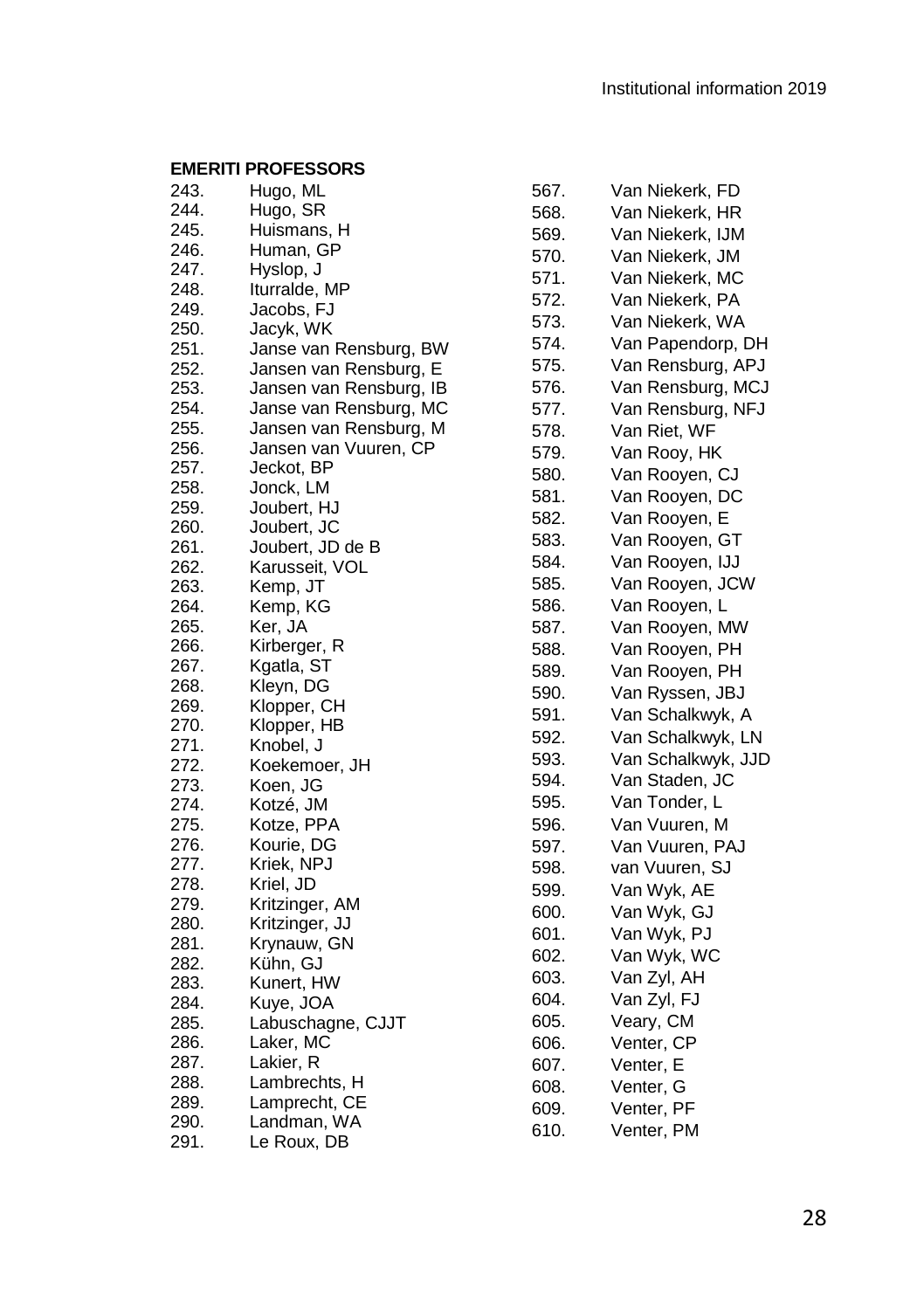| 292. | Le Roux, JH       |
|------|-------------------|
| 293. | Le Roux, SW       |
| 294. | Leiding, FQP      |
| 295. | Leonard, AC       |
| 296. | Lessing, AJP      |
| 297. | Liebenberg, CJ    |
| 298. | Liebenberg, H     |
| 299. | Ligthelm, AJ      |
| 300. | Lindeque, BG      |
| 301. | Littlejohn, A     |
| 302. | Lombard, JA       |
| 303. | Lombard, SH       |
| 304. | Loots, GP         |
| 305. |                   |
|      | Loots, JM         |
| 306. | Lotz, S           |
| 307. | Lotz, DJ          |
| 308. | Loubser, JD       |
| 309. | Lourens, DC       |
| 310. | Louw, Al          |
| 311. | Louw, B           |
| 312. | Louw, JP          |
| 313. | Louw, WJ          |
| 314. | Louw, WJ          |
| 315. | Loveday, RK       |
| 316. | Lubbe, AJ         |
| 317. | Lubbe, AM         |
| 318. | Lubbe, B          |
| 319. | Lubuma, JM        |
| 320. | Maasdorp, EF de V |
| 321. | MacDonald, AP     |
| 322. | Malan, JP         |
| 323. | Malherbe, JAG     |
| 324. | Malherbe, JB      |
| 325. | Manning, DM       |
| 326. | Mans, MJ          |
| 327. | Marais, BJ        |
| 328. | Maree, JG         |
| 329. | Maree, L          |
| 330. | Mare, W           |
| 331. | Maree, C          |
| 332. | Maree, N          |
| 333. | Mariba, TJ        |
| 334. | Maritz, NGJ       |
|      |                   |
| 335. | Marnewick, JC     |
| 336. | Marx, AE          |
| 337. | Marx, FW          |
| 338. | Marx,<br>S        |
|      |                   |

| 611. | Vermaak, WJH     |
|------|------------------|
| 612. | Vermeulen, LP    |
| 613. | Vermeulen, PJ    |
| 614. | Verschoor, JA    |
| 615. | Verster, JM      |
| 616. | Verwayen, FD     |
| 617. | Viljoen, G van N |
| 618. | Viljoen, HP      |
| 619. | Viljoen, JTB     |
| 620. | Viljoen, M       |
| 621. | Viljoen, WD      |
| 622. | Visser, AT       |
| 623. | Visser, DJL      |
| 624. | Visser, J        |
| 625. | Visser, JK       |
| 626. | Visser, L        |
| 627. | Viviers, FL      |
| 628. | Vleggaar, R      |
| 629. | Von Willich, GPR |
| 630. | Vorster, Q       |
| 631. | Vos, CJA         |
| 632. | Vosloo, PT       |
| 633. | Vosloo, W        |
| 634. | Webb, VN         |
| 635. | Wegelin, AW      |
| 636. | Wegelin, HW      |
| 637. | Wehner, FC       |
| 638. | Weideman, AJ     |
| 639. | Wessels, JA      |
| 640. | Wessels, LM      |
| 641. | Wessels, N       |
| 642. | Wessels, PL      |
| 643. | Wethmar, CJ      |
| 644. | Wilkes, A        |
| 645. | Wittenberg, DF   |
| 646. | Yadavalli, VSS   |
| 647. | Yavin, Y         |
| 648. | Zaidy, F         |
| 649. | Zevenbergen, AP  |
| 650. | Zietsman, PJ     |
| 651. | Zietsman, ST     |
| 652. | Zondagh, SC      |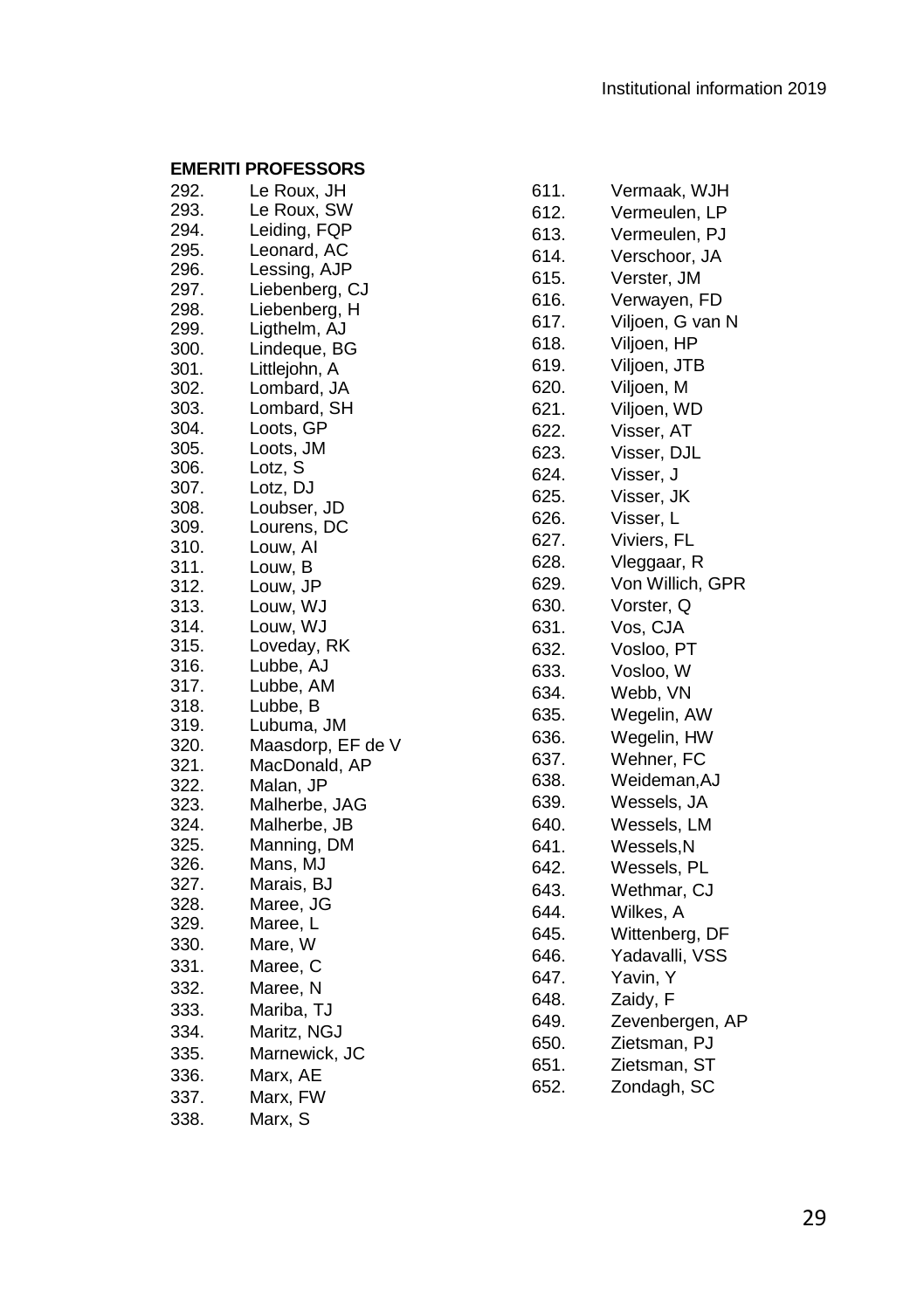- 339. Masango, MJ
- 340. Matjila, MJ
- 341. Matthee, JJ
- 342. Maxwell-Mahon, WD
- 343. McCrindle, CME<br>344. Medlen. CE
- Medlen, CE
- 345. Meintjes, RA
- 346. Meiring, JH
- 347. Meiring, PGJ<br>348. Melck. AP
- Melck, AP

# **HONORARY DEGREES CONFERRED**

<span id="page-29-0"></span>

| 1.  | Smuts, Jan Christiaan                           | 13.12.1930 | <b>DLitt</b> |
|-----|-------------------------------------------------|------------|--------------|
| 2.  | Veale, Herbert Prior                            | 13.12.1930 | LLD.         |
| 3.  | Kestell, John Daniël                            | 08.12.1934 | <b>DLitt</b> |
| 4.  | Du Toit, Jacob Daniël                           | 08.12.1934 | <b>DLitt</b> |
| 5.  | Fourie, Hermanus Cornelius Martinus             | 08.12.1934 | <b>DLitt</b> |
| 6.  | Leyds, Willem Johannes                          | 08.12.1934 | <b>DLitt</b> |
| 7.  | Keet, Barend Bartholomeus                       | 08.12.1934 | <b>DLitt</b> |
| 8.  | Engelenburg, Frans Vredenrijk                   | 14.12.1935 | <b>DLitt</b> |
| 9.  | Roberts, Austin                                 | 14.12.1935 | DSc          |
| 10. | De Waal, Jan Hendrik Hofmeyr                    | 12.12.1936 | <b>DLitt</b> |
| 11. | Hesseling, Dirk Christiaan                      | 12.12.1936 | <b>DLitt</b> |
| 12. | Van Wouw, Anton                                 | 12.12.1936 | <b>DPhil</b> |
| 13. | Pyper, Adrianus                                 | 12.12.1936 | <b>DSc</b>   |
| 14. | Merensky, Hans                                  | 09.12.1939 | DSc          |
| 15. | Schmidt, Carl Friedrich                         | 19.04.1941 | <b>DPhil</b> |
| 16. | Du Toit, Alexander Logie                        | 10.04.1943 | <b>DSc</b>   |
| 17. | Postmus, Johannes                               | 13.04.1946 | <b>DCom</b>  |
| 18. | Bosman, Andrew Murray                           | 26.04.1947 | DSc(Agric)   |
| 19. | Bot, Arie Klaas                                 | 26.04.1947 | MEd          |
| 20. | Greyvenstein, Jan Hendrik Jacobus               |            |              |
|     | Antonie                                         | 10.04.1948 | DD           |
| 21. | Pellissier, George Murray                       | 10.04.1948 | DD           |
| 22. | Bremer, Karl                                    | 26.07.1948 | <b>MD</b>    |
| 23. | Pretorius, Johannes Christiaan                  | 26.07.1948 | MD           |
| 24. | Strachan, Archibald Sutherland                  | 26.07.1948 | MD           |
| 25. | Albertyn, Johannes Rudolf                       | 23.04.1949 | <b>DPhil</b> |
| 26. | Strijdom, Johannes Gerhardus                    | 19.04.1952 | <b>DPhil</b> |
| 27. | Gravemeyer, Koeno Henricus Eskelhoff 19.04.1952 |            | DD           |
| 28. | Vorster, Pieter Johannes Christiaan             | 19.04.1952 | MSc(Agric)   |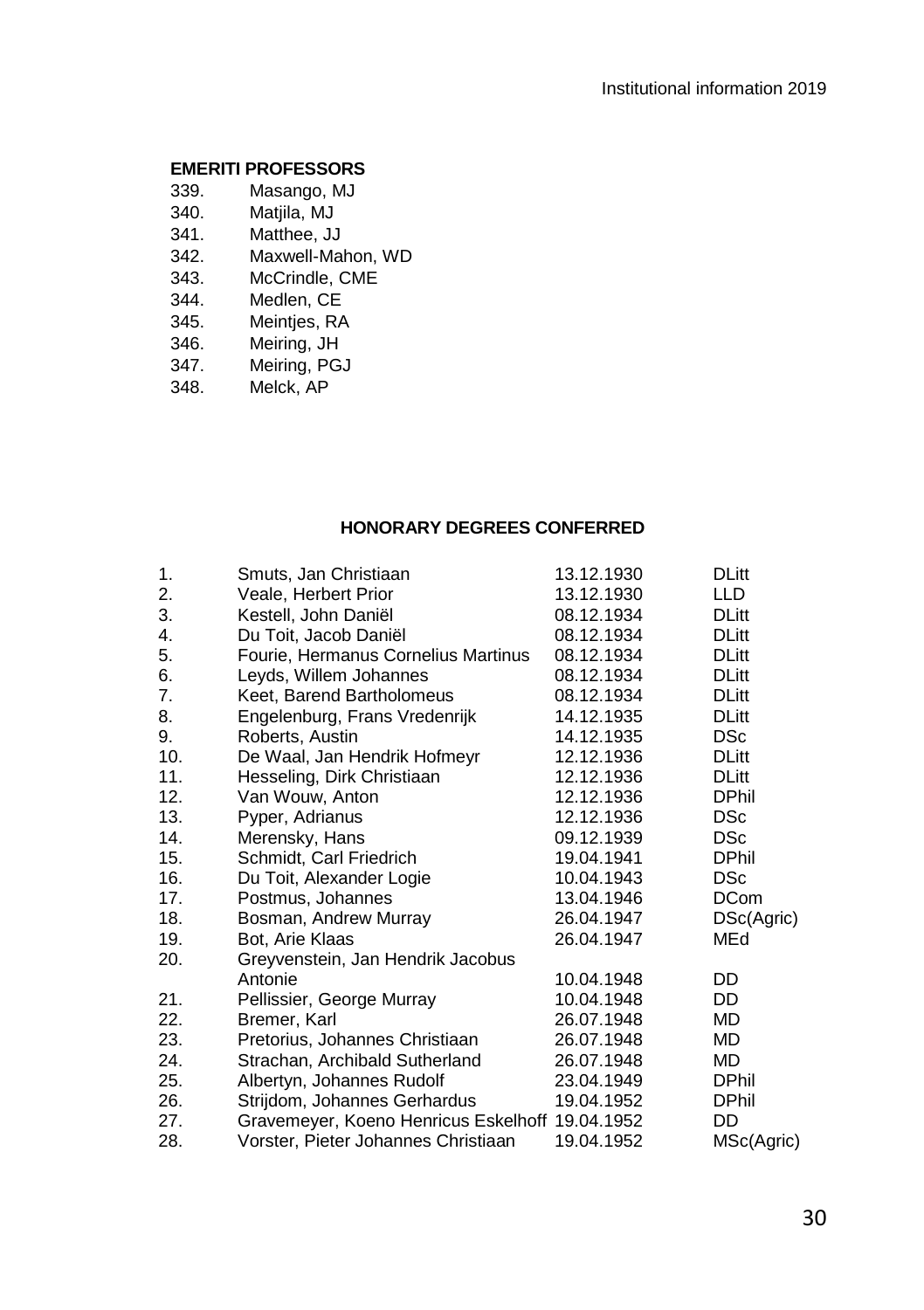| 29. | Malherbe, Mabel Catherine              | 18.04.1953 | <b>DLitt</b>  |
|-----|----------------------------------------|------------|---------------|
| 30. | Van Bruggen, Jochem                    | 18.04.1953 | <b>DLitt</b>  |
| 31. | Van Broekhuizen, Herman Dirk           | 18.04.1953 | <b>DPhil</b>  |
| 32. | Mönnig, Herman Otto                    | 05.12.1953 | <b>DSc</b>    |
| 33. | Meyer, Fredrik                         | 10.04.1954 | DSc           |
| 34. | Annecke, David Hugo Siegfried          | 10.04.1954 | MD            |
| 35. | Malan, Daniel Francois                 | 14.04.1956 | <b>DPhil</b>  |
| 36. | Malherbe, William Mortimer Robertson   | 14.04.1956 | LLD           |
| 37. | Te Groen, Lutherus Johannes            | 14.04.1956 | MD            |
| 38. | Pierneef, Jacob Hendrik                | 30.03.1957 | <b>DPhil</b>  |
| 39. | McIntosh, William Gordon               | 29.03.1958 | MArch         |
| 40. | Camphor, Rulof Frederik                | 29.03.1958 | DSc(Agric)    |
| 41. | Arndt, Ernst Heinrich Daniel           | 29.03.1958 | DCom          |
| 42. | The Right Honourable William Richard,  |            |               |
|     | Viscount Nuffield of Nuffield, GBE, CH | 29.03.1958 | MD            |
| 43. | Dowling, Geoffrey Barrow               | 21.03.1959 | MD            |
| 44. | Nel, Michiel Daniel Christiaan de Wet  | 18.03.1960 | <b>DPhil</b>  |
| 45. | Rupert, Anthony Edward                 | 18.03.1960 | <b>DSc</b>    |
| 46. | Malherbe, Daniel Francois du Toit      | 18.03.1960 | <b>DSc</b>    |
| 47. | Pittman, William                       | 18.03.1960 | <b>LLD</b>    |
| 48. | Holloway, John Edward                  | 18.03.1960 | <b>DCom</b>   |
| 49. | Faure, Jacobus Christiaan              | 17.03.1961 | DSc(Agric)    |
| 50. | Louw, Eric Hendrik                     | 24.03.1962 | LLD           |
| 51. | Weinbren, Maurice                      | 24.03.1962 | MD            |
| 52. | Veenstra, Jitze Jans                   | 24.03.1962 | MSc(Agric)    |
| 53. | Le Roux, Thomas Hugo                   | 23.03.1963 | DLitt         |
| 54. | Malherbe, Willem Adriaan               | 23.03.1963 | <b>DLitt</b>  |
| 55. | Wassenaar, Andreas Dalein              | 23.03.1963 | DCom          |
| 56. | Theron, Jacobus Johannes               | 21.03.1964 | DSc(Agric)    |
| 57. | Rissik, Gerard                         | 21.03.1964 | <b>DCom</b>   |
| 58. | Stegmann, Johannes Augustus            | 21.03.1964 | <b>DChD</b>   |
| 59. | Meyer, Pieter Johannes                 | 27.03.1965 | DLitt         |
| 60. | De Villiers, Wilfried Pierre           | 27.03.1965 | <b>DPhil</b>  |
| 61. | Van Rooy, Dirk Jan (Posthumous)        | 27.03.1965 | DSc           |
| 62. | Ross, Johan Carel                      | 25.03.1966 | DSc(Agric)    |
| 63. | Steyn, Daniël Hendrik                  | 25.03.1966 | DCom          |
| 64. | Oosthuizen, Andries Johannes           |            |               |
|     | Gerhardus                              | 18.03.1967 | DD(Section A) |
| 65. | Naude, Jozua Francois                  | 28.03.1967 | <b>DPhil</b>  |
| 66. | Vorster, Balthazar Johannes            | 16.09.1967 | LLD           |
| 67. | Dyason, Roger                          | 14.09.1968 | <b>DCom</b>   |
| 68. | Dekker, Gerrit                         | 22.03.1969 | <b>DLitt</b>  |
| 69. | De Bruyn, Christiaan Leonard           | 22.03.1969 | <b>DCom</b>   |
| 70. | Rautenbach, Casper Hendrik             | 21.03.1970 | MD            |
| 71. | Manning, Charles Anthony Woodward      | 27.03.1971 | <b>DPhil</b>  |
| 72. | Brune, Otto Walter Heinrich Oscar      | 27.03.1971 | DSc(Eng)      |
| 73. | Botha, Michiel Coenraad                | 25.03.1972 | DPhil         |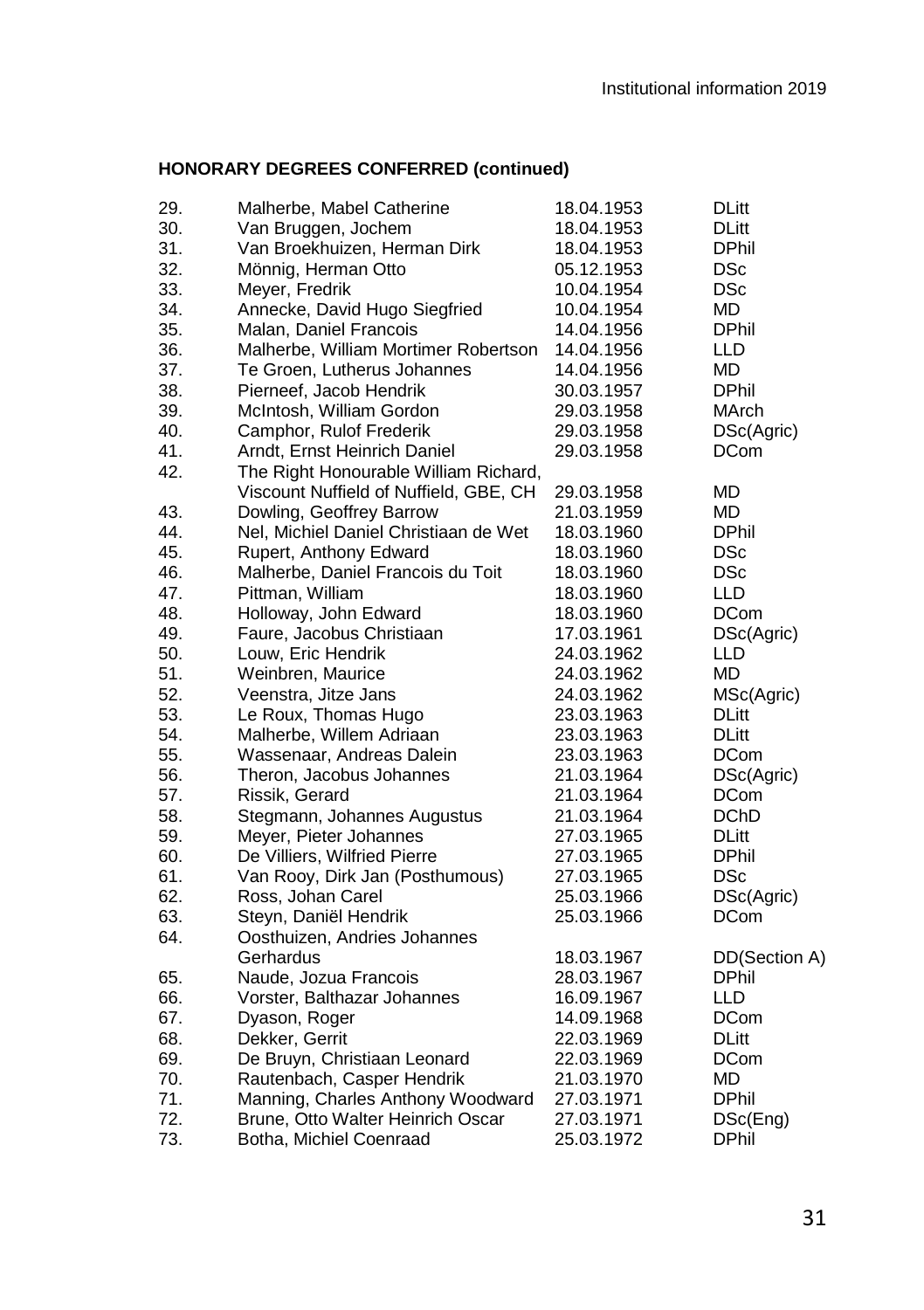| 74.          | Steynberg, Coert Lourens                        | 25.03.1972               | <b>DPhil</b>          |
|--------------|-------------------------------------------------|--------------------------|-----------------------|
| 75.          | Snyckers, Hans Mathieu                          | 25.03.1972               | MD                    |
| 76.          | Pont, Daniel                                    | 31.03.1973               | LLD                   |
| 77.          | Fuchs, Carl Julius                              | 31.03.1973               | DSc(Eng)              |
| 78.          | Krige, Christiaan Frederik                      | 16.06.1973               | MD                    |
| 79.          | Wassenaar, Theodorus                            | 16.06.1973               | MD                    |
| 80.          | Coetzee, Johannes Christiaan                    | 30.03.1974               | <b>DEd</b>            |
| 81.          | Grant, Walter Lawrence                          | 30.03.1974               | DSc(Eng)              |
| 82.          | Roux, Abraham Johannes Andries                  | 30.03.1974               | DSc(Eng)              |
| 83.          | Knobel, Rocco                                   | 19.04.1975               | DSc                   |
| 84.          | Tomlinson, Frederik Rothman                     | 19.04.1975               | DSc(Agric)            |
| 85.          | Steyn, Lucas Cornelius                          | 13.09.1975               | LLD                   |
| 86.          | Diederichs, Nicolas                             | 10.04.1976               | <b>DCom</b>           |
| 87.          | Naudé, Stefan Meiring                           | 10.04.1976               | DSc                   |
| 88.          | Brink, Christiaan van der Merwe                 | 01.04.1977               | <b>DSc</b>            |
| 89.          | Dreyer, Johannes Gerhardus Marthinus 01.04.1977 |                          | DD(Section A)         |
| 90.          | Gericke, Michael Roelof                         | 01.04.1977               | DSc(Eng)              |
| 91.          | Muller, Hilgard                                 | 09.09.1977               | <b>DPhil</b>          |
| 92.          | Pohl, Anna Servasina                            | 07.04.1978               | <b>DPhil</b>          |
| 93.          | Rumpff, Frans Lourens Herman                    | 07.04.1978               | LLD                   |
| 94.          | Groenewald, Evert Philippus                     | 06.04.1979               | DD(Section B)         |
| 95.          | Cronje, Frans Johannes Cornelius                | 06.04.1979               | DCom                  |
| 96.          | Bonsma, Jan Cornelis                            | 18.04.1980               | DSc(Agric)            |
| 97.          | Oberholzer, Carl Krügel                         | 18.04.1980               | DEd                   |
| 98.          | Stegmann, Johannes Augustus                     | 18.04.1980               | DSc(Eng)              |
| 99.          |                                                 |                          | <b>DLitt</b>          |
| 100.         | Gonin, Henri Louis                              | 10.10.1980<br>10.10.1980 | <b>DLitt</b>          |
| 101.         | Pelzer, Adriaan Nicolaas Petrus                 |                          | DBA                   |
| 102.         | Hoek, Pieter Wilhelm                            | 10.10.1980               | <b>DAdmin</b>         |
| 103.         | Nel, Johannes Petrus                            | 10.10.1980               |                       |
| 104.         | Teichmann, Rudolf Friedrich Johannes            | 10.10.1980               | DAdmin<br><b>DVSc</b> |
|              | Steyn, Douw Gerbrand                            | 10.10.1980               |                       |
| 105.<br>106. | Snyman, Hendrik Willem                          | 10.10.1980               | MD<br>DSc             |
|              | De Waal, Hermanus Lambertus                     | 24.04.1981               |                       |
| 107.         | Bonsma, Focco Nicolaas                          | 24.04.1981               | DSc(Agric)            |
| 108.         | Krige, Daniel Gerhardus                         | 24.04.1981               | DEng                  |
| 109.         | Hamman, Eduard Muntingh                         | 11.09.1981               | <b>LLD</b>            |
| 110.         | Van Selms, Adrianus                             | 23.04.1982               | <b>DLitt</b>          |
| 111.         | Van der Plank, James Edward                     | 23.04.1982               | DSc(Agric)            |
| 112.         | Van Aswegen, Carel Herculaas Jacobus 23.04.1982 |                          | <b>DCom</b>           |
| 113.         | Guyton, Arthur Clifton                          | 23.04.1982               | MD                    |
| 114.         | Eybers, Elisabeth Francoise                     | 10.09.1982               | <b>DLitt</b>          |
| 115.         | Opperman, Diederick Johannes                    | 10.09.1982               | DLitt                 |
| 116.         | Vandeplassche, Marcel                           | 10.09.1982               | <b>DVSc</b>           |
| 117.         | Kuschke, Georg Adolf Carl                       | 10.09.1982               | <b>DEd</b>            |
| 118.         | Cronje, Geoffrey                                | 22.04.1983               | <b>DPhil</b>          |
| 119.         | Louw, Tobias Herold                             | 22.04.1983               | DSc(QS)               |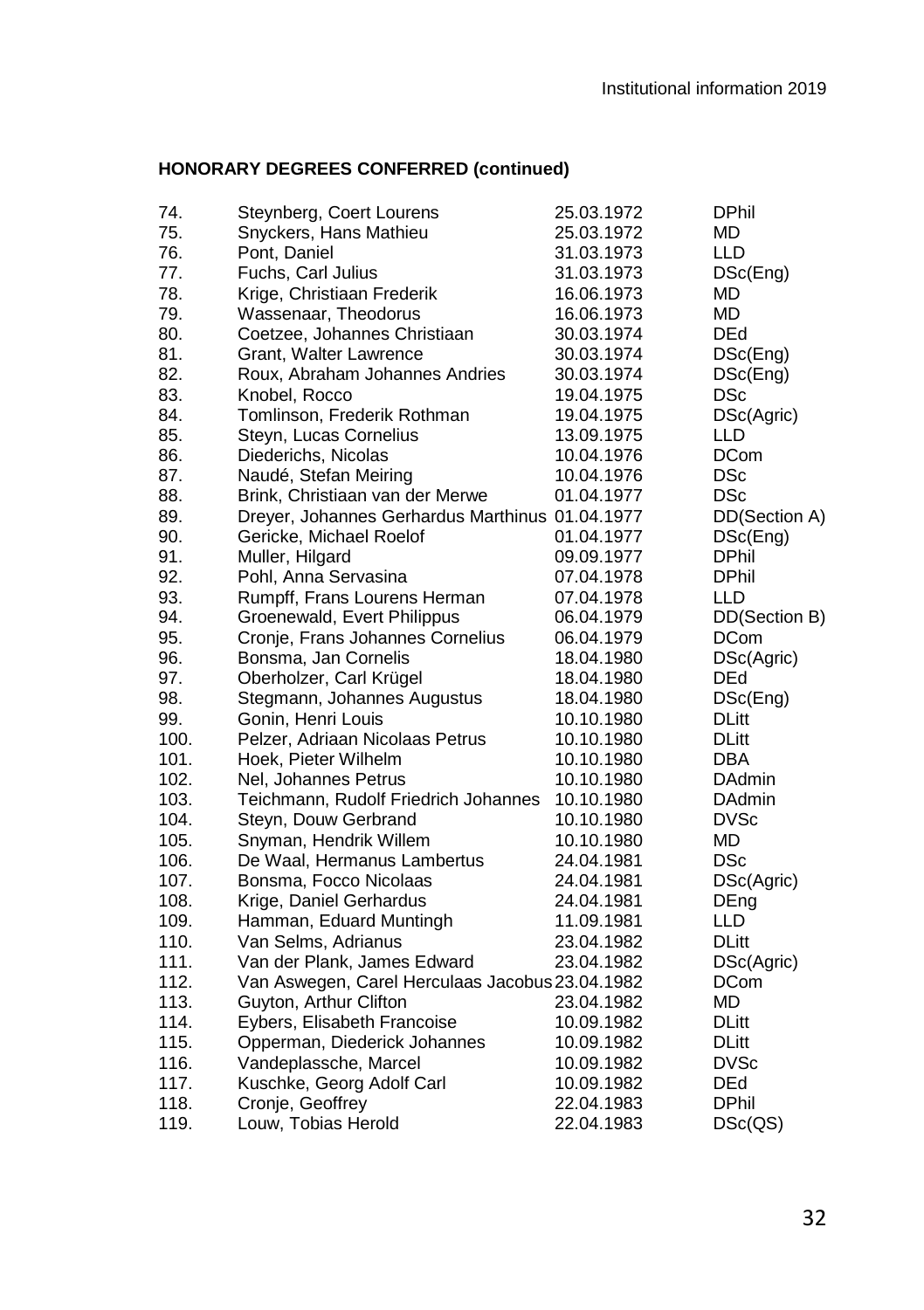| 120. | Kitshoff, Johannes Jacobus           | 22.04.1983 | <b>DCom</b>   |
|------|--------------------------------------|------------|---------------|
| 121. | Loonstra, Frans                      | 09.09.1983 | DSc           |
| 122. | Coertze, Pieter Johannes             | 30.03.1984 | <b>DPhil</b>  |
| 123. | Steenkamp, Willem Francois Joubert   | 30.03.1984 | <b>DCom</b>   |
| 124. | Van Warmelo, Paul                    | 07.09.1984 | LLD           |
| 125. | Schulenburg, Carl August Richard     | 07.09.1984 | LLD           |
| 126. | Botha, Pieter Willem                 | 04.04.1985 | <b>DAdmin</b> |
| 127. | Bigalke, Rudolph Carl Heinrich       | 04.04.1985 | DSc           |
| 128. | Langeveld, Martinus Jan              | 04.04.1985 | <b>DEd</b>    |
| 129. | Besselaar, Hubert Johannes           | 04.04.1985 | MD            |
| 130. | Nienaber, Gabriël Stephanus          | 06.09.1985 | <b>DLitt</b>  |
| 131. | Fichardt, Theunis                    | 11.04.1986 | MD            |
| 132. | Snijman, Philip Christopher          | 11.04.1986 | Ding          |
| 133. | Viljoen, Stephanus Petrus du Toit    | 05.09.1986 | <b>DCom</b>   |
| 134. | De Boom, Henri Pieter Albert         | 05.09.1986 | <b>DVSc</b>   |
| 135. | Schlebusch, Alwyn Louis              | 03.04.1987 | LLD           |
| 136. | Koen, Abraham Johannes               | 03.04.1987 | <b>DEd</b>    |
| 137. | Kloppers, Philippus Johannes         | 03.04.1987 | MD            |
| 138. | Van der Schjiff, Hermanus Philippus  | 18.09.1987 | DSc           |
| 139. | Reynders, Hendrik Johannes Jacobus   | 18.09.1987 | <b>DCom</b>   |
| 140. | Grové, Alewyn Petrus                 | 31.03.1988 | <b>DLitt</b>  |
| 141. | Marais, Barend Jacobus               | 31.03.1988 | DD(Section B) |
| 142. | De Kock, Gerhardus Petrus Christiaan | 31.03.1988 | <b>DCom</b>   |
| 143. | Trengove, John James                 | 16.09.1988 | LLD           |
| 144. | Viljoen, Gerrit                      | 16.09.1988 | <b>LLD</b>    |
| 145. | Meyer, Bernhard Johnson              | 16.09.1988 | MD            |
| 146. | Cruywagen, Willem Adriaan            | 23.03.1989 | <b>DPhil</b>  |
| 147. | Van Warmelo, Nicolaas Jacobus        | 23.03.1989 | <b>DPhil</b>  |
| 148. | Yang, Hsi-kun                        | 23.03.1989 | <b>DPhil</b>  |
| 149. | Galgut, Oscar                        | 08.09.1989 | LLD           |
| 150. | Le Riche, Francis Joseph Harding     | 08.09.1989 | <b>DCom</b>   |
| 151. | Geldenhuys, Frans Gert               | 08.09.1989 | MD            |
| 152. | Oberholzer, Petrus Cornelius Jacobus | 05.04.1990 | DSc(Agric)    |
| 153. | Steyn, Marthinus Jacobus Dewald      | 05.04.1990 | DEng          |
| 154. | Hofmeyr, Christiaan Frederick Beyer  | 15.06.1990 | <b>DVSc</b>   |
| 155. | Prins, Franciscus Xaverius           | 15.06.1990 | DSc(Odont)    |
| 156. | De Waal, Marius Theodorus            | 07.09.1990 | <b>DCom</b>   |
| 157. | Frankl, Victor Emil                  | 07.09.1990 | DEd           |
| 158. | Van der Merwe, Johannes Hendrik      | 07.09.1990 | <b>DSc</b>    |
| 159. | Kahn, Jacob Meyer                    | 28.03.1991 | <b>DCom</b>   |
| 160. | Lombard, Johannes Antonie            | 28.03.1991 | <b>DCom</b>   |
| 161. | Van der Merwe, Petrus Jacobus        | 28.03.1991 | <b>DCom</b>   |
| 162. | Howell, James                        | 21.06.1991 | DSc(Odont)    |
| 163. | Jansen, Erns Louis                   | 06.09.1991 | LLD           |
| 164. | Coetzee, Jack Nicol                  | 15.11.1991 | MD            |
| 165. | Schmiedt, Egbert                     | 15.11.1991 | MD            |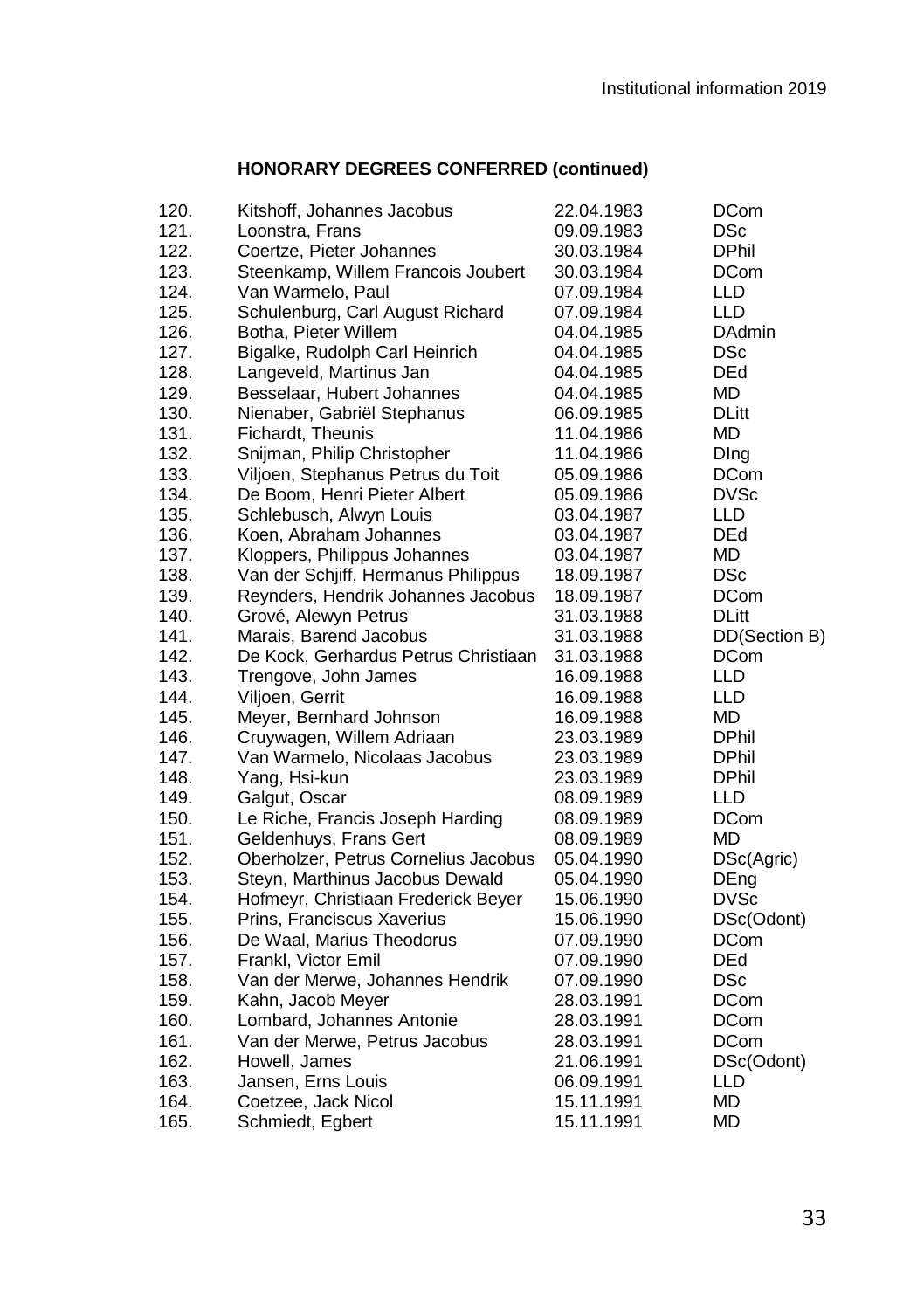| 166. | Joubert, Daniel Malan               | 03.04.1992 | DSc(Agric)    |
|------|-------------------------------------|------------|---------------|
| 167. | Engelbrecht, Barend Jacobus         | 03.04.1992 | DD(Section A) |
| 168. | Feenstra, Robert                    | 02.12.1992 | LLD           |
| 169. | Garbers, Johan Gregorius            | 03.09.1993 | DEd           |
| 170. | Louw, Johannes Petrus               | 03.09.1993 | <b>DLitt</b>  |
| 171. | Corbett, Michael McGreggor          | 02.12.1993 | <b>LLD</b>    |
| 172. | Lemmer, Richard Houzet              | 03.12.1993 | <b>DSc</b>    |
| 173. | Garbers, Christiaan Friedrich       | 09.12.1994 | <b>DSc</b>    |
| 174. | Kessler, Armin Maximilian           | 09.12.1994 | <b>DBA</b>    |
| 175. | Steyn, Hendrik Stephanus            | 09.12.1994 | <b>DCom</b>   |
| 176. | Botha, Elize                        | 28.03.1995 | <b>DLitt</b>  |
| 177. | Louw, Gideon Nel                    | 31.03.1995 | <b>DSc</b>    |
| 178. | Olivier, Pierre Johannes Jeremia    | 31.03.1995 | <b>LLD</b>    |
| 179. | Heyns, Johan Adam                   | 01.09.1995 | DDiv(Post)    |
| 180. | Oberholzer, Johannes Petrus         | 17.11.1995 | DDiv          |
| 181. | Stadler, Jacobus Johannes           | 06.12.1995 | DCom          |
| 182. | Visser, Johannes Hendrik            | 06.12.1995 | <b>DCom</b>   |
| 183. | Vosloo, Willem Benjamin             | 06.12.1995 | <b>DCom</b>   |
| 184. | Hofmeyr, Jan Hendrik                | 06.12.1995 | DSc           |
| 185. | Grové, Stefans                      | 07.12.1995 | <b>DMus</b>   |
| 186. | Van Zyl, Albertus Hermanus          | 05.09.1996 | DD            |
| 187. | Cloete, Jacobus Johannes Nicolaas   | 05.09.1996 | <b>DAdmin</b> |
| 188. | Pistorius, Carl Willem Irene        | 05.09.1996 | <b>DCom</b>   |
| 189. | Sellschop, Jacques Pierre Friedrich | 04.12.1996 | DSc(NatSci)   |
| 190. | Eloff, Christoffel Frederik         | 05.12.1996 | LLD           |
| 191. | Landman, Willem Adolf               | 01.12.1997 | <b>DEd</b>    |
| 192. | Franz, Robert Carl                  | 02.12.1997 | MD.           |
| 193. | Mahomed, Ismael                     | 04.12.1997 | LLD           |
| 194. | Mandela, Nelson Rolihlahla          | 04.12.1997 | <b>LLD</b>    |
| 195. | Smit, Philippus                     | 05.12.1997 | <b>DPhil</b>  |
| 196. | Plastino, Angel Luis                | 14.04.1998 | DSc(NatSci)   |
| 197. | Wirth, Niklaus                      | 14.04.1998 | DSc(Natrw)    |
| 198. | Strauss, Conrad Barend              | 11.09.1998 | DSc(Agric)    |
| 199. | Venter, William Peter               | 11.09.1998 | DCom          |
| 200. | Coertse, Maria Sophia               | 11.09.1998 | <b>DPhil</b>  |
| 201. | Guedes, Amancio d'Alpoim Miranda    | 11.09.1998 | DSc(Natrw)    |
| 202. | Havel, Václav                       | 20.11.1998 | LLD           |
| 203. | Du Toit, Andries Bernardus          | 20.11.1998 | DD            |
| 204. | Van der Merwe, Jan Valentyn         | 20.11.1998 | MD            |
| 205. | Brain, Charles Kimberlyn            | 19.04.1999 | DSc(Agric)    |
| 206. | Huskisson, Yvonne                   | 10.09.1999 | <b>DMus</b>   |
| 207. | Roistacher, Chester N.              | 10.09.1999 | DSc(Agric)    |
| 208. | Shear, Mervyn                       | 12.11.1999 | DChD          |
| 209. | Boyazoglu, Jan Georges              | 18.12.1999 | DSc           |
| 210. | Burnside, Walter Dennis             | 12.04.2000 | DEng          |
| 211. | Mashelkar, Raghunath Anant          | 08.09.2000 | DEng          |
| 212. | Malherbe, Abraham Johannes          | 08.09.2000 | DD            |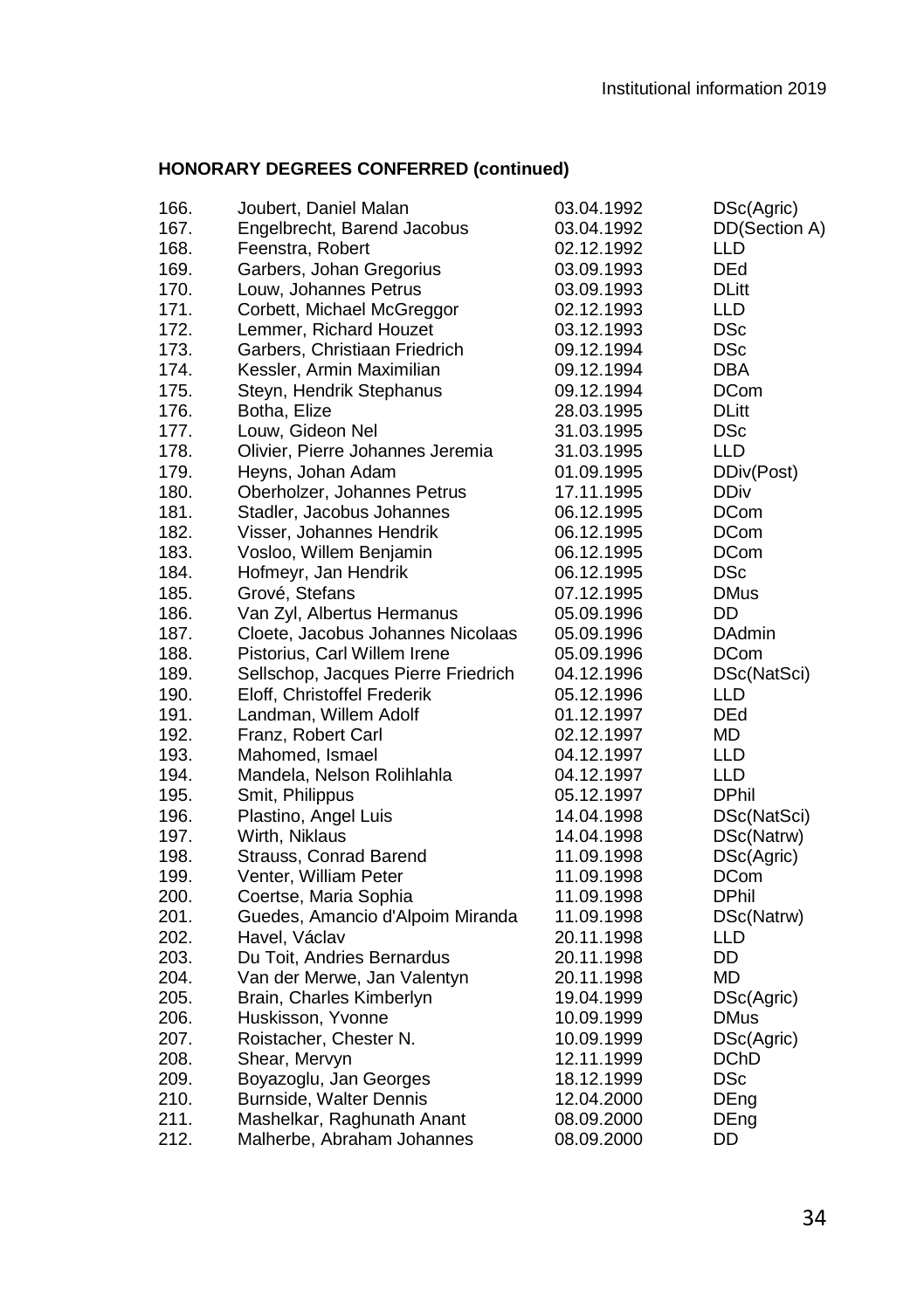| 213. | Verwoerd, Daniël Wynand           | 08.09.2000 | <b>DSc</b>     |
|------|-----------------------------------|------------|----------------|
| 214. | Jenkins, William L                | 08.09.2000 | <b>DVSc</b>    |
| 215. | Searle, Charlotte                 | 17.11.2000 | <b>DCur</b>    |
| 216. | Miall, Andrew D                   | 28.03.2001 | <b>DSc</b>     |
| 217. | Naldrett, Anthony James           | 29.03.2001 | <b>DSc</b>     |
| 218. | Watson, William Alexander Jardine | 09.04.2002 | <b>LLD</b>     |
| 219. | Pettigrew, L Eudora               | 11.04.2002 | <b>DPhil</b>   |
| 220. | Tyson, Peter Daughtrey            | 12.04.2002 | <b>DSc</b>     |
| 221. | Cilliers-Barnard, Bettie          | 16.04.2002 | <b>DPhil</b>   |
| 222. | De Leeuw, Cornelis Pieter         | 17.04.2002 | DSc            |
| 223. | Du Plessis, Dionisius Johann      | 17.04.2002 | <b>MD</b>      |
| 224. | Kamba, Walter Joseph              | 18.04.2002 | LLD            |
| 225. | Tutu, Desmond Mpilo               | 06.09.2002 | DD             |
| 226. | Young, Andrew                     | 06.09.2002 | <b>DAdmin</b>  |
| 227. | Brink, André P                    | 07.04.2003 | <b>DLitt</b>   |
| 228. | Kruger, Pieter Willem Bingle      | 08.04.2003 | DEng           |
| 229. | Mekoa, Ramakhobala Johnny         | 11.04.2003 | <b>DPhil</b>   |
| 230. | Walker, Peter                     | 11.04.2003 | <b>DSc</b>     |
| 231. | Kambule, Tamsanga Wilkenson       | 11.04.2003 | <b>DEd</b>     |
| 232. | Nabarro, Frank Reginald Nunes     | 15.04.2003 | <b>DSc</b>     |
| 233. | Nkuhlu, Wiseman Lumkile           | 16.04.2003 | <b>DCom</b>    |
| 234. | Kuhlmann-Wilsdorf, Doris          | 13.04.2004 | <b>DSc</b>     |
| 235. | Dugard, Christopher John Robert   | 15.04.2004 | <b>LLD</b>     |
| 236. | Hesse, Viktor Ehrich              | 18.04.2004 | MD             |
| 237. | Mphahlele, Es'kia                 | 23.04.2004 | <b>DLitt</b>   |
| 238. | Keys, Derek Lyle                  | 02.09.2004 | <b>DCom</b>    |
| 239. | Rao, Calyampudi Radhakrishna      | 03.09.2004 | <b>DSc</b>     |
| 240. | Gordon, Donald                    | 12.04.2005 | <b>DCom</b>    |
| 241. | Mokgokong, Ephraim Thibedi        | 15.04.2005 | MD             |
| 242. | Samoff, Joel                      | 21.04.2005 | <b>DEd</b>     |
| 243. | Gerwel, Gert Johannes             | 22.04.2005 | <b>DLitt</b>   |
| 244. | Marasas, Walter Friedrich Otto    | 23.04.2005 | <b>DSc</b>     |
| 245. | Gallagher, Glen John Brown        | 18.04.2006 | PhD            |
| 246. | Motsuenyane, Samuel Mokgethi      | 21.04.2006 | <b>DCom</b>    |
| 247. | Harris, Wesley Leroy              | 26.04.2006 | <b>PhD</b>     |
| 248. | Strauss, Sybrand Albertus         | 03.05.2006 | LLD            |
| 249. | Sutherland, David Ivor Macpherson | 03.05.2006 | <b>DPhil</b>   |
| 250. | Lloyd, Lyle Lewis                 | 08.05.2006 | PhD            |
| 251. | Klein, Heinz Karl                 | 05.09.2006 | <b>DPhilSc</b> |
| 252. | Hall, J. Wendy                    | 11.04.2007 | PhD            |
| 253. | Joubert, Elsabé Antoinette        | 12.04.2007 | <b>DLitt</b>   |
| 254. | Chaskalson, Arthur                | 13.04.2007 | <b>LLD</b>     |
| 255. | Stals, Christian Lodewyk          | 18.04.2007 | <b>DCom</b>    |
| 256. | Otto, Eckart                      | 20.04.2007 | DD             |
| 257. | Maphai, Thabane Vincent           | 23.04.2007 | <b>DPhil</b>   |
| 258. | Lutjeharms Johann R.E.            | 24.04.2007 | <b>DSc</b>     |
|      |                                   |            |                |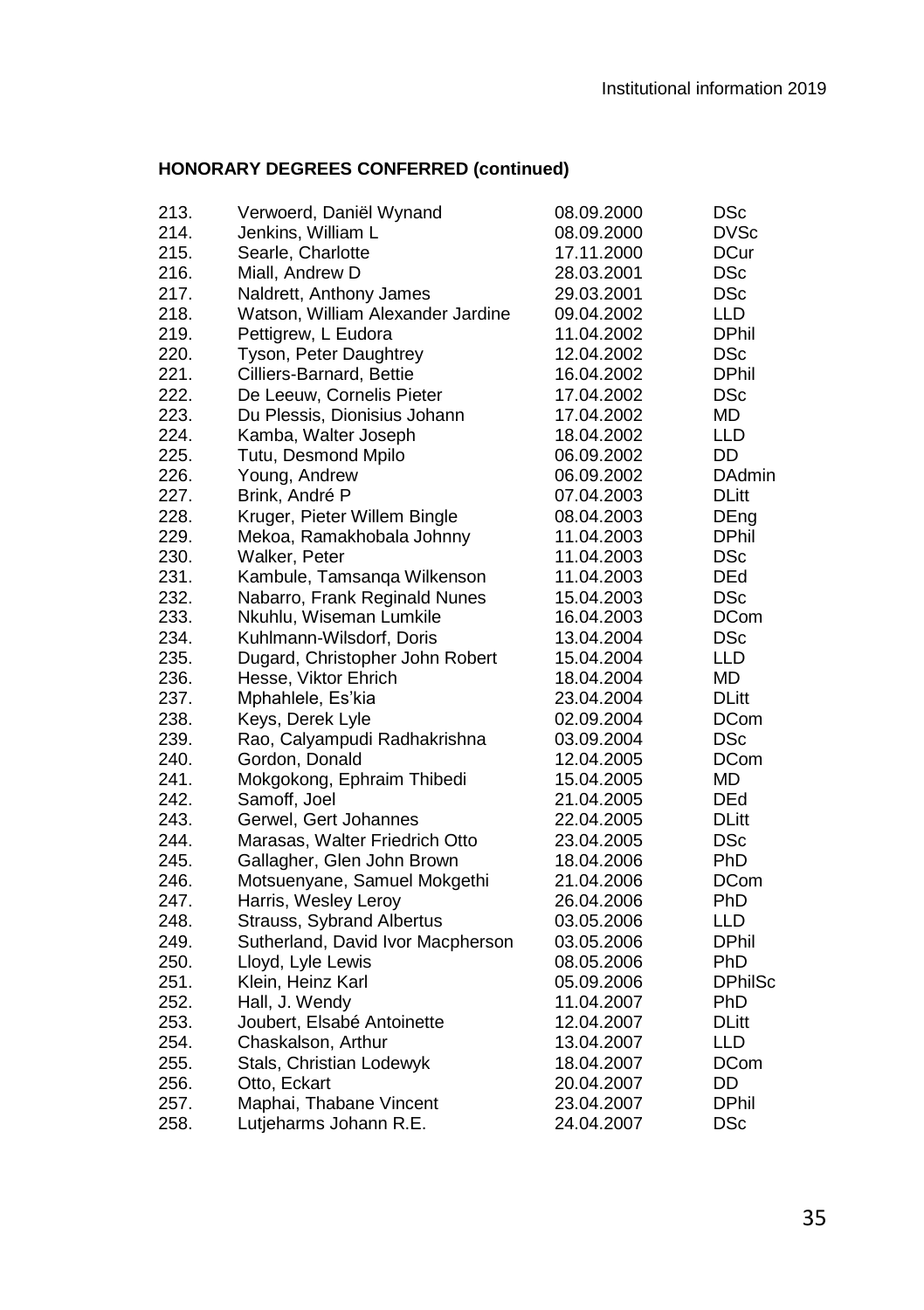| 259. | Miller, Jan Dean              | 24.04.2007 | PhD          |
|------|-------------------------------|------------|--------------|
| 260. | Condie, Kent C.               | 06.09.2007 | DSc          |
| 261. | Sullivan, Louis Wade          | 07.09.2007 | MD           |
| 262. | Trahar, Anthony John          | 07.09.2007 | PhD          |
| 263. | Mhlophe, Gcina                | 09.04.2008 | <b>DPhil</b> |
| 264. | Hamdi, Nabeel                 | 10.04.2008 | DArch        |
| 265. | Pietsch, Albrecht             | 11.04.2008 | DSc          |
| 266. | Zaidel-Rudolph, Jeanne        | 15.04.2008 | <b>DEd</b>   |
| 267. | Bharuth-Ram, Krishanlal       | 18.04.2008 | <b>DSc</b>   |
| 268. | Heitink, Gerber               | 18.04.2008 | DD           |
| 269. | Pegg, Gerald Kenneth          | 21.04.2008 | <b>DSc</b>   |
| 270. | Mokgoro, Yvonne               | 22.04.2008 | LLD.         |
| 271. | King, Sir David               | 23.04.2008 | <b>DSc</b>   |
| 272. | Bigalke, Daniel Rudolph       | 24.04.2008 | DVSc         |
| 273. | Van Wyk, Jacobus Danie        | 02.09.2008 | DEng         |
| 274. | Fogel, David Bruce            | 03.09.2008 | <b>DPhil</b> |
| 275. | Gourley, Brenda Mary          | 04.09.2008 | <b>DCom</b>  |
| 276. | Lor, Peter Johan              | 04.09.2008 | <b>DPhil</b> |
| 277. | Atkins, Beryl Thomson Sue     | 05.09.2008 | DLitt        |
| 278. | Goh, Chok Tong                | 18.10.2008 | DBA          |
| 279. | Kellerman, Theunis Stephanus  | 28.11.2008 | <b>DVSc</b>  |
| 280. | Salovey, Peter                | 14.04.2009 | DEd          |
| 281. | Eriksson, Kenneth Andrew      | 17.04.2009 | <b>DSc</b>   |
| 282. | Savickas, Mark Lee            | 20.04.2009 | DEd          |
| 283. | Loader, James Alfred          | 24.04.2009 | DPhil        |
| 284. | Naudé, Theunis Willem         | 29.04.2009 | DVSc         |
| 285. | Ngwenyama, Ojelanki Kayana    | 02.09.2009 | PhD          |
| 286. | Pillay, Justice Navanethem    | 10.12.2009 | LLD          |
| 287. | Stephen George Hall           | 13.04.2010 | DCom         |
| 288. | Ralph Dennis Mawdsley         | 13.04.2010 | <b>DEd</b>   |
| 289. | Kumbakonam Ramamani Rajagopal | 21.04.2010 | DSc          |
| 290. | William Augustus Jesser       | 28.04.2010 | <b>DSc</b>   |
| 291. | Elias Mpofu                   | 29.04.2010 | DEd          |
| 292. | Peter Hans Pauly              | 01.09.2010 | <b>DCom</b>  |
| 293. | Rudi van Eldik                | 02.09.2010 | <b>DSc</b>   |
| 294. | Patten, Christopher Francis   | 10.03.2011 | <b>DCom</b>  |
| 295. | Schopf, James William         | 05.04.2011 | DSc          |
| 296. | Grosskopf, Frans Heinrich     | 11.05.2011 | LLD          |
| 297. | Cohen, Frederick Bernard      | 12.05.2011 | PhD          |
| 298. | Heyns, Katinka                | 13.05.2011 | DPhil        |
| 299. | Essed, Philomena              | 05.09.2011 | DEd          |
| 300. | Bizos, George                 | 09.12.2011 | LLD          |
| 301. | Nürnberger, Klaus Bilfried    | 10.04.2012 | DD           |
| 302. | Groenewald, Pieter Schalk     | 12.04.2012 | DLitt        |
| 303. | Warrier, Santosh Madhava      | 13.04.2012 | DSc          |
| 304. | Skews, Beric William          | 23.04.2012 | DEng         |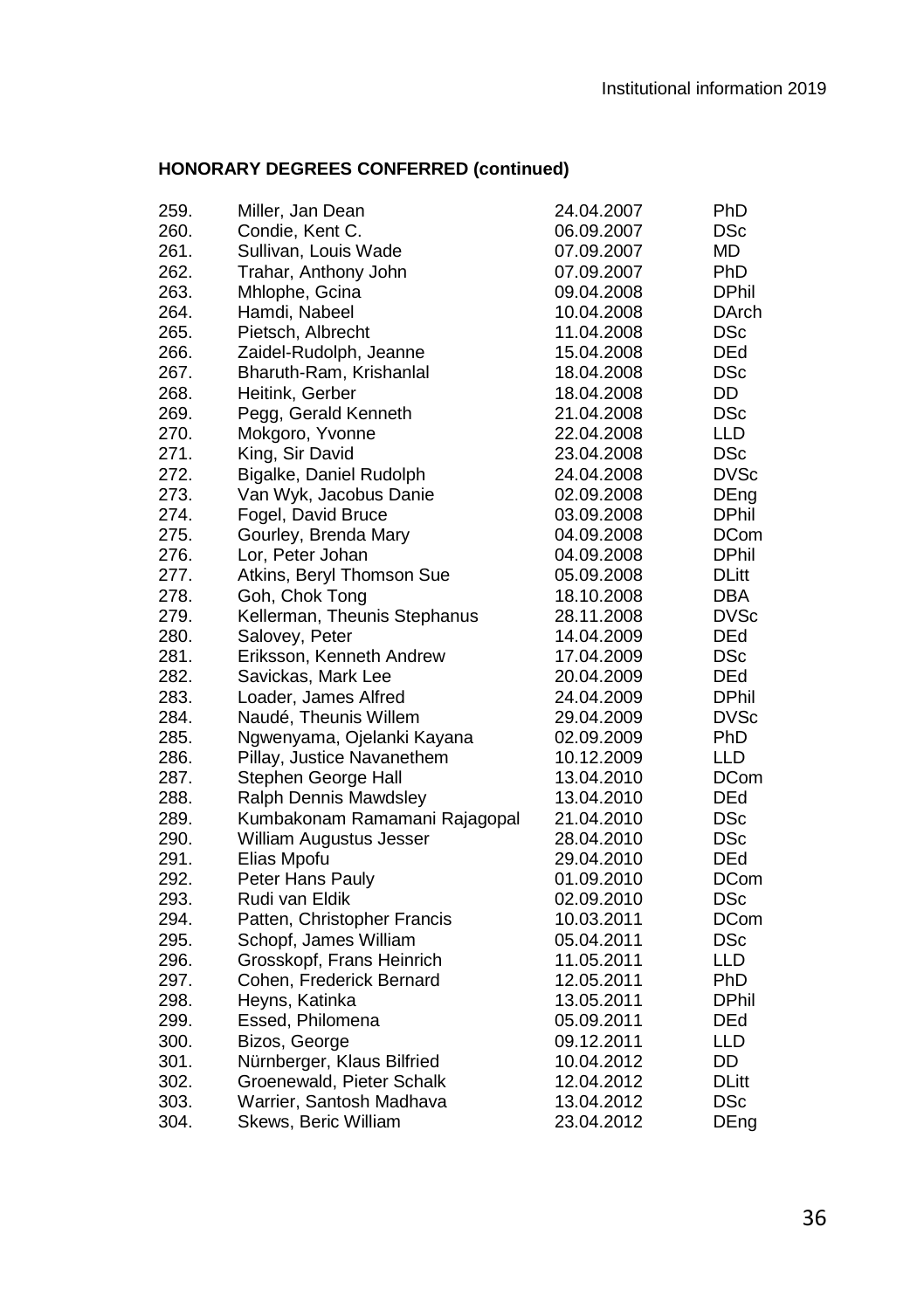| 305. | Conran, Terence Orby               | 21.08.2012 | <b>DArch</b> |
|------|------------------------------------|------------|--------------|
| 306. | Lee, Carol Diane                   | 05.09.2012 | <b>DEd</b>   |
| 307. | Ndebele, Njabulo Simakahle         | 03.04.2013 | <b>DLitt</b> |
| 308. | Terreblanche, Solomom Johannes     | 10.04.2013 | <b>DCom</b>  |
| 309. | Clutton-Brock, Timothy Hugh        | 06.09.2013 | <b>DSc</b>   |
| 310. | Van der Westhuizen, Johann Vincent | 10.12.2013 | <b>LLD</b>   |
| 311. | Plomp, Tjeerd                      | 10.04.2014 | <b>DEd</b>   |
| 312. | Baskerville, Richard L             | 11.04.2014 | <b>PhD</b>   |
| 313. | Creswell, John W                   | 14.04.2014 | <b>DEd</b>   |
| 314. | Okri, Ben                          | 25.04.2014 | <b>DLitt</b> |
| 315. | De Groof, Jan                      | 15.04.2015 | DEd          |
| 316. | Klare, Karl E                      | 16.04.2015 | LLD          |
| 317. | Dorigo, Marco F                    | 21.04.2015 | <b>DSc</b>   |
| 318. | Alper, Howard                      | 22.04.2015 | <b>DSc</b>   |
| 319. | Bejan, Adrian                      | 23.04.2015 | DEng         |
| 320. | Zilitinkevich, Sergej              | 03.09.2015 | <b>DSc</b>   |
| 321. | Padilla, David J                   | 10.12.2015 | <b>LLD</b>   |
| 322. | Sundermeier, Theo                  | 14.04.2016 | DD           |
| 323. | Therborn, Göran                    | 31.08.2016 | <b>DPhil</b> |
| 324. | Wicomb, Zoë                        | 31.08.2016 | <b>DLitt</b> |
| 325. | Beuken, Willem André Maria         | 02.09.2016 | DD           |
| 326. | Kentridge, William                 | 12.04.2018 | <b>DPhil</b> |
| 327. | Van Graan, Michael Paul            | 23.04.2018 | <b>DPhil</b> |
| 328. | Thapar, Romila                     | 08.05.2018 | <b>DLitt</b> |
| 329. | Karger-Kocsis, József István       | 06.09.2018 | DEng         |
| 330. | Shneiderman, Ben Abraham           | 06.09.2018 | <b>DSc</b>   |
| 331. | Kloppenborg, John Seargeant        | 06.09.2018 | DD           |
| 332. | Mawela, Matodzi Irene              | 26.04.2019 | <b>DMus</b>  |
| 333. | Sisulu, Elinor B                   | 12.04.2019 | <b>DPhil</b> |
| 334. | Yacoob, Justice Zakeria            | 10.12.2019 | LLD          |
| 335. | Barth, ME                          | 05.04.2019 | <b>DCom</b>  |

# **CHANCELLOR'S MEDALS AWARDED**

<span id="page-36-0"></span>

| Raath, Johanna Magdalen        | 30.03.1984                             |
|--------------------------------|----------------------------------------|
| Uys, Jacobus Johannes          | 07.09.1984                             |
|                                | 06.09.1985                             |
| Searle, Charlotte              | 11.04.1986                             |
| Du Preez, Wilhelm Bouwer       | 05.09.1986                             |
| Meiring, Pieter Graaff Jacobus | 03.04.1987                             |
| Van Wyk, Stefanus Petrus       | 18.09.1987                             |
| Du Plessis, Willem Jacobus     | 31.03.1988                             |
| Hirzel, Ralph                  | 31.03.1988                             |
| Prozesky, Otlef Paul Martin    | 16.09.1988                             |
| Whitmore, Joan Sydney          | 16.09.1988                             |
|                                | Cilliers-Barnard, Elizabeth Petronella |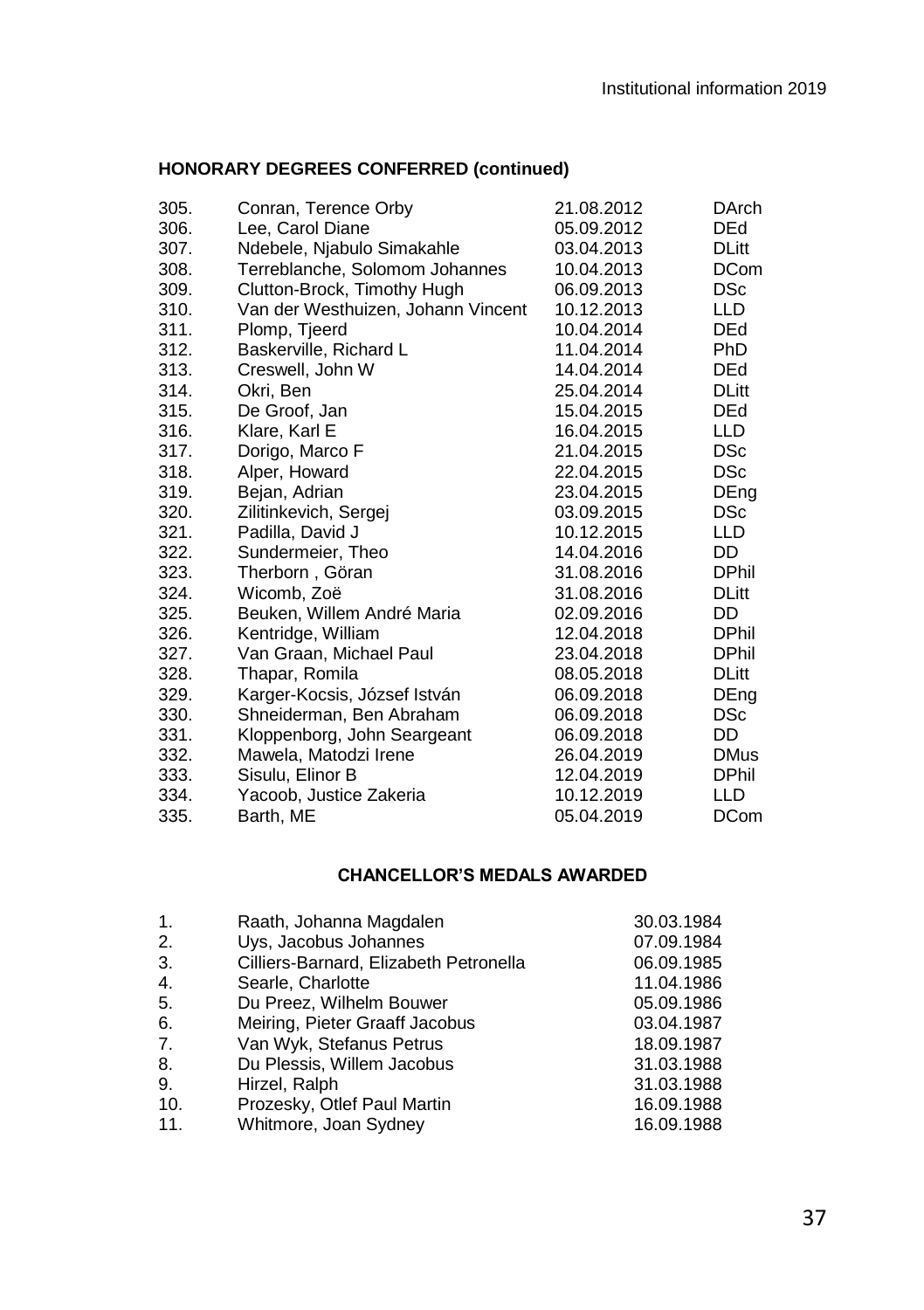# **CHANCELLOR'S MEDALS AWARDED (continued)**

| 12. | Grové, Hester Henriëtte                    | 23.03.1989 |
|-----|--------------------------------------------|------------|
| 13. | Bester, Theunis                            | 08.09.1989 |
| 14. | Villa, Edoardo                             | 05.04.1990 |
| 15. | Becker, Leonard Hermanus                   | 15.06.1990 |
| 16. | Bosch, Esias                               | 27.03.1991 |
| 17. | Abernethy, Desmond Fitzgerald              | 06.09.1991 |
| 18. | Van Wyk, Pieter                            | 06.09.1991 |
| 19. | Crafford, Jan Abraham                      | 02.12.1993 |
| 20. | Malherbe, Francois Etienne                 | 03.12.1993 |
| 21. | Cronjé, Johan Marthinus                    | 06.12.1993 |
| 22. | Lötter, David Casper                       | 07.12.1993 |
| 23. | Steijn, Elizabeth Catharina                | 08.12.1994 |
| 24. | Edwards, Reginald Anthony                  | 09.12.1994 |
| 25. | Van Wijk, Johan Carel                      | 09.12.1994 |
| 26. | Viljoen, Pierre du Toit                    | 09.12.1994 |
| 27. | Wronsley, Ronald Peter                     | 09.12.1994 |
| 28. | Van den Heever, Leonora                    | 03.12.1996 |
| 29. | Pieterse, Jan Ernst                        | 05.12.1996 |
| 30. | Van der Hoven, Eghard                      | 16.04.1998 |
| 31. | Demeester, Luc Gerard Cornelius            | 16.04.1999 |
| 32. | Evans, Anthony Rhys                        | 19.04.1999 |
| 33. | Coetzee, Renata Maríe                      | 08.09.2000 |
| 34. | Van Dyk, Ann                               | 08.04.2003 |
| 35. | Fagan, Gabriël Theron                      | 10.04.2003 |
| 36. | Motshega-Sebolai Motsatsi Sophia Elizabeth | 11.04.2003 |
| 37. | Evans, Jane Sally                          | 03.05.2006 |
| 38. | Glennie, Jennifer Anne                     | 23.04.2007 |
| 39. | Hearne, Rodney Frank                       | 14.05.2008 |
| 40. | Edwards, Michael Bruce                     | 14.05.2008 |
| 41. | Stals, Christian Lodewyk                   | 29.08.2008 |
| 42. | Hoek, Pieter Wilhelm                       | 29.08.2008 |
| 43. | Howell, James                              | 29.08.2008 |
| 44. | Kuun, Christoffel Du Plessis               | 29.08.2008 |
| 45. | Hesse, Viktor Ehrich                       | 29.08.2008 |
| 46. | Alberts, Barend Christiaan                 | 29.08.2008 |
| 47. | Du Plessis, Esmé Desiré                    | 29.08.2008 |
| 48. | Smit, Philippus                            | 29.08.2008 |
| 49. | Roos, John Sinclair                        | 03.09.2008 |
| 50. | Mokgokong, Anna Theresa Masamo             | 04.09.2008 |
| 51. | Odendaal, Daniel Christiaan                | 04.09.2008 |
| 52. | Bam, Brigalia Ntombemhlope                 | 05.09.2008 |
| 53. | Chung, Fay King                            | 14.04.2009 |
| 54. | Van der Merwe, Hendrik Nicolaas            | 18.04.2009 |
| 55. | Ismail, Edna Adan                          | 10.12.2009 |
| 56. | Henry Langazye Kaluba                      | 13.04.2010 |
| 57. | Shalati Joseph Khosa                       | 20.04.2010 |
| 58. | Mabasa, Senyani Noria                      | 13.05.2011 |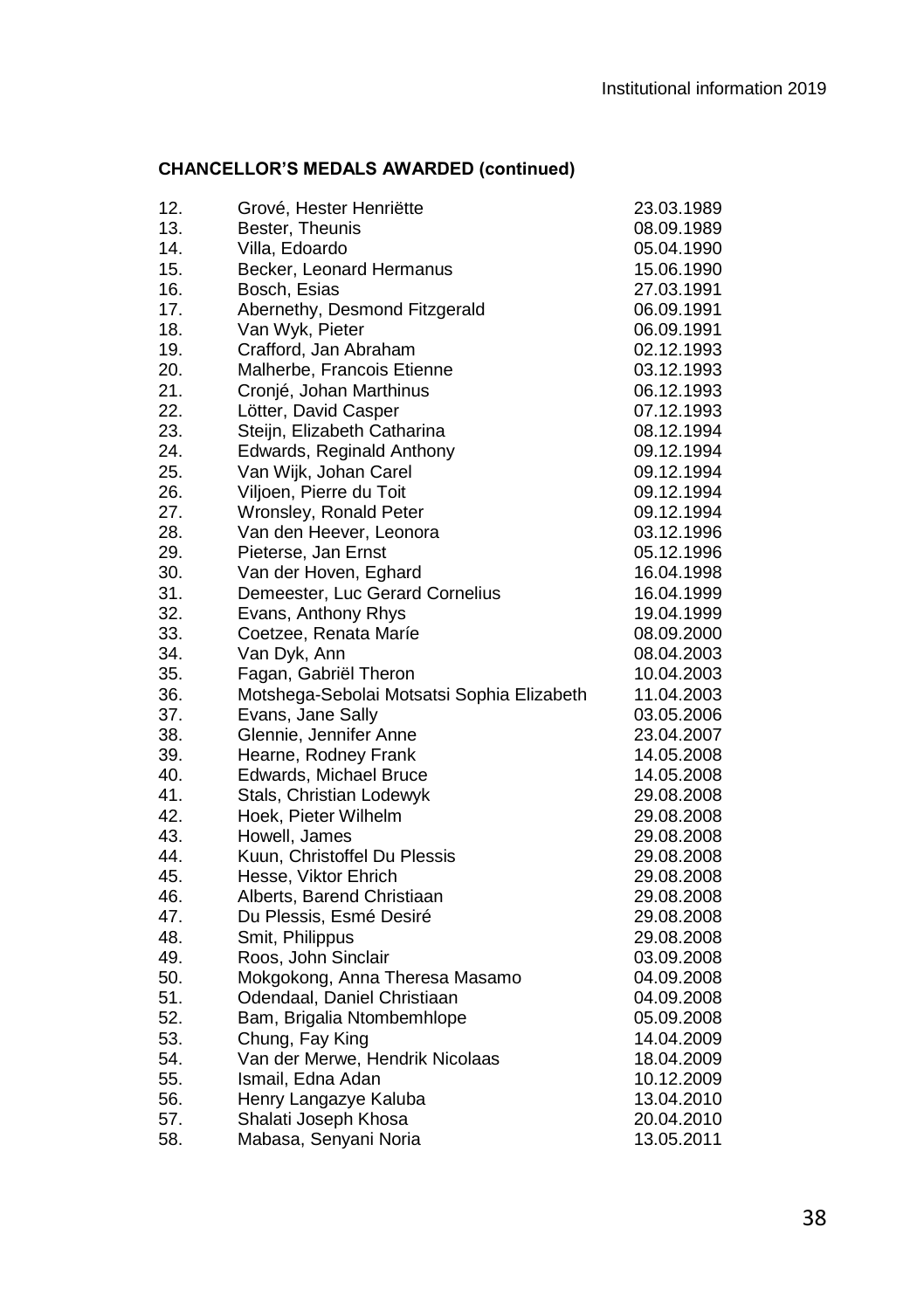## **CHANCELLOR'S MEDALS AWARDED (continued)**

| 59. | Prinsloo, Sandra       | 08.09.2011 |
|-----|------------------------|------------|
| 60. | Malan, SF              | 11.04.2014 |
| 61. | Cronjé, Tobias Jurgens | 03.09.2018 |
| 62. | Lewis, David           | 02.04.2019 |

## **COUNCIL'S MEDALS AWARDED**

<span id="page-38-0"></span>

| 1. | Otto, Johannes Cornelius (Posthumous) | 06.09.1985 |
|----|---------------------------------------|------------|
| 2. | Scheepers, Carel Hendrik Hancke       | 05.09.1986 |
| 3. | Cilliers, Carel Hancke                | 16.09.1988 |
| 4. | Smuts, Marthinus                      | 16.09.1988 |
| 5. | Stuart, Charles Henry                 | 16.09.1988 |
| 6. | Olivier, Philippus Arnoldus           | 06.09.1991 |
| 7. | Harms, LTC                            | 23.06.1997 |
| 8. | Bagwandeen, Dowlat Ramdam             | 11.09.1998 |
| 9. | Maree, Cara Anne                      | 10.09.1999 |

## **VICE-CHANCELLOR AND PRINCIPAL'S MEDALS AWARDED**

<span id="page-38-1"></span>

| Horne, Roelof Conrad             | 11.04.1986 |
|----------------------------------|------------|
| Costa, Stella Elizabeth          | 11.04.1986 |
| Davidson, Neil John              | 11.04.1986 |
| Scholtz, Jan Hendrik             | 11.04.1986 |
| Ströh, Anton                     | 11.04.1986 |
| Venter, Marius Adriaan           | 03.04.1987 |
| Roos, Lydia Ilse                 | 03.04.1987 |
| Ottermann, Edith Carmen          | 31.03.1988 |
| Pistorius, Petrus Christiaan     | 31.03.1988 |
| Hattingh, Roy Carl               | 23.03.1989 |
| Van Wamelen, Paul Bastiaan       | 23.03.1989 |
| Guldenpfennig, Amanda Margaretha | 03.04.1990 |
| De Wet, Wilhelmus Lombard        | 04.04.1990 |
| Kruyshaar, Linda                 | 25.03.1991 |
| Van der Walt, David Michael      | 25.03.1991 |
| Beyers, Jaco                     | 30.03.1992 |
| Swanepoel, Konrad Johan          | 03.04.1992 |
| Boon, Pieter Gerrit              | 29.03.1993 |
| Geggus, Karl Michael             | 30.03.1993 |
| Panzer, Annie                    | 30.03.1994 |
| Witthoft, Delwin Gunther         | 31.03.1994 |
| Kok, Schalk                      | 30.03.1995 |
| Du Plessis, Danette              | 31.03.1995 |
|                                  |            |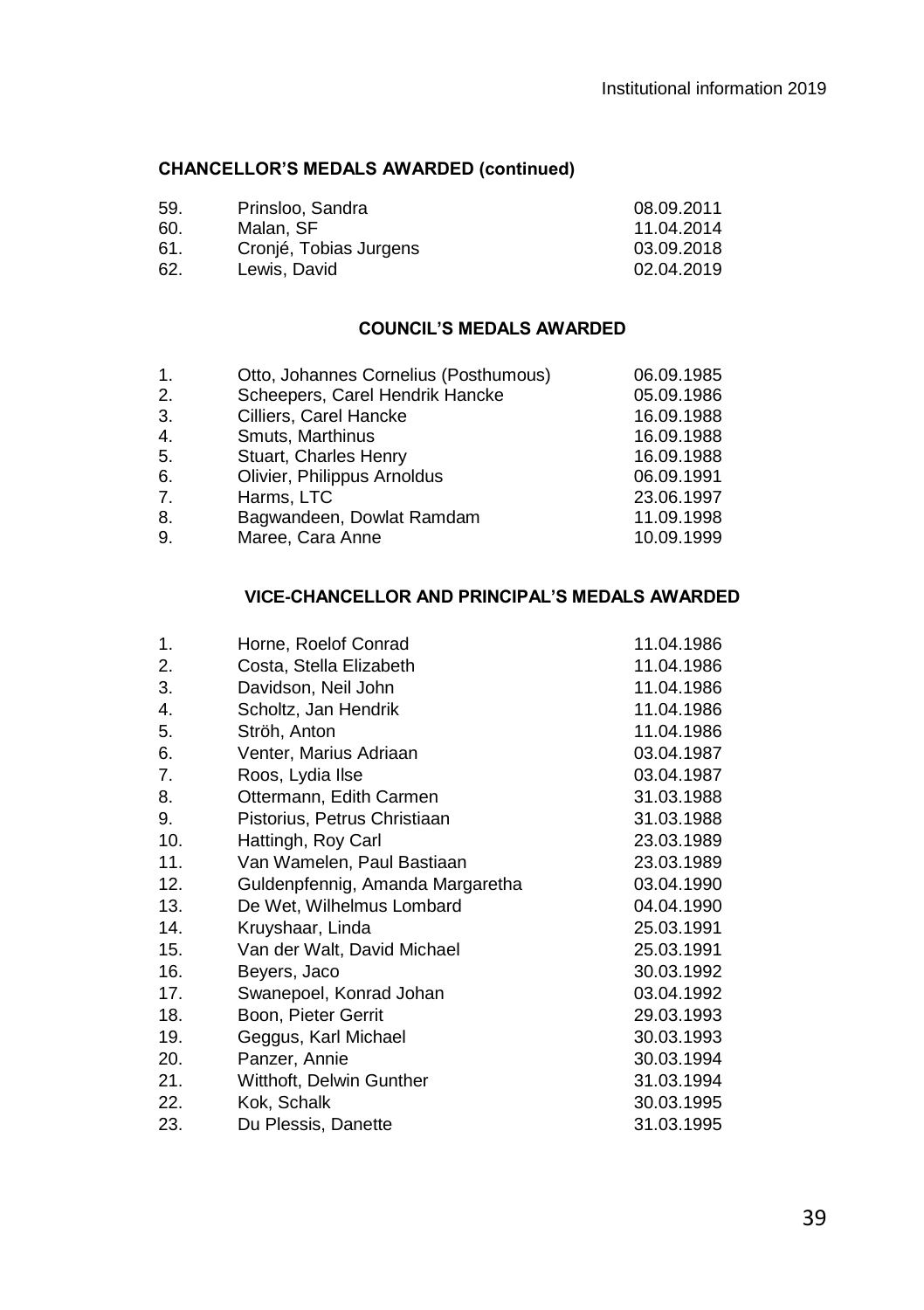| VICE-CHANCELLOR AND PRINCIPAL'S MEDALS AWARDED (continued) |  |
|------------------------------------------------------------|--|
|------------------------------------------------------------|--|

| 24. | Ochse, Edward Reuben                   | 26.03.1996 |
|-----|----------------------------------------|------------|
| 25. | Vermaak, Pierre le Roux                | 27.03.1996 |
| 26. | Franklin, Richard James                | 26.03.1997 |
| 27. | Greeff, Barbara                        | 26.03.1997 |
| 28. | Jacobs, Wenette                        | 14.04.1998 |
| 29. | Scholtz, Ernst                         | 15.04.1998 |
| 30. | Stumpf, Edmund Rolf                    | 14.04.1999 |
| 31. | Du Plessis, Warren Paul                | 16.04.1999 |
| 32. | Maritz, Inge                           | 12.04.2000 |
| 33. | Spangenberg, Daniël Frederick Nicolaas | 13.04.2000 |
| 34. | Rodseth, Reitze Nils                   | 17.11.2000 |
| 35. | Fourie, Karen Alice                    | 26.03.2001 |
| 36. | Van der Westhuizen, Eugene             | 26.03.2001 |
| 37. | Lemmens, Juan-Claude                   | 27.03.2001 |
| 38. | De Wet, Gideon Jacobus                 | 29.03.2001 |
| 39. | Reer, Edwin Stanley                    | 29.03.2001 |
| 40. | Hefer, Annelize                        | 02.04.2001 |
| 41. | Jordaan, Marenet                       | 03.04.2001 |
| 42. | Sulliman, Shameela Haroon              | 22.06.2001 |
| 43. | Margerison, Bridget                    | 08.04.2002 |
| 44. | Jacobs, Renier                         | 09.04.2002 |
| 45. | Potgieter, Marthinus Jacobus           | 11.04.2002 |
| 46. | Van der Wath, Richard Carl             | 12.04.2002 |
| 47. | Pierce, Stephen Ross                   | 16.04.2002 |
| 48. | Du Toit, Emile Johann                  | 16.04.2002 |
| 49. | Van der Merwe, Cindy                   | 16.04.2002 |
| 50. | Devenish, Jean-Pierre                  | 17.04.2002 |
| 51. | Messerschmidt, Reinhardt               | 18.04.2002 |
| 52. | De Wet, Rensia                         | 29.11.2002 |
| 53. | Verster, Pieter Ryno                   | 10.04.2003 |
| 54. | Maasdorp, Elsje Lovat                  | 10.04.2003 |
| 55. | Penzhorn, Liesl Dorothea               | 11.04.2003 |
| 56. | Harty, Lee-Ann                         | 11.04.2003 |
| 57. | Fourie, Susan                          | 11.04.2003 |
| 58. | Rowe, Biance                           | 14.04.2003 |
| 59. | Hancke, Gerhard Petrus                 | 16.04.2003 |
| 60. | Browning, Stanley                      | 28.11.2003 |
| 61. | Els, Juanita                           | 13.04.2004 |
| 62. | Swart, Inette                          | 13.04.2004 |
| 63. | Blignaut, Frank                        | 15.04.2004 |
| 64. | Van Wyk, Abraham Christoffel           | 16.04.2004 |
| 65. | Van Heerden, Nolan                     | 17.04.2004 |
| 66. | Du Plessis, Yolandi                    | 20.04.2004 |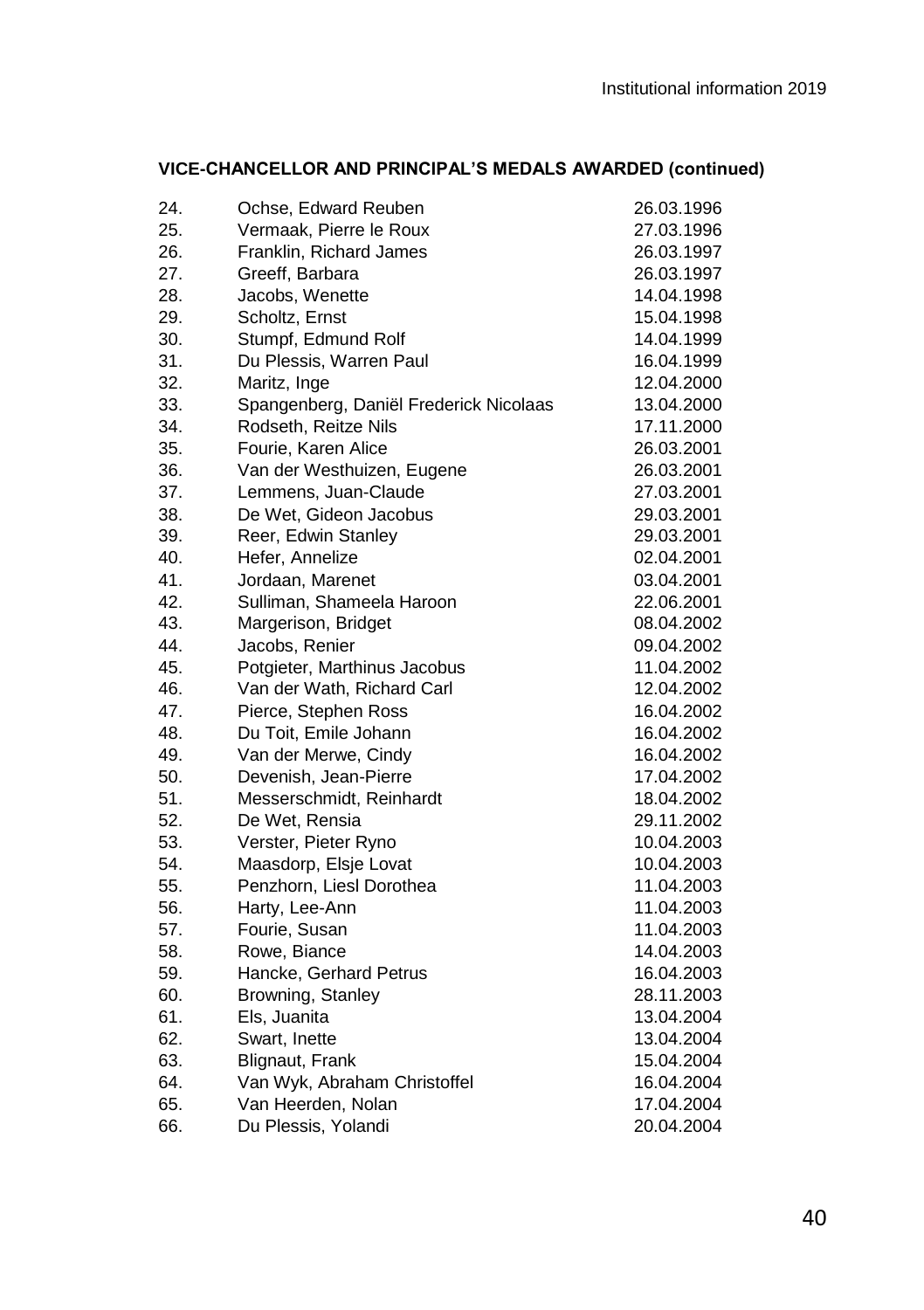|  | VICE-CHANCELLOR AND PRINCIPAL'S MEDALS AWARDED (continued) |  |
|--|------------------------------------------------------------|--|
|--|------------------------------------------------------------|--|

| 67.  | Janse van Rensburg, Hanré | 24.04.2004 |
|------|---------------------------|------------|
| 68.  | Michael, Patrick          | 28.04.2004 |
| 69.  | Joubert, EGA              | 13.04.2005 |
| 70.  | Van Staden, SJ            | 13.04.2005 |
| 71.  | Van der Zwan, P           | 13.04.2005 |
| 72.  | Steenkamp, Y              | 14.04.2005 |
| 73.  | Jurgens, ME               | 15.04.2005 |
| 74.  | Lourens, HM               | 18.04.2005 |
| 75.  | Marais, V                 | 18.04.2005 |
| 76.  | Theron, E                 | 25.11.2005 |
| 77.  | Da Costa, G.R.            | 20.04.2006 |
| 78.  | Pienaar, M-L.             | 21.04.2006 |
| 79.  | Dutton, P.L.              | 25.04.2006 |
| 80.  | Leipoldt, A.              | 02.05.2006 |
| 81.  | Greeff, L.A.              | 03.05.2006 |
| 82.  | Van der Bergh, R.H.       | 04.05.2006 |
| 83.  | Brynard, M.               | 04.05.2006 |
| 84.  | Schulz, CL                | 08.05.2006 |
| 85.  | Gerber, K                 | 24.11.2006 |
| 86.  | Budler, R                 | 13.04.2007 |
| 87.  | Labuschagne, JPL          | 13.04.2007 |
| 88.  | Oluka, BJ                 | 13.04.2007 |
| 89.  | Van der Merwe, S          | 16.04.2007 |
| 90.  | Caddy, K.                 | 17.04.2007 |
| 91.  | Heukelman, J.F.           | 18.04.2007 |
| 92.  | De Jong, NJ               | 20.04.2007 |
| 93.  | McGee, EC                 | 26.04.2007 |
| 94.  | McKechnie, M              | 26.04.2007 |
| 95.  | Mauch, SP                 | 23.11.2007 |
| 96.  | Conradie, DCU             | 11.04.2008 |
| 97.  | Simila, TJ                | 14.04.2008 |
| 98.  | Scrooby, KJ               | 15.04.2008 |
| 99.  | Da Silva, HFM             | 16.04.2008 |
| 100. | Von Benecke, G            | 18.04.2008 |
| 101. | Suliman, R                | 18.04.2008 |
| 102. | Grobler, M                | 22.04.2009 |
| 103. | Van Tonder, WT            | 25.04.2008 |
| 104. | Snyman, HN                | 28.11.2008 |
| 105. | Jacobs, CJF               | 18.04.2009 |
| 106. | Steyn, L                  | 20.04.2009 |
| 107. | 10Menoita, J              | 20.04.2009 |
| 108. | Prinsloo, L               | 28.04.2009 |
| 109. | Kroon, GP                 | 28.04.2009 |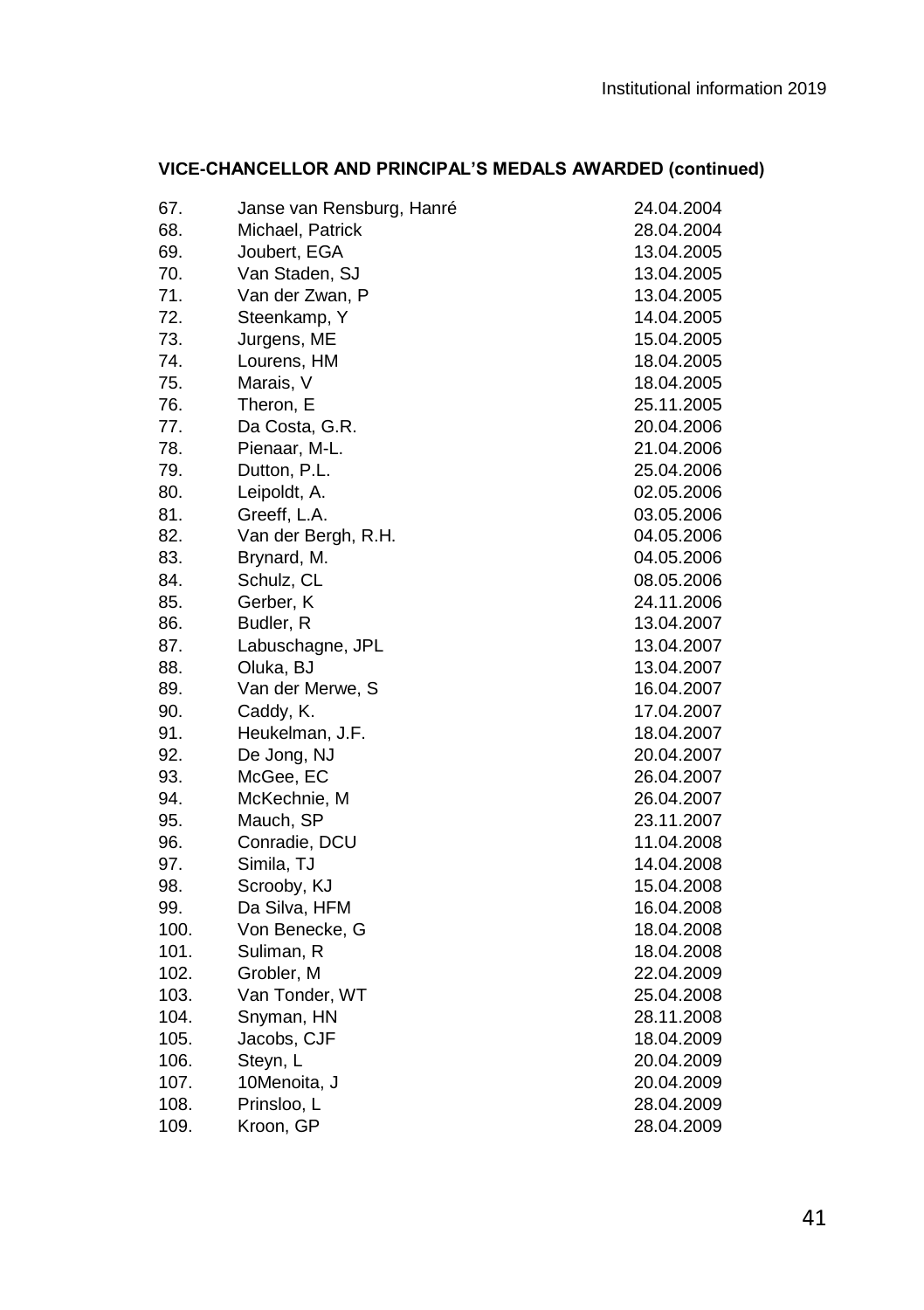| 110. | Das, GC                           | 29.04.2009 |
|------|-----------------------------------|------------|
| 111. | Smit, NY                          | 30.04.2009 |
| 112. | Lippi, C                          | 30.04.2009 |
| 113. | McLean, JL                        | 27.11.2009 |
| 114. | Pienaar, S.E.                     | 13.04.2010 |
| 115. | Donev, I.G.                       | 16.04.2010 |
| 116. | Nel, S.                           | 20.04.2010 |
| 117. | Steyn, I.                         | 21.04.2010 |
| 118. | Maré, R.                          | 22.04.2010 |
| 119. | Lovegrove, KS                     | 22.04.2010 |
| 120. | Potgieter, A                      | 22.04.2010 |
| 121. | Da Silva, TL                      | 23.04.2010 |
| 122. | Grobler, M                        | 26.11.2010 |
| 123. | Schneider, KMA                    | 04.05.2011 |
| 124. | Barnes, GE                        | 05.05.2011 |
| 125. | Du Plessis, GE                    | 06.05.2011 |
| 126. | Lotz, FJ                          | 08.05.2011 |
| 127. | Verwey, H                         | 11.05.2011 |
| 128. | Van Eck, Z                        | 11.05.2011 |
| 129. | Brooks, SAN                       | 04.05.2011 |
| 130. | Townsend, AR                      | 18.05.2011 |
| 131. | Taylor, Justin William            | 10.04.2012 |
| 132. | McGibbon, Sarah Jane              | 11.04.2012 |
| 133. | Graham, Andrew Stuart             | 13.04.2012 |
| 134. | Botha, Jeanné                     | 13.04.2012 |
| 135. | Prinsloo, Dawid Nicolaas          | 13.04.2012 |
| 136. | Aston, Danielle Elizabeth         | 16.04.2012 |
| 137. | Weller, Charnene                  | 18.04.2012 |
| 138. | Edwards, Nikita                   | 25.04.2012 |
| 139. | De Waal, Maruerite Florence       | 03.04.2013 |
| 140. | De Necker Vogel, Adriaan Francois | 03.04.2013 |
| 141. | Van Lelyveld, Jacqueline          | 04.04.2013 |
| 142. | Opperman, Jacobus Benjamin        | 05.04.2013 |
| 143. | Buck, Roxanne Kate                | 12.04.2013 |
| 144. | Etsebeth, Amor                    | 16.04.2013 |
| 145. | Andersen, Björn Erik              | 17.04.2013 |
| 146. | Thackeray, Henry Robert           | 17.04.2013 |
| 147. | Du Toit, Linette Marie            | 18.04.2013 |
| 148. | Zitzke, Emile                     | 09.04.2014 |
| 149. | Terblanche, Annèl                 | 10.04.2014 |
| 150. | De Andrade, Jason Paul            | 11.04.2014 |
| 151. | Storm, Katja                      | 11.04.2014 |
| 152. | Clark, Shinaed                    | 11.04.2014 |

# **VICE-CHANCELLOR AND PRINCIPAL'S MEDALS AWARDED (continued)**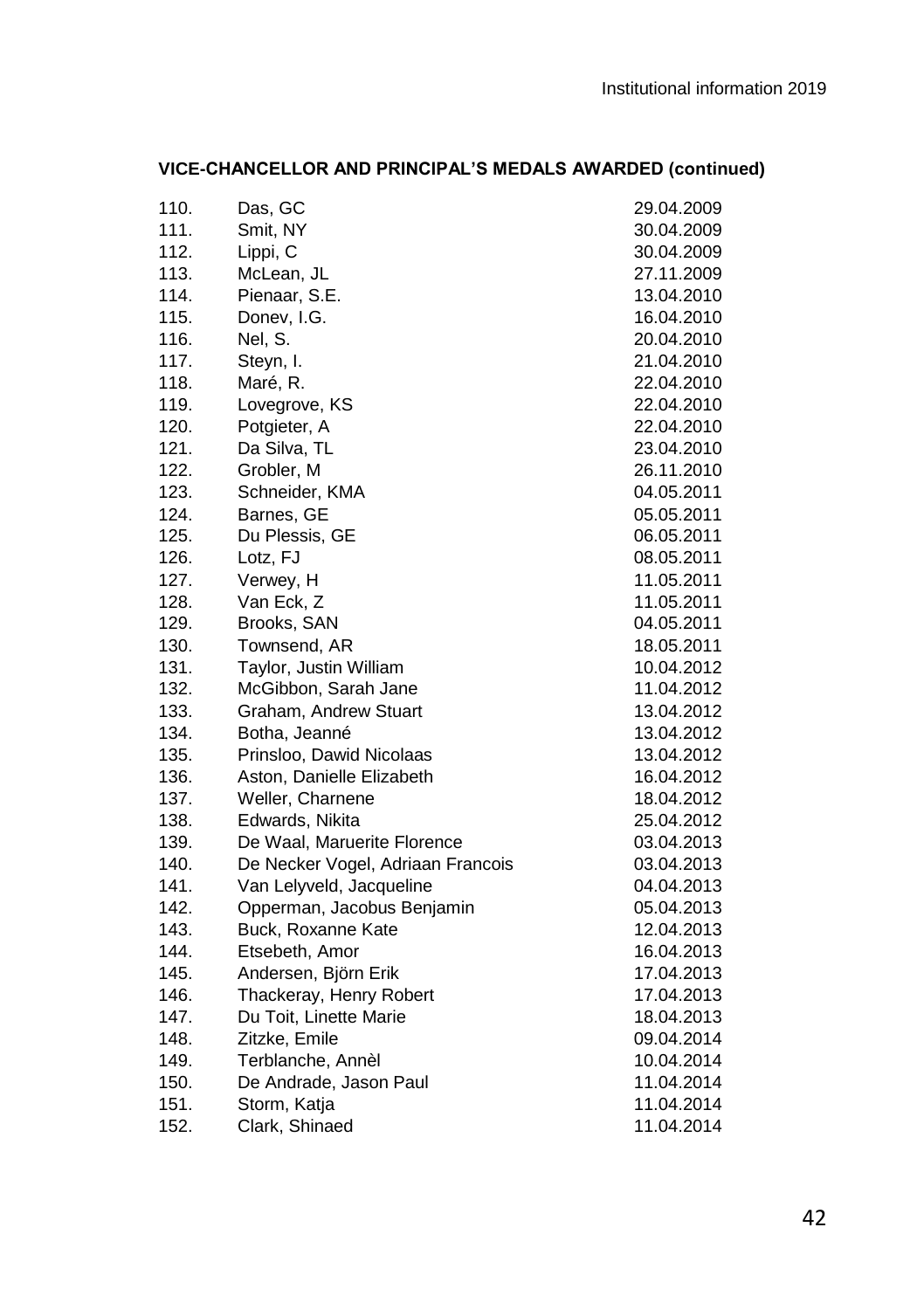| VICE-CHANCELLOR AND PRINCIPAL'S MEDALS AWARDED (continued) |  |
|------------------------------------------------------------|--|
|                                                            |  |

| 153. | Pansegrouw, Werner             | 23.04.2014 |
|------|--------------------------------|------------|
| 154. | Erb, Katrin                    | 24.04.2014 |
| 155. | Fischer, Angelika Bianca       | 25.04.2014 |
| 156. | Gelling, Elizabeth Jane        | 25.04.2014 |
| 157. | Dey, Kirsten Charisse          | 15.04.2015 |
| 158. | Zunckel, Sarah Claire          | 15.04.2015 |
| 159. | Van den Brink, Sanlie          | 16.04.2015 |
| 160. | Patel, Khuraisha               | 16.04.2015 |
| 161. | Thiele, Andrea Helga           | 22.04.2015 |
| 162. | Yoo, Keunyoung                 | 23.04.2015 |
| 163. | Strauss, Herman Garbers        | 23.04.2015 |
| 164. | Roux, Katrien Marieta          | 24.04.2015 |
| 165. | Howard, Mari                   | 28.04.2015 |
| 166. | Callaghan, Kaleela Shelby      | 06.04.2016 |
| 167. | Reinstorf, Ulrike              | 12.04.2016 |
| 168. | Ferreira, Liezl Marié          | 13.04.2016 |
| 169. | Pabian, Emilia Martha          | 14.04.2016 |
| 170. | Lottering, Anuschka            | 14.04.2016 |
| 171. | Malan, Albertus Johannes       | 15.04.2016 |
| 172. | De Vries, Megan Lara           | 21.04.2016 |
| 173. | Redelinghuys Lizelle           | 21.04.2016 |
| 174. | Reed, Janet Denise             | 22.04.2016 |
| 175. | Van der Merwe, Annieka         | 06.04.2017 |
| 176. | Labuschagne, Megan             | 06.04.2017 |
| 177. | Morris, Tessa Lindsay          | 07.04.2017 |
| 178. | Thiede, Renate Nicole          | 21.04.2017 |
| 179. | Rencken, Martin Manfred        | 26.04.2017 |
| 180. | Webb, Tayla Jade               | 04.05.2017 |
| 181. | Lakhani, Lakhani               | 08.05.2017 |
| 182. | Oosthuizen, Stefanus Petrus    | 05.05.2017 |
| 183. | Dawson, Anthony Christopher    | 03.05.2017 |
| 184. | Bekker, Zain                   | 13.04.2018 |
| 185. | Olivier, Heloise               | 17.04.2018 |
| 186. | Kotze Caro-Lee                 | 20.04.2018 |
| 187. | Kok, Regina Cecilia            | 20.04.2018 |
| 188. | Piketh, Graeme Brandon         | 20.04.2018 |
| 189. | Swart, Chanté                  | 25.04.2018 |
| 190. | Porter, Aimée Sonia            | 23.04.2018 |
| 191. | Bekker, Elizabeth              | 03.05.2018 |
| 192. | Mashilo, Emma Nthabiseng       | 04.05.2018 |
| 193. | Glover, Ashleigh Lauren        | 04.04.2019 |
| 194. | De Muelenare, Ulrick Heinhardt | 09.04.2019 |
| 195. | Palmer, Emma Mary              | 11.04.2019 |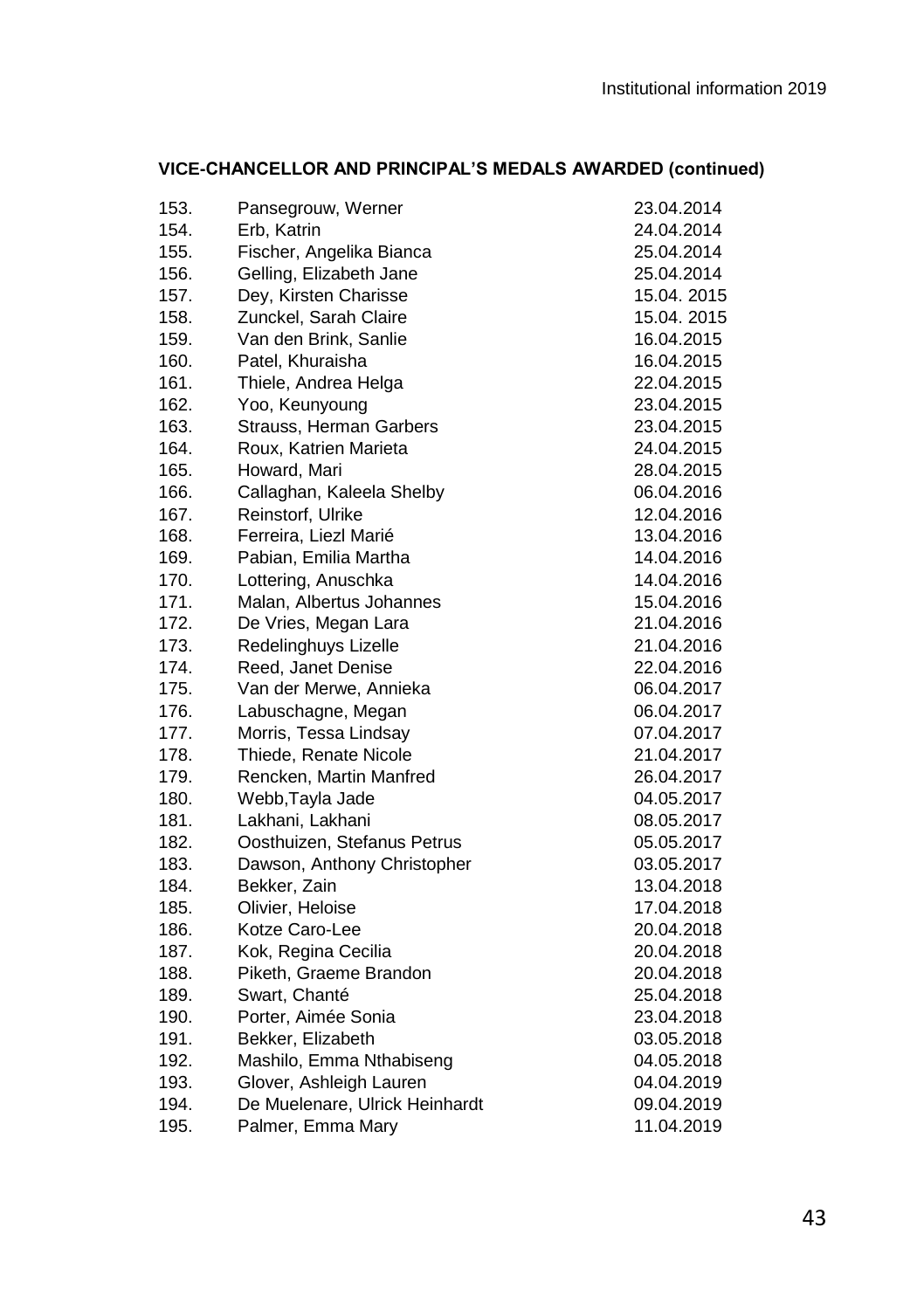# **VICE-CHANCELLOR AND PRINCIPAL'S MEDALS AWARDED (continued)**

| 196. | Wonigkelt, Lilize    | 16.04.2019 |
|------|----------------------|------------|
| 197. | Black, Mignon Louise | 26.04.2019 |
| 198. | De Villiers, Zanté   | 29.04.2019 |
| 199. | Barnard, Erika       | 03.04.2019 |
| 200. | Van Zyl, Viyola      | 04.04.2019 |
| 201. | Van der Merwe        | 30.04.2019 |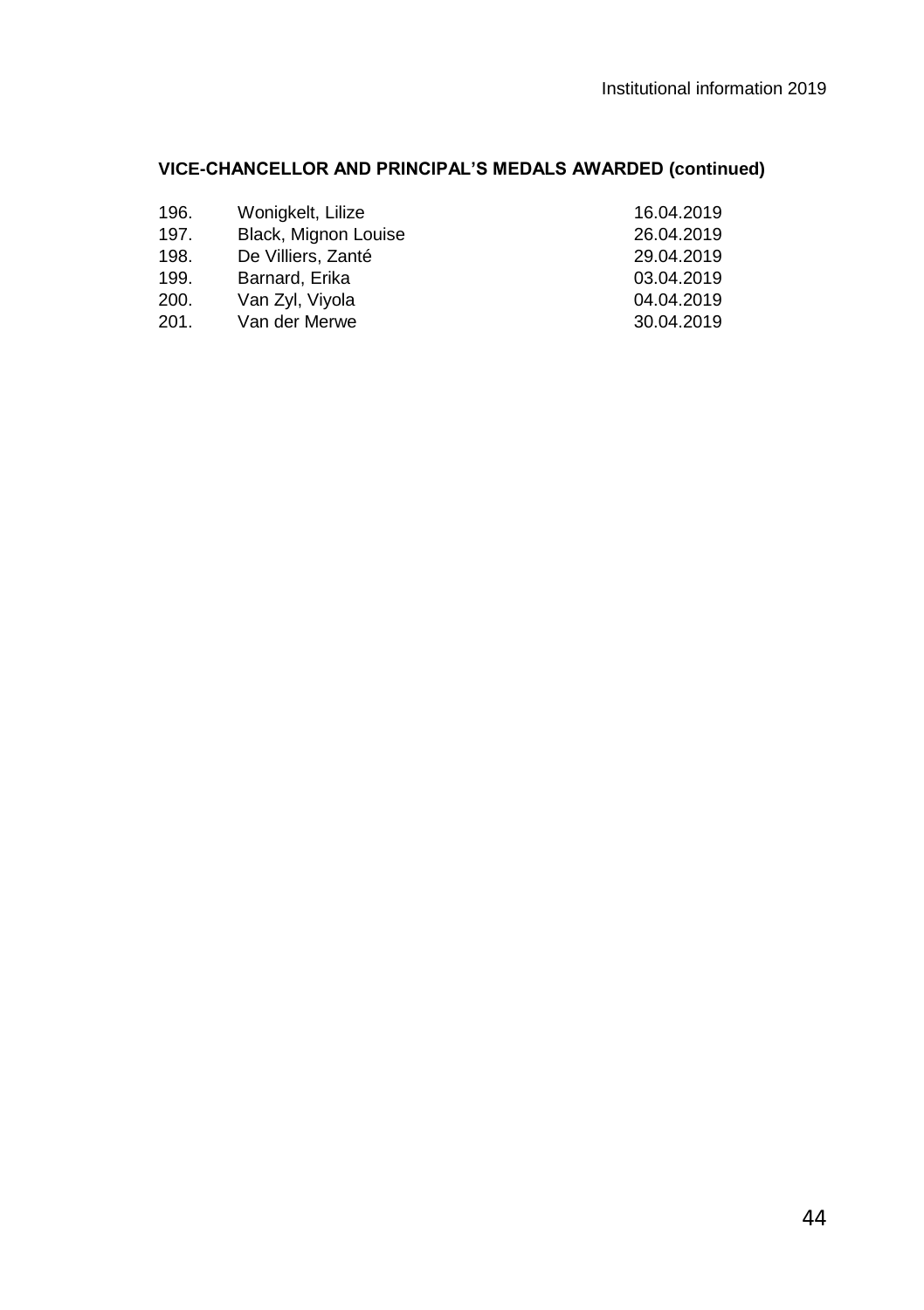# **ACADEMIC DRESS AT GRADUATION CEREMONIES**

<span id="page-44-0"></span>

| 1 <sub>1</sub> | <b>DOCTOR</b>               |                                                                                                                                                        |  |
|----------------|-----------------------------|--------------------------------------------------------------------------------------------------------------------------------------------------------|--|
|                | Gown:                       | A scarlet gown (Cambridge model) with a 15 cm band in the Faculty colour on<br>the front panel.                                                        |  |
|                | Cap:                        | A scarlet cap (Utrecht model) with the tassel in the faculty colour.                                                                                   |  |
|                | Hood:                       | A maroon hood lined in the Faculty colour (Oxford model) with a 7,5 cm border<br>in the faculty colour.<br>Hood(s) of previous degree(s) are not worn. |  |
| 2.             | <b>MAGISTER</b>             |                                                                                                                                                        |  |
|                | Gown:                       | A black gown (Cambridge model).                                                                                                                        |  |
|                | Cap:                        | A flat square black cap with the tassel in the faculty colour.                                                                                         |  |
|                | Hood:                       | A black hood lined in the faculty colour with a 7,5 cm border in the faculty colour.<br>Candidate wears hood of highest previous degree obtained.      |  |
| 3.             | <b>BACCALAUREUS HONORES</b> |                                                                                                                                                        |  |
|                | Gown:                       | A black gown (Cambridge model).                                                                                                                        |  |
|                | Cap:                        | A flat square black cap with the tassel in the faculty colour.                                                                                         |  |
|                | Hood:                       | As for bachelor's degrees but hemmed with a 2 cm band of the base material.<br>Candidate wears hood of highest previous degree obtained.               |  |
| 4.             | <b>BACCALAUREUS</b>         |                                                                                                                                                        |  |
|                | (a) General                 |                                                                                                                                                        |  |
|                | Gown:                       | A black gown (Cambridge model).                                                                                                                        |  |
|                | Cap:                        | A flat square black cap with the tassel in the faculty colour.                                                                                         |  |
|                | Hood:                       | A grey hood with a 7,5 cm edging in the faculty colour.<br>Candidate wears hood of highest previous degree obtained.                                   |  |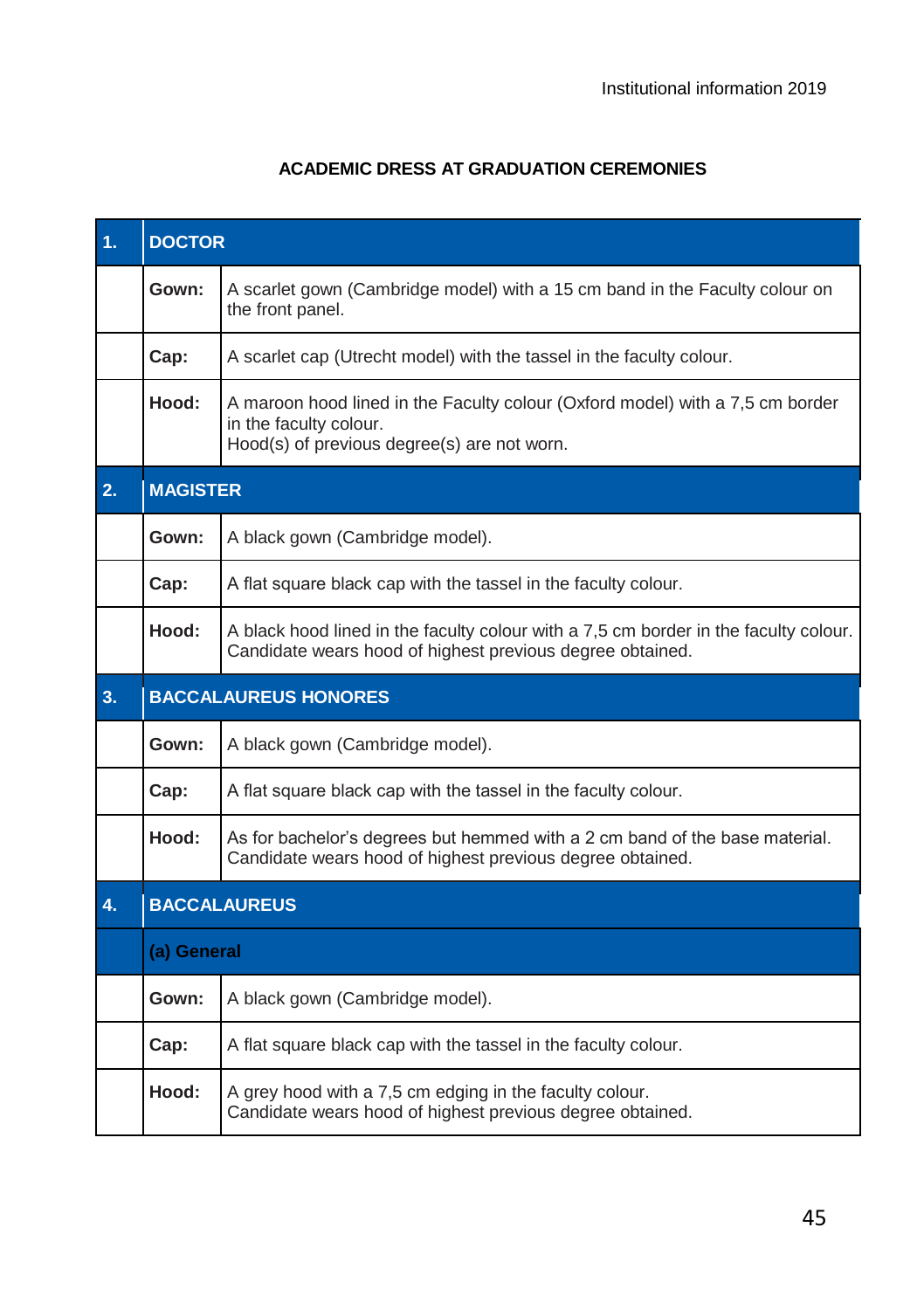|                                                                                                                                                                                                                                                                                                                                             | (b) Bachelor of Divinity and Bachelor of Education                     |                                                                                                                                                                                                                                                     |  |  |
|---------------------------------------------------------------------------------------------------------------------------------------------------------------------------------------------------------------------------------------------------------------------------------------------------------------------------------------------|------------------------------------------------------------------------|-----------------------------------------------------------------------------------------------------------------------------------------------------------------------------------------------------------------------------------------------------|--|--|
|                                                                                                                                                                                                                                                                                                                                             | Gown:<br>A black gown as for bachelor's degrees.                       |                                                                                                                                                                                                                                                     |  |  |
|                                                                                                                                                                                                                                                                                                                                             | Cap:<br>A flat square black cap with the tassel in the faculty colour. |                                                                                                                                                                                                                                                     |  |  |
|                                                                                                                                                                                                                                                                                                                                             | Hood:                                                                  | As for bachelor's degrees but with a 2 cm edge in the base material.                                                                                                                                                                                |  |  |
| 5.                                                                                                                                                                                                                                                                                                                                          | <b>DIPLOMAS AND CERTIFICATES</b>                                       |                                                                                                                                                                                                                                                     |  |  |
|                                                                                                                                                                                                                                                                                                                                             | Gown:                                                                  | A black gown (Cambridge model).                                                                                                                                                                                                                     |  |  |
|                                                                                                                                                                                                                                                                                                                                             | Cap:                                                                   | A flat square black cap with a black tassel.                                                                                                                                                                                                        |  |  |
|                                                                                                                                                                                                                                                                                                                                             | Hood:                                                                  | A 12 cm wide hood band made of Cashmere fabric in the prescribed faculty<br>colours, with a 50cm V-form neck piece with a 15 cm grey strip in the centre of<br>the neck piece. Candidate wears hood of highest previous degree obtained, if<br>any. |  |  |
| NOTE:<br>Persons in the SANDF and SAPS etc. who wish to attend the graduation ceremony in uniform,<br>may do so subject to the following conditions:<br>Wear full military uniform with a cap or beret. A gown must be worn as set out above.<br>It is expected of these graduates to salute the officiating functionary (Chancellor, Vice- |                                                                        |                                                                                                                                                                                                                                                     |  |  |

<span id="page-45-0"></span>Chancellor and Principal, or Vice-Principal).